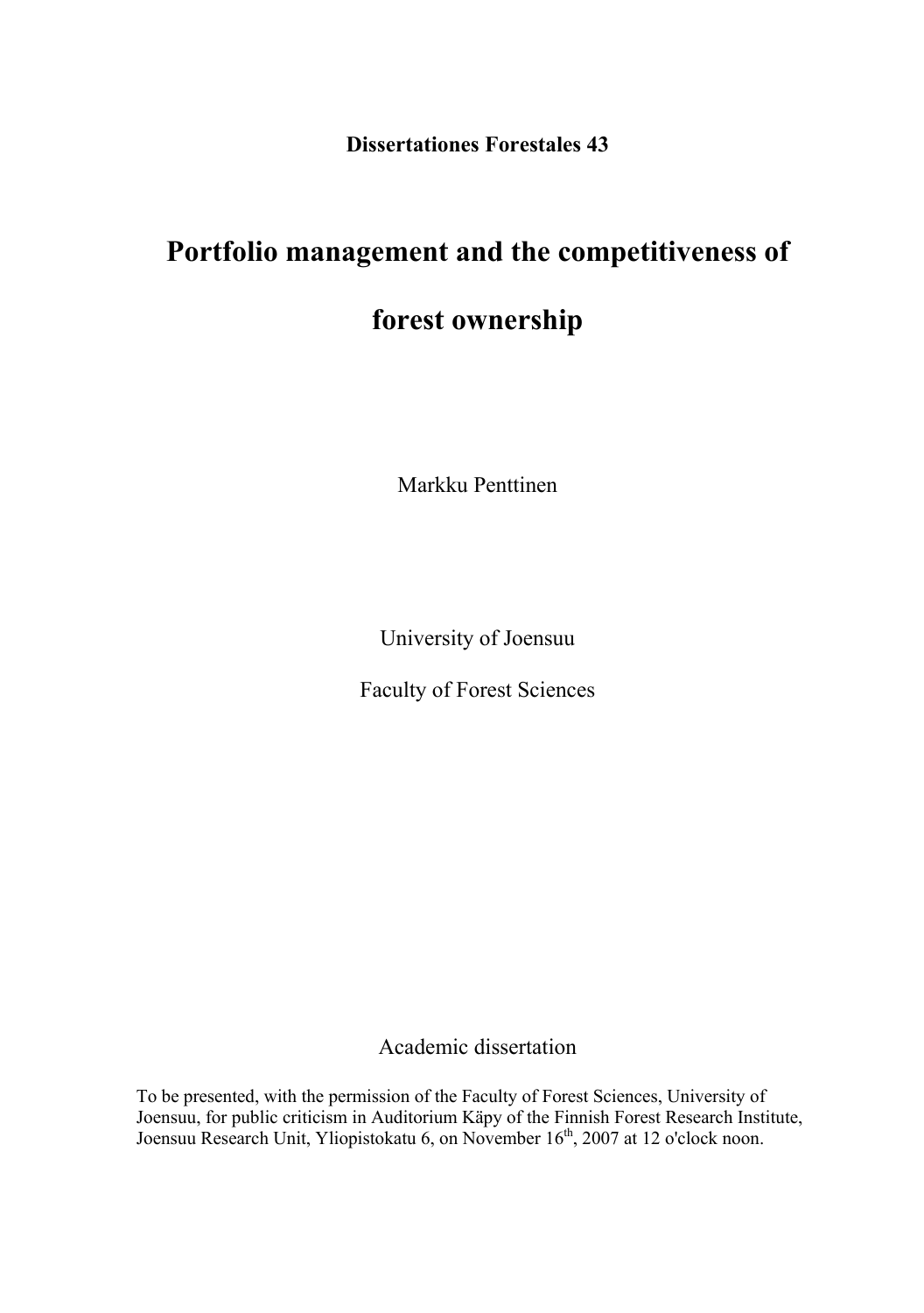*Title of dissertation:* Portfolio management and the competitiveness of forest ownership

*Author:* Markku Penttinen

*Dissertationes Forestales 43* 

*Thesis Supervisor:*  Professor Olli Saastamoinen Faculty of Forest Sciences, University of Joensuu, Finland

*Pre-examiners:*  Professor Walter Sekot Institute of Forest Sector Policy and Economics, University of Natural Resources and Applied Life Sciences, Vienna, Austria

Professor, head of division Bo Jellesmark Thorsen, Division of Economics, Policy and Management Planning, Forest & Landscape Denmark, University of Copenhagen, Denmark

### *Opponent:*

Professor Hans Fredrik Hoen, head of department, Department of Ecology and Natural Resource Management, Norwegian University of Life Sciences (UMB), Ås, Norway

ISSN 1795-7389 ISBN 978-951-651-174-3 (PDF)

(2007)

*Publishers:*  Finnish Society of Forest Science Finnish Forest Research Institute Faculty of Agriculture and Forestry of the University of Helsinki Faculty of Forest Sciences of the University of Joensuu

*Editorial Office:*  Finnish Society of Forest Science Unioninkatu 40A, FI-00170 Helsinki, Finland dissertationes@metla.fi http://www.metla.fi/dissertationes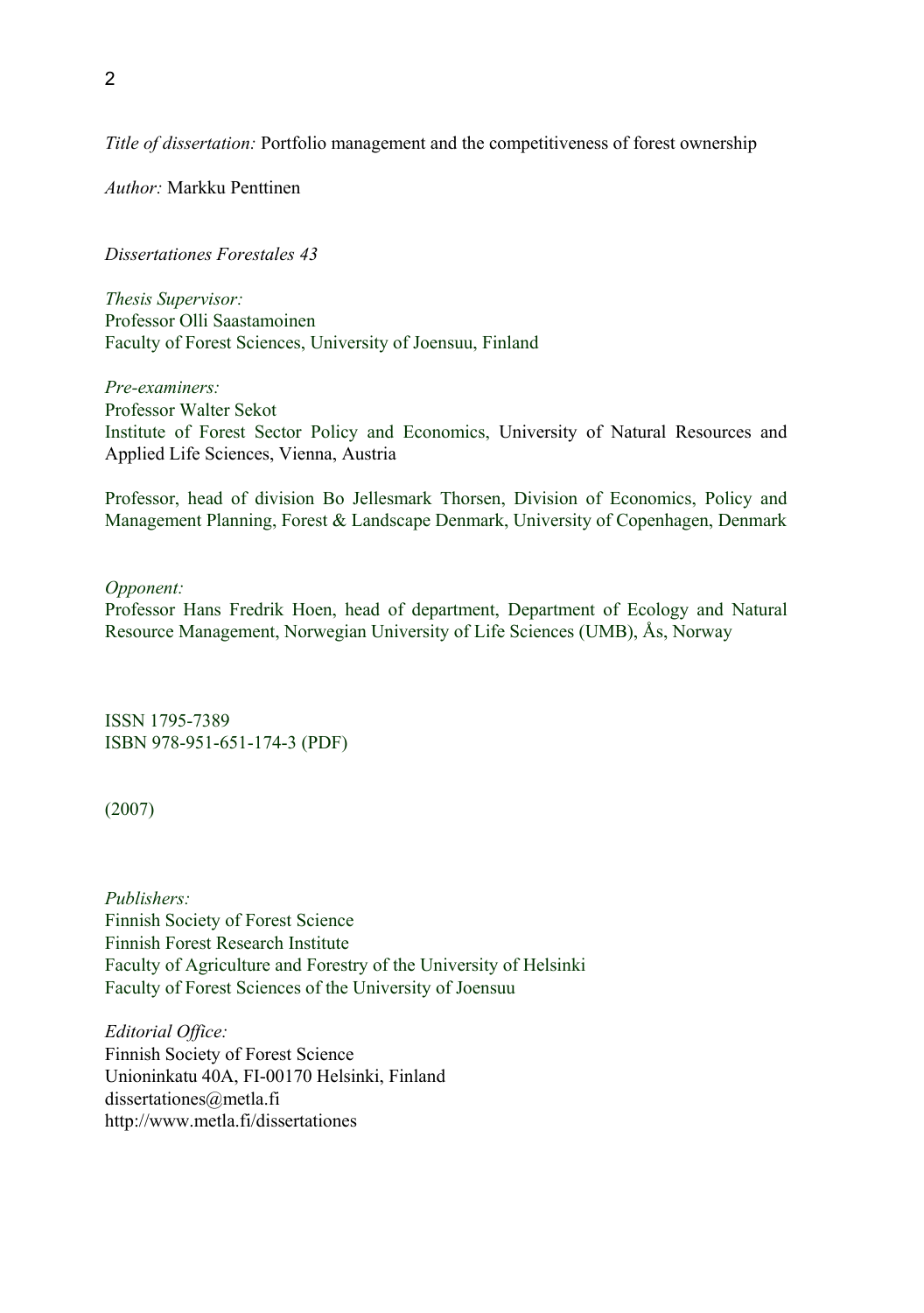**Penttinen, M.** 2007. Portfolio management and the competitiveness of forest ownership. Dissertationes Forestales 43. 48 p. Available at http//www.metla.fi/dissertationes/df43.htm

### **ABSTRACT**

Few forms of production can compete with forestry regarding the amount of conflicting theories, paradigms, beliefs, passions and interests that have been engendered. This is also true for forest economics, where forest rent theory and land rent theory have been accompanied with interest theory to produce various foundations for profitability calculations. Many researchers and practitioners assume a steady-state economy, but most rely on the deterministic world in their modelling. However, risk inclusion has recently attained a dominant position in the investment analyses. The purpose of this study has been to develop novel solutions and constructions for return on forest ownership, and to apply new approaches to the profitability of forestry and the assessment of competitiveness of non-industrial forest ownership.

First, financial and cost accounting has been developed for non-industrial private forestry (NIPF), implementing the solutions for a test enterprise. Financial accounting will also be developed for both the net profit of the enterprise and the calculated profit of the property applying extensive, balance and intensive strategies. The requirements of the International Financial Reporting Standards (IFRS) were researched and implemented in the forestry accounting of agricultural profitability book-keeping farms and the EconomyDoctor service of the MTT Agrifood Research Finland..

Secondly, returns on stocks, debentures, offices, bonds and housing were estimated in addition to the return on forest ownership estimates, showing that NIPF ownership was not as competitive as expected, with a statistically significant correlation with private housing and the market portfolio. The return on NIPF ownership was divided into price change, felling, cost and change in growing stock components, the first of which was compared with the inflation rate.

Finally, optimal harvesting age solutions and numerical results recognising price drift, price and growth volatility, volume growth, value growth and stand establishment costs, as well as thinning benefits, were provided by proxying the stumpage price and volume growth processes by geometric Brownian motions. Moreover, comparative static and sensitivity solutions, including numerical results, showed the impact of the discount rate, price drift, and price and growth volatilities on optimal harvesting age.

 In all, solutions have been implemented in the METINFO Internet service and tested for the farm accountancy data network (FADN) of the EU. Moreover, developed optimal rotation programs can be incorporated into forest management planning software products such as MOTTI and MELA, which are widely used in Finland.

**Keywords:** modern portfolio theory, accounting, profitability of forestry, return on forest ownership, return components of forest ownership, optimal timber harvesting age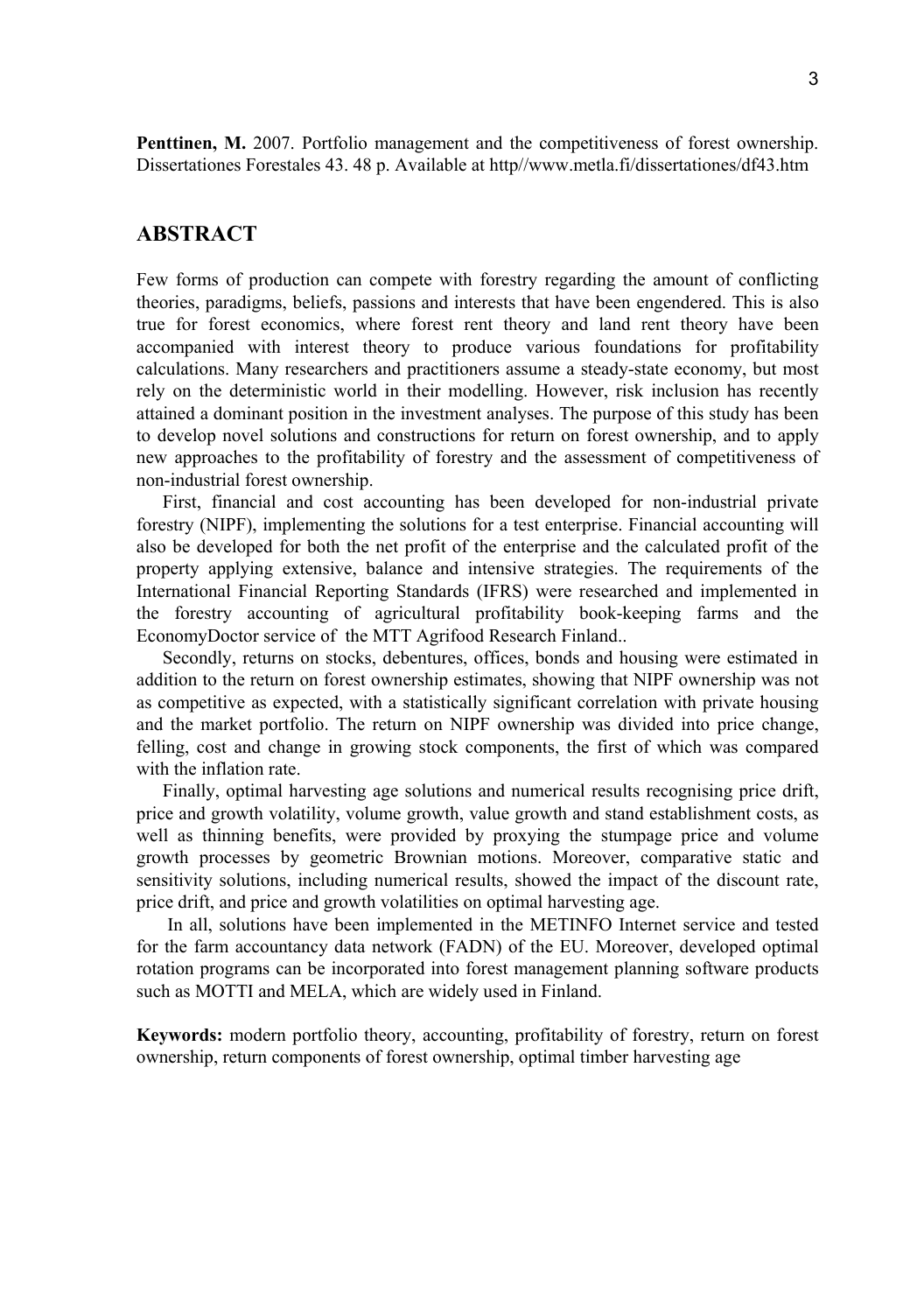### **ACKNOWLEDGEMENTS**

This dissertation summarises the results of the Finnish Forest Research Institute (FFRI) projects 3009 The Profitability of Forestry 1989-1996, 3189 The Forest Owner's Business Economic Decision-making 1997-2001, and 3337 The Competitiveness of the Forestry and Woodworking Industries 2002-2006. The project research work is based on external financing from the Ministry of Agriculture and Forestry, the Academy of Finland, Metsämiesten Säätiö [The Forest-Men Foundation], the Research Foundation of OP Bank Group, the Jenny and Antti Wihuri Foundation, the Foundation for Economic Education, and the Finnish Society of Forest Science. This support has enabled the productive work and activities of the research group to be carried out.

The bottleneck in this research has been the availability of empirical evidence. The leader of the Forestry Centre Lapland, Jukka Ylimartimo, proposed that jointly-owned forests (JOFs) of Lapland could be investigated, an initiative which activated research into the profitability of forestry resulting in several publications (e.g., Penttinen 1992, Penttinen and Kinnunen 1992). Many JOFs have supplied not only annual reports but also their forest management plans, which have allowed analyses of forest management planning procedures. Comprehensive co-operation with the University of Joensuu was established at the same time (cf. Hyttinen 1995, Hyttinen et al. 1994, 1996). Moreover, some bookkeeping farms of the agricultural profitability network have also provided their forest management plans for research purposes via the Economics Department of Agrifood Research Finland, which has contributed the forestry accounting and forest property evaluation studies (e.g., Penttinen et al. 2004, Latukka et al. 2005). Several forest management associations have supplied cost information. The Forest Statistics Information Service (FSIS) and the National Forest Inventory (NFI) of the FFRI have provided all the relevant empirical evidence, which has enabled not only publications, but also constructive product development (e.g., Lausti and Penttinen 1997, 1998a, 1998b, Penttinen and Lausti 2004). Empirical evidence concerning apartments, stocks, bonds, debentures, offices, inflation, etc. have been obtained for analysis from Statistics Finland, the Helsinki Stock Exchange, Sampo Bank, the Institute for Real Estate Economics (see Lausti and Penttinen 1997, 1998a, 1998b, 2007, Penttinen and Lausti 1995, 1996, 1999, 2002, 2004).

The scholarly support of Professor Olli Saastamoinen is gratefully acknowledged. Stimulating discussions with and the teaching of Professor Matti Keltikangas from University of Helsinki have inspired the research during all these projects. The constructive criticism and support of Professor Vesa Puttonen from the Helsinki School of Economics has been crucial in the publishing process. Some of the papers are results of co-operation with Professor Lars Lönnstedt at the Swedish University of Agricultural Sciences (e.g., Hyder et al. 1994, 1997, 1999), which has provided new ideas and a Scandinavian perspective. Professor Timo Pukkala, Teppo Martikainen, Matti Keloharju and Markku Kallio have commented on the research papers. The criticism of both Esko Mäkeläinen, Senior Adviser at Stora Enso, and Henrik Nieminen, Finance Director of Tornator, corrected industry related concepts and inspired the argument (e.g. Penttinen 2004).

Antrei Lausti, M.Sc (econ.), has done the programming and data processing of risk/return studies and has been co-author of several papers on competitive studies (e.g., Lausti and Penttinen 1998a, 1998b, Penttinen and Lausti 1995, 1996, 1999, 2002, 2004). My colleagues, Jukka Aarnio, M.Sc (for.) and Esa Uotila, M.Sc (for.) have contributed as co-authors of several papers (e.g., Penttinen et al. 1995; Penttinen and Uotila 1996; Penttinen et al. 2001) and have brought the view of non-industrial private forestry practice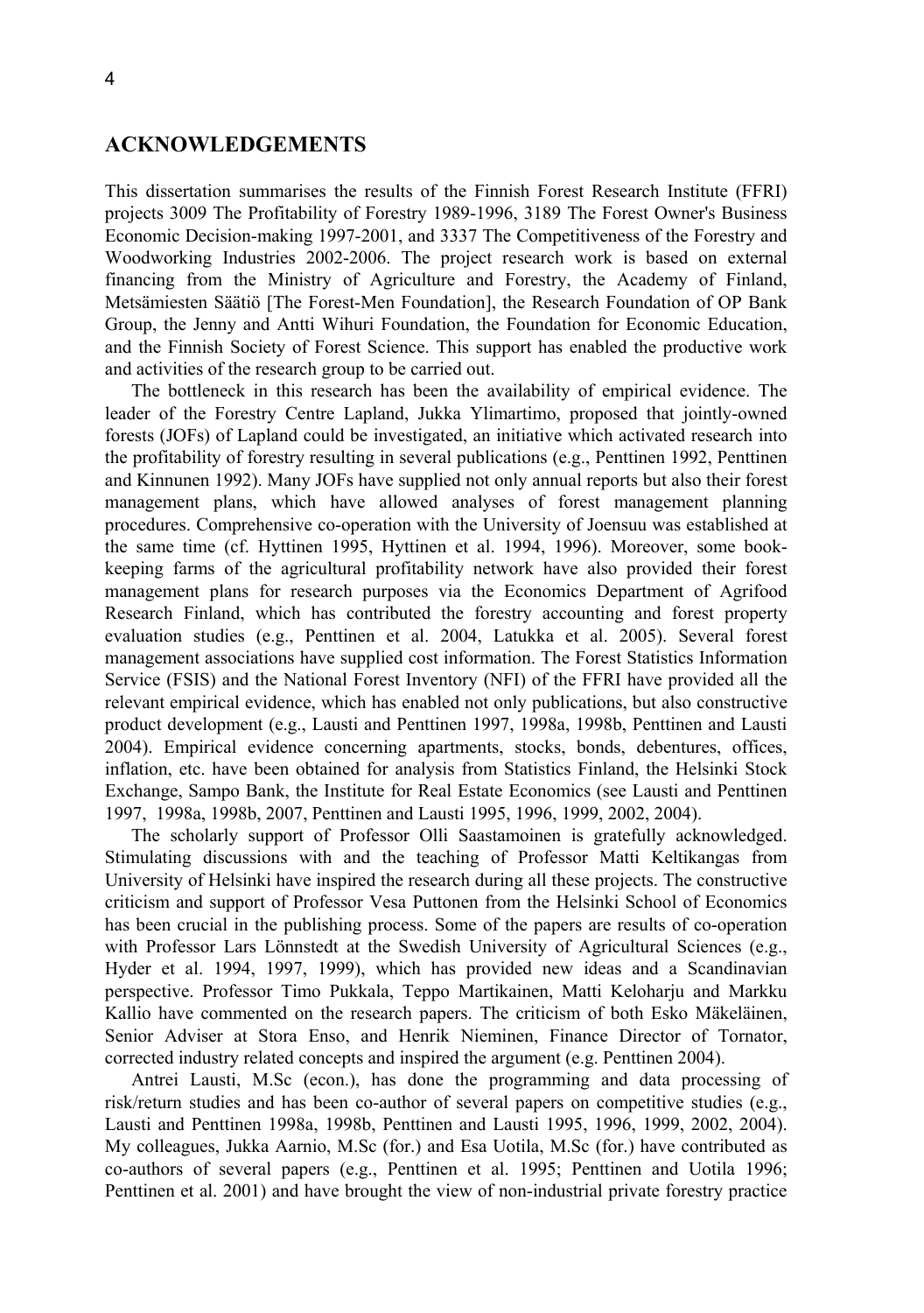to the research process (e.g. Penttinen 1997). Co-operation with the economics department of Agrifood Research Finland, especially with its accounting director, Arto Latukka, Lic.Sc. (agr. econ.), has provided the opportunity not only to use the forest management plans but also produced several papers (Penttinen et al. 2004; Latukka et al. 2005). Moreover, the Agrifood Research project has improved the user interface of the net version of the forest management planning system MELA (Redsven et al. 2005) and completed MARTTI, the agricultural book-keeping farm information system with forestry accounting. The MELA and MARTTI systems have been linked via the Internet by building a system interface applying the XML protocol.

Sakari Salminen, M.Sc. (for.), has generously supported with his expertise in the National Forest Inventory (NFI), which was essential in applying the NFI database. Helpful comments from Martti Aarne and Markku Kaustia have solved many problems and improved the contribution (Penttinen and Lausti 2002, 2004; Uotila and Penttinen 2004, Uotila and Lausti 2006, 2007). Professor Tuula Nuutinen and Professor Jari Hynynen from FFRI have supported the research work by providing software such as MELA (Redsven et al. 2005) and MOTTI (Hynynen et al. 2005) for use with empirical evidence for producing papers and improving information systems. Professor Jarmo Eronen from the Helsinki School of Economics and Timo Saksa, Dr. Sc. (for.) from the FFRI have contributed forest regeneration studies (Eronen et al. 1996) and asked pertinent questions about forest economics and silviculture. Jarmo Mikkola, M.Sc (pol. sc.) conducted the statistical tests. Dr. Roderick McConchie of the University of Helsinki corrected and improved the English.

The forestry accounting study had already been activated by the IUFRO Small-Scale Forestry project group 3.08 meeting in 1989 (IUFRO 1989) headed by Professor Helmut Brandl, who has supported this research for many years. Professor Emeritus Horst D. Brabänder, Georg-August University Göttingen, as the grand old man of forestry accounting, has offered his views and comments. The support of Professor Peter Glück at the University of Natural Resources and Applied Life Sciences, Vienna, Professors Reinhard Mosandl and Martin Moog at the Technical University Munich and Professor Finn Helles at the Royal Veterinary Agricultural University provided the opportunity to work at Faculties in Vienna, Freising and Copenhagen. The criticism of Professor Hans A. Jöbstl from the University of Natural Resources and Applied Life Sciences at Vienna and group leader of IUFRO Unit 4.05.01, Managerial, Social and Environmental Accounting and Unit 4.05.02, Managerial Economics, is gratefully acknowledged. The discussions with Professor Richard J. Brazee, University Illinois at Urbana, John Douglas Brodie, College of Forestry, Oregon State University, and Bruce B. Bare, College of Forestry, University of Washington and many other international scholars have encouraged the publication process.

Helsinki, August 2007

Markku Penttinen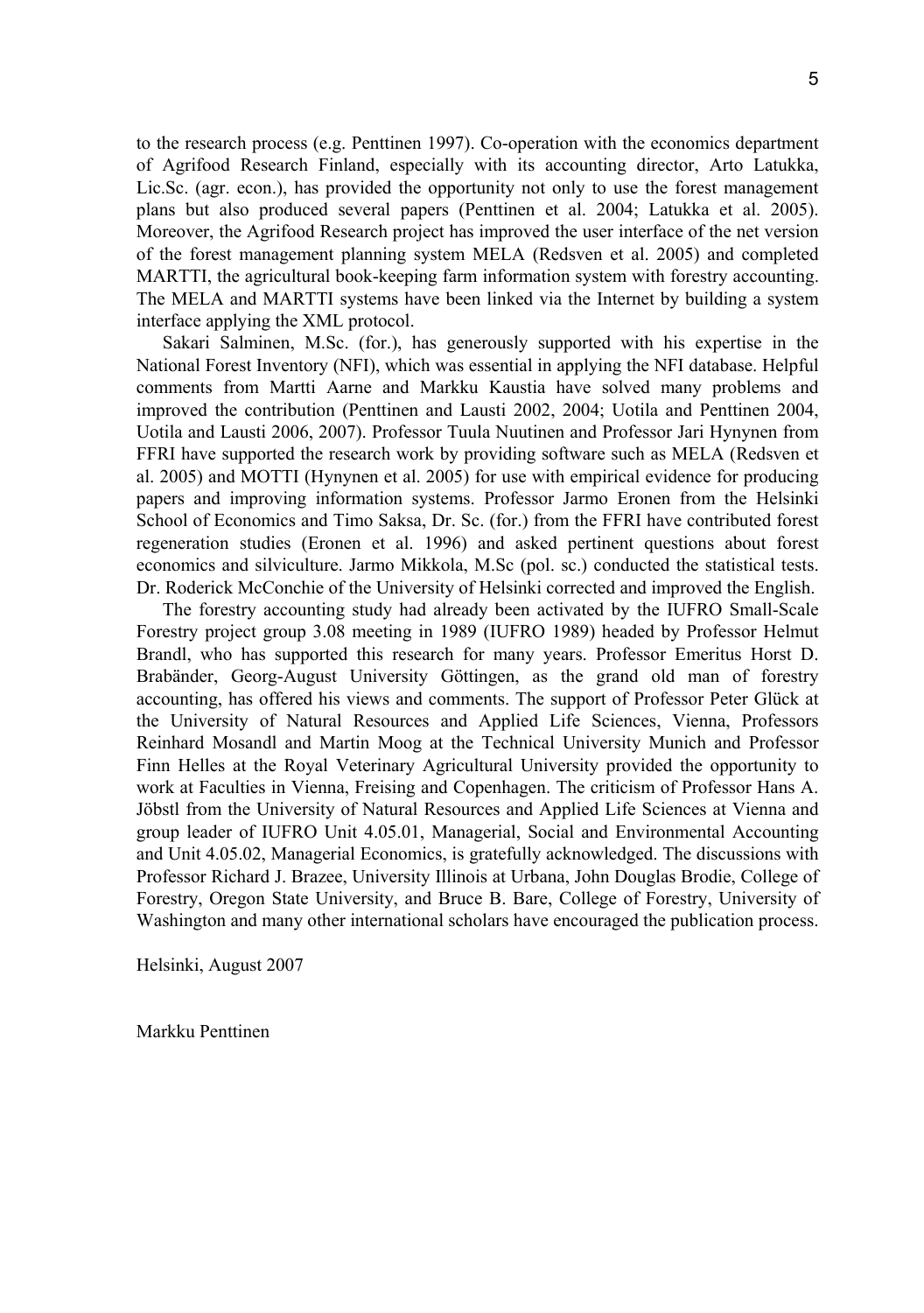# **LIST OF ORIGINAL ACTICLES**

The dissertation consists of an extended summary and the followed by five research articles, referred to in the text by Roman numerals I-V. These papers are reproduced with the permission of the journals in question

- I **Penttinen, M**., Lausti, A., Kasanen, E. & Puttonen, V. 1996. Risks and returns in forest investments in Finland. The Finnish Journal of Business Economics 45(1): 111- 124.
- II Lausti, A. & **Penttinen, M.** 1998. The analysis of return and its components of nonindustrial private forest ownership by forestry board district in Finland. Silva Fennica 32(1): 75-94.
- III Hyder, A., Lönnstedt, L. & **Penttinen, M.** 1999. Accounting as a management tool for nonindustrial private forestry. Scandinavian Journal of Management 15(2): 173-191.
- IV **Penttinen, M.** & Lausti, A. 2004. The competitiveness and return components of NIPF ownership in Finland. The Finnish Journal of Business Economics 53(2): 135, 143-156.
- V **Penttinen, M.** 2006. Impact of stochastic price and growth processes on optimal rotation age. European Journal of Forest Research 125(4): 335-343.

In all, this dissertation summarises the results of the Finnish Forest Research Institute (FFRI) projects 3009 *The profitability of forestry* 1989-1996, 3189 *The forest owner's business economic decision making* 1997-2001, and 3337 *The competitiveness of forestry and woodworking industries* 2002-2006.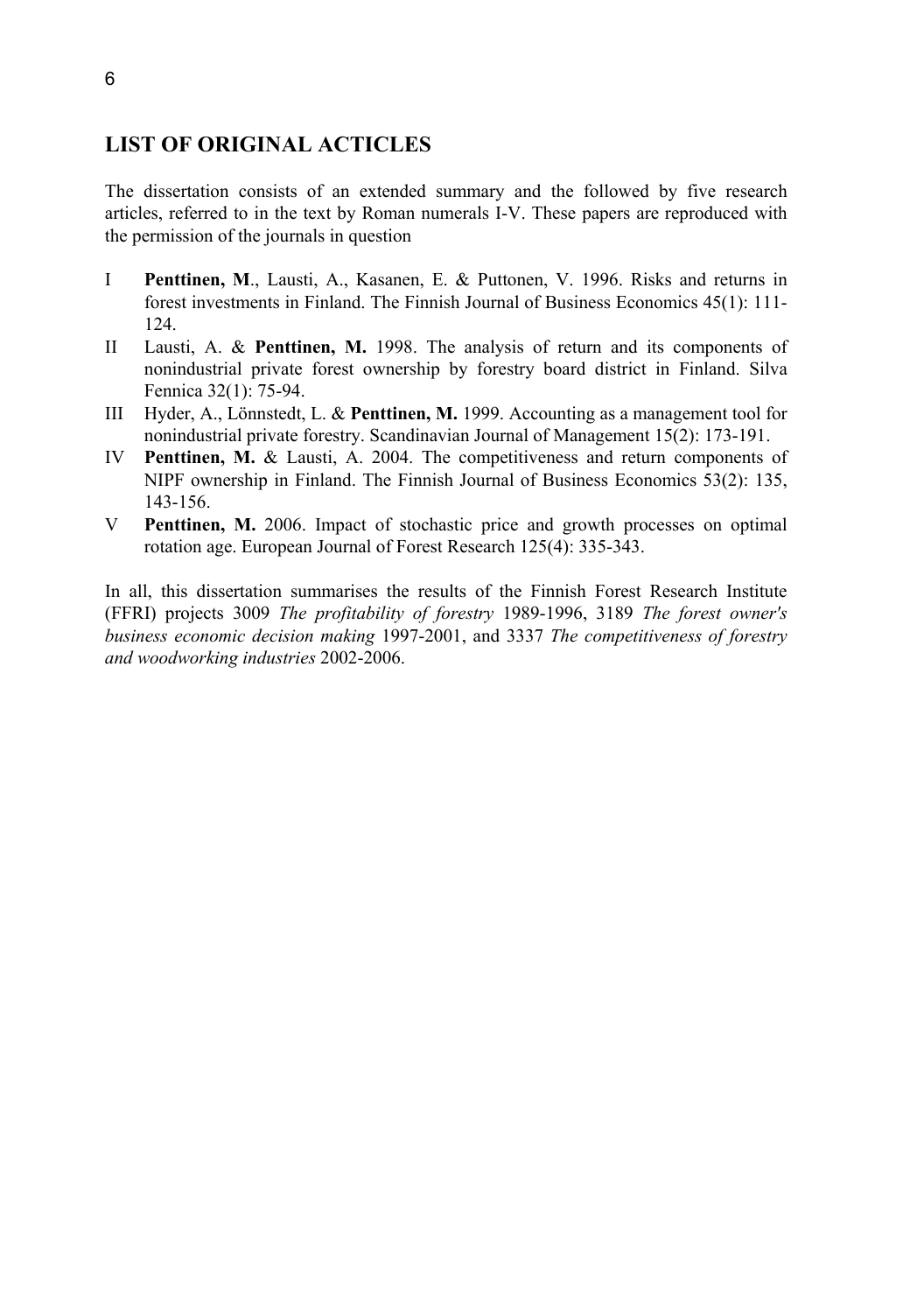# **TABLE OF CONTENTS**

| 1.1 Historical remarks on various traditions from the point of view of profitability 8 |  |
|----------------------------------------------------------------------------------------|--|
|                                                                                        |  |
|                                                                                        |  |
|                                                                                        |  |
|                                                                                        |  |
|                                                                                        |  |
| 3.1 Profitability of forestry and returns on forest ownership project developments 20  |  |
|                                                                                        |  |
|                                                                                        |  |
|                                                                                        |  |
|                                                                                        |  |
|                                                                                        |  |
|                                                                                        |  |
|                                                                                        |  |
|                                                                                        |  |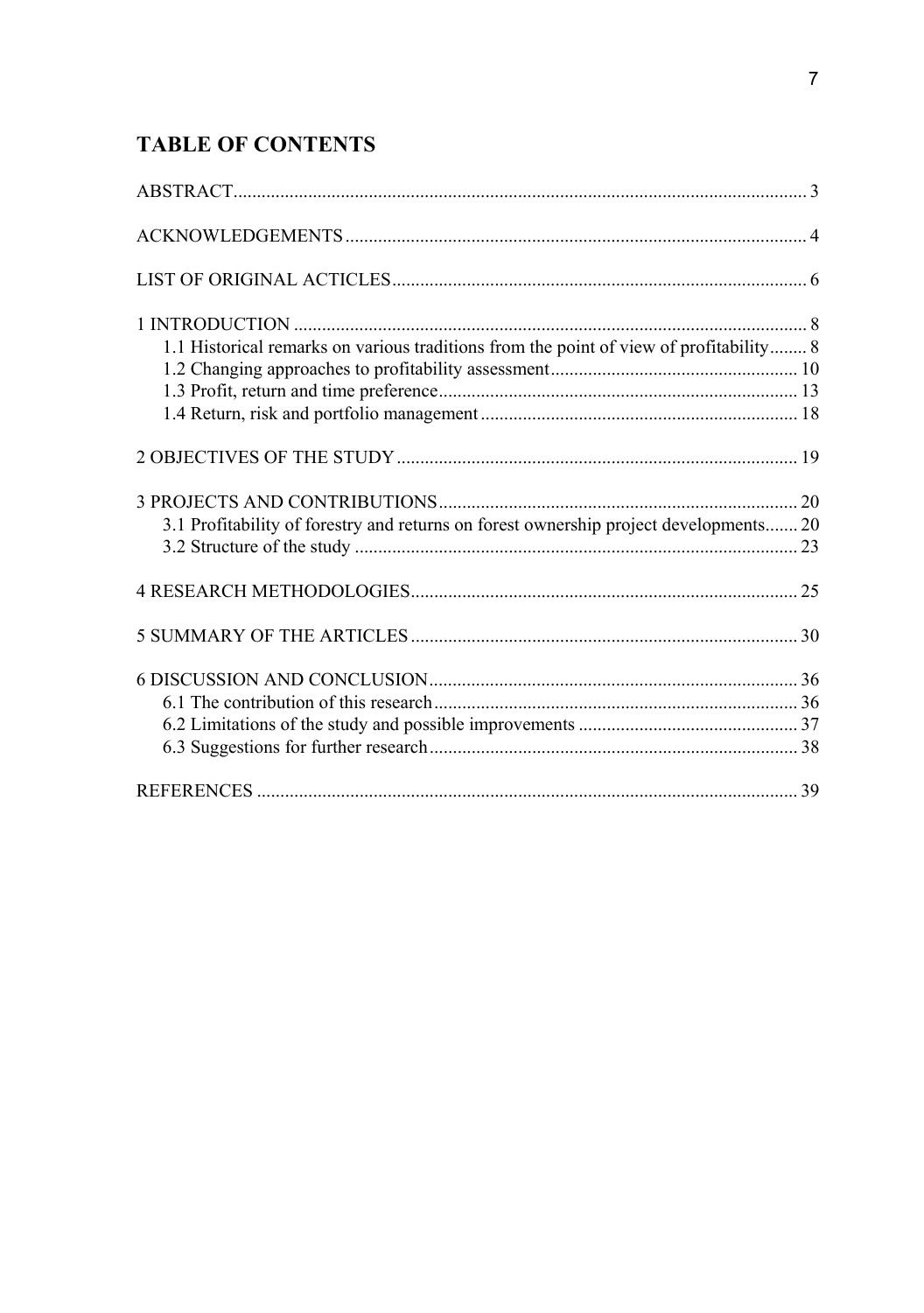# **1 INTRODUCTION**

### **1.1 Historical remarks on various traditions from the point of view of profitability**

The first saw mills, the so-called crown saw mills, had been established in Finland as early as the 1530s (Kuisma, 1993, p. 46) the annual production being roughly  $100,000 \text{ m}^3$  in 1780 (Kuisma 1993, p. 53). The first modest mechanical pulp factory was established in 1859, and the first break-throughs in pulp production occurred in the 1860s (Kuisma 1993, p. 254).

Common village forests had been the traditional form of proprietorship, but the act of 1734 tried to divide these forests between the farms, because common property was not maintained properly (Helander 1949, p. 47). Even thereafter slash-and-burn agriculture and settlement was widespread, especially in Eastern Finland. Concerns over the status of forests arose after the Finnish forest industry expanded production in the second half of the  $19<sup>th</sup>$  century. The lack of sustainability inspired the establishment of the first forestry education institute in 1858. In 1859 the Finnish Senate asked Edmund von Berg, the Dean of the Faculty of Agriculture and Forestry in Tharandt, Germany, to evaluate the status of Finnish forests. His gloomy statement stung the government into action. The first forestry law, which banned forest devastation, was enacted in 1886. (Helander 1949).

During the years immediately following independence in 1917, private land was made available to tenant farmers by the so-called Lex Kallio (1922). Moreover, forest land bought by forest industries was repossessed by the state under a law called Lex Pulkkinen (1922), which was passed by the parliament in 1922, but was ratified in 1924 (Helander 1949). After the Winter War (1939-40) refugees were given small farms and, likewise, after the continuation war of 1942-1944. The restrictions on the buying and selling of forest land have been strict since the wars. The laws limited the purchase of forest land by the forest industry. However, the restrictions have been relaxed little by little so that from January 1, 1998 there were no restrictions at all (Hannelius 1998). Nowadays anybody, even foreigners, and any firm can buy and sell forest land. (see Penttinen and Rimmler 2005).

Traditionally, a lower interest rate has been accepted in forestry in Finland, so that it need not be at the same level with other investments (Ervasti et. al. 1970). However, bank deposits and government bonds as investments for a forest owner have been evaluated (Hämäläinen 1971). This lower interest rate requirement means that the effective allocation notion applying to the economy does not hold in forestry. Recall that the strong professional ethos in forestry culture relies on four premises: (i) the doctrine of timber primacy, (ii) the doctrine of sustained yield, (iii) the doctrine of the long run, and (iv) the doctrine of absolute standards, where the last means that the successful managers finds his goals and leads in the forest itself, as in planting trees which are best suited to the site and carrying the stock of growing timber which nature has shown it is capable of carrying (Duerr and Duerr 1975). These doctrines completely ignore profitability, the link between forestry and industrial activities and the competitiveness of forest ownership as an investment (Keipi 1977).

The classic article by Samuelson (1976) argues that maximising the net present value (NPV) is the right paradigm in forestry, applied as the main line in the US and Scandinavia. This paradigm, which is in line with the traditional timber harvesting findings of Faustmann (1849), is called *land rent theory* or *soil rent theory.* Recall that the solution of the timber harvesting problem is well-defined provided that, among other things, the capital market is perfect in the sense that one can lend and borrow any amount at the prevailing interest rate,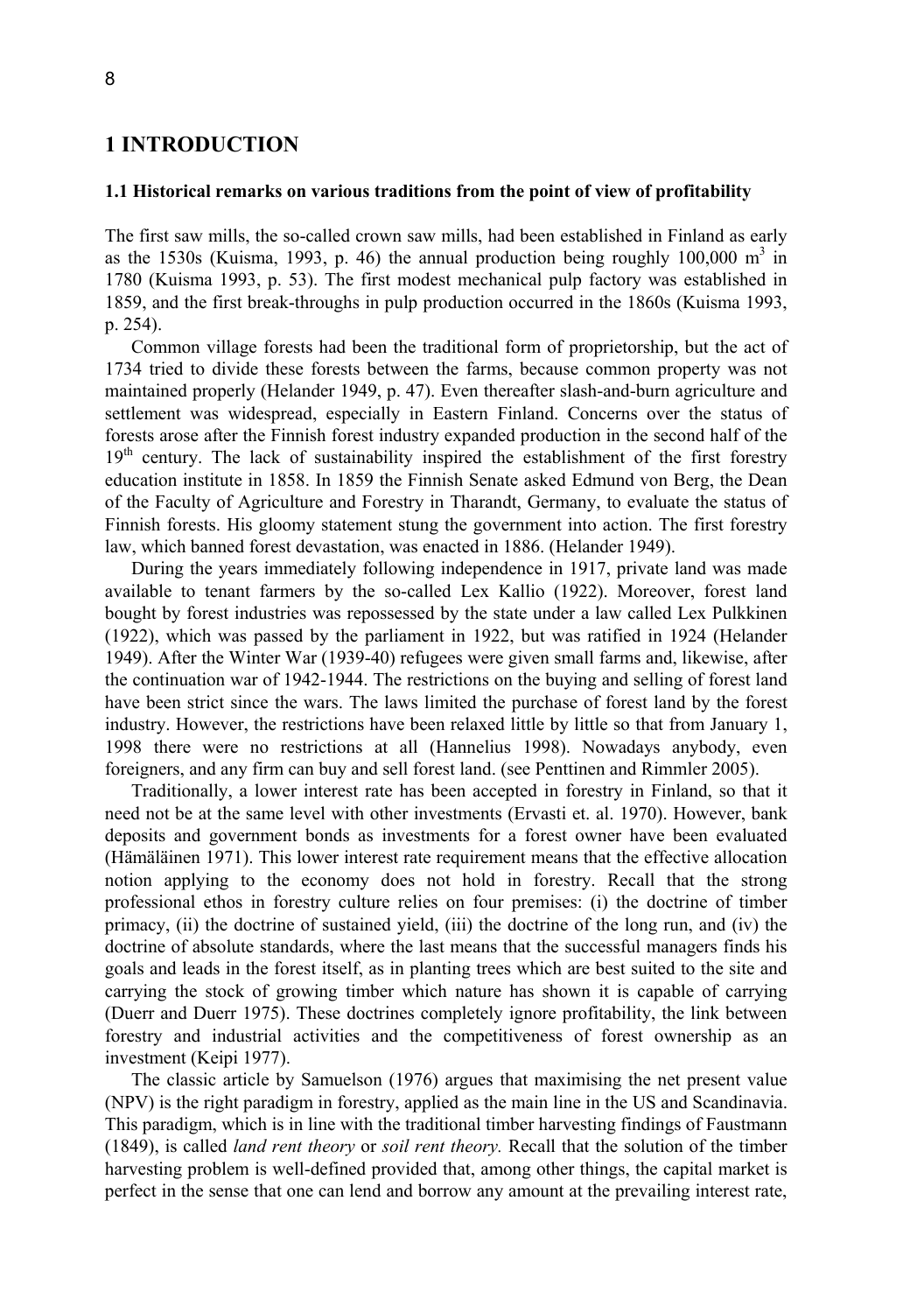and the forest land can be bought and sold in a perfect market (Löfgren 1990). However, using the internal rate of return (IRR) as the objective in timber harvesting studies, leads to the unsatisfactory conclusion of either infinite or zero profits, depending on the viewpoint (Hirschleifer 1970). Moreover, using IRR maximisation assumes that the amount of land available for forestry is infinite and that access to all capital markets is closed (Newman 1988).

The paradigm competing with the land rent theory is the *forest rent theory* of Ostwald (Markus 1967, Urich 1904). There has been a debate, indeed sometimes a conflict, between these theories, and the forest rent theory will be applied even to day in Central Europe (Möhring 2001). Forest rent theory in fact develops from the land rent theory when the interest rate is assumed to be zero (Bentley and Fight 1966). This zero rent approach postpones timber harvesting compared with land rent theory and means "greener" forestry. Although this "green" option can be supported in the name of the benefit of all citizens in an industrialised country, it is not beneficial to the forest owner (Hyytiäinen and Tahvonen 2003).

Historically, forests and forest industries have been key items in power games and war preparations and even an emotional part of ideological movements. For example, the third Reich of the Nazi Germany saw forestry and forest industries as a key power source (Geiger 1950, p. 76-95). Under their regime, a so-called natural forest was seen as stronger, and as being of a healthier race than alternatives, and the near-natural approach to silviculture was required by law 'Reichsnaturschutzgesetz' in 1935 (Bratton 1999). Clearcutting was banned and the permanent forest 'Dauerwald' required (Bruggemeier et al. 2005). Forests were conceived of as an important societal good, capable of providing recreational opportunities while at the same time producing high-quality timber (Gamborg and Larsen 2003). The third Reich tried to apply forestry species act ("Forstliche Artgesetz"), because land rent theory had lead to use of non-endemic spruce and pine races (Rubner 1985, p. 120).

The Soviet Union provides another historical example of strong state dominance in forestry. The state owned the forests and forestry was based on Marxism-Leninism (Mikhailov 1974). Even today 'the Russian forest stock is federal property' (PROFOR 2003). The Russian Forestry Law (2006), which came into force at the beginning of 2007, confirms that wood is a federal property  $\left[\S 20.2\right]$ <sup>1</sup>. Recall that the amount of forest land in Russian federation exceeds 850 million hectares compared with 20 million in Finland (Statistical Yearbook 2006, p. 369-370).

The classic forms of forestry rely on two objectives: (i) the former aims at the net profit per cubic metre of wood produced, while (ii) the latter maximises the benefit per area unit, such as the hectare, but the former leads to exploitation. (Sundberg and Silversides 1988, p. 10). In practice, the type of forestry will be defined after the regeneration cutting (Vaara 1998, p. 101). Will the regeneration area be taken care of or will it be abandoned? However, a central limitation and objective is the principle of sustainability applied in Finland. The realisation of growing stock and transferring the net income to other use without allocating resources to forest regeneration is not acceptable. Unfortunately, there is worldwide exploitation in which nothing has been ploughed back into reforestation after the

<sup>1</sup> The Government of Russia has decided to increase the wood export customs duty to 10 euro per cubic metre on July 1, 2007 and to 50 euro on January 1, 2009. The decision can be found at

http://www.government.gov.ru/government/governmentactivity/rfgovernmentdecisions/archive/2007/02/07/23754 52.htm. This page has a link (Приложение) to its appendix page, which contains the duty percentages and other details.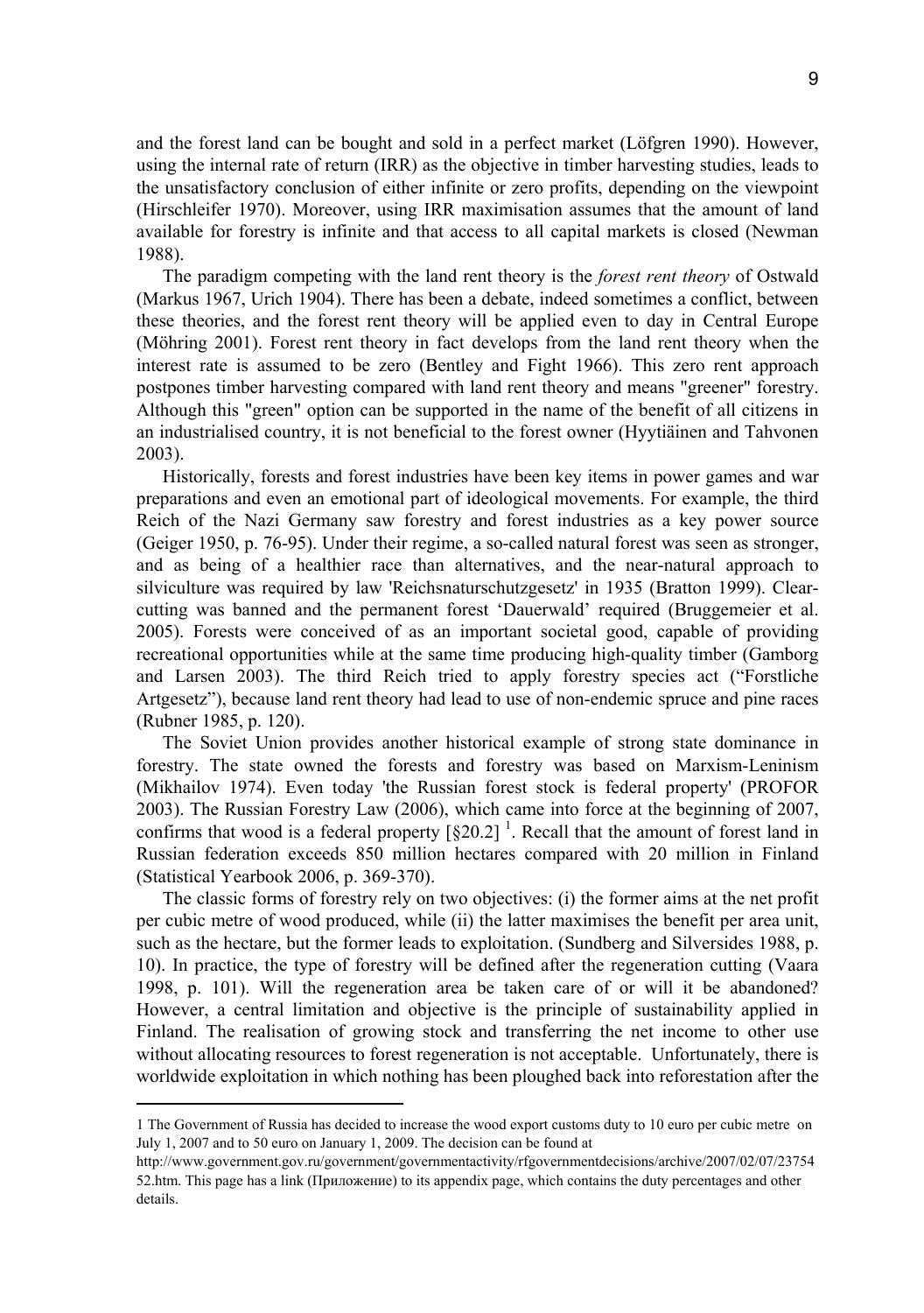regeneration felling. Reasons may be high subjective interest rates and poverty, which have been described in the considerable forest policy and deforestation literature (e.g. Amacher 2002, Sage et al. 2003).

### **1.2 Changing approaches to profitability assessment**

The business environment of the forest industry has changed since the 1970s. Inflation then exceeded 16% for several years. In a sense, inflation paid the debts, at least in part. Moreover, where the domestic labour, raw material and capital costs increased so that the profitability of forest industry was threatened, devaluation was available to offset these problems. On the other hand, the Bank of Finland, which made the devaluation decisions, had the right to accept or to refuse investment in new paper and pulp mills. Subsequently, especially after the depression of the 1990s, the whole industry and the three big companies, Stora-Enso, UPM Kymmene and Metsäliitto Group in particular, have become global players after mergers and acquisitions. The international owner base makes stakeholder value the first priority of the business. All these changes have been reflected in the behaviour of the forest industry stocks so that the relatively modest return in the 1970s has systematically improved, especially since the depression of the 1990s. The return on all stocks of Helsinki Stock Exchange, its forest industry stock sector, the return on Finnish non-industrial private forest (NIPF) ownership and apartments have undergone both fluctuations and structural change from 1972 to 2006 (Figure 1).



**Figure 1.** Nominal returns on forest ownership, forest industry stocks, all stocks and apartments in 1972-2006 (Uotila and Lausti 2007)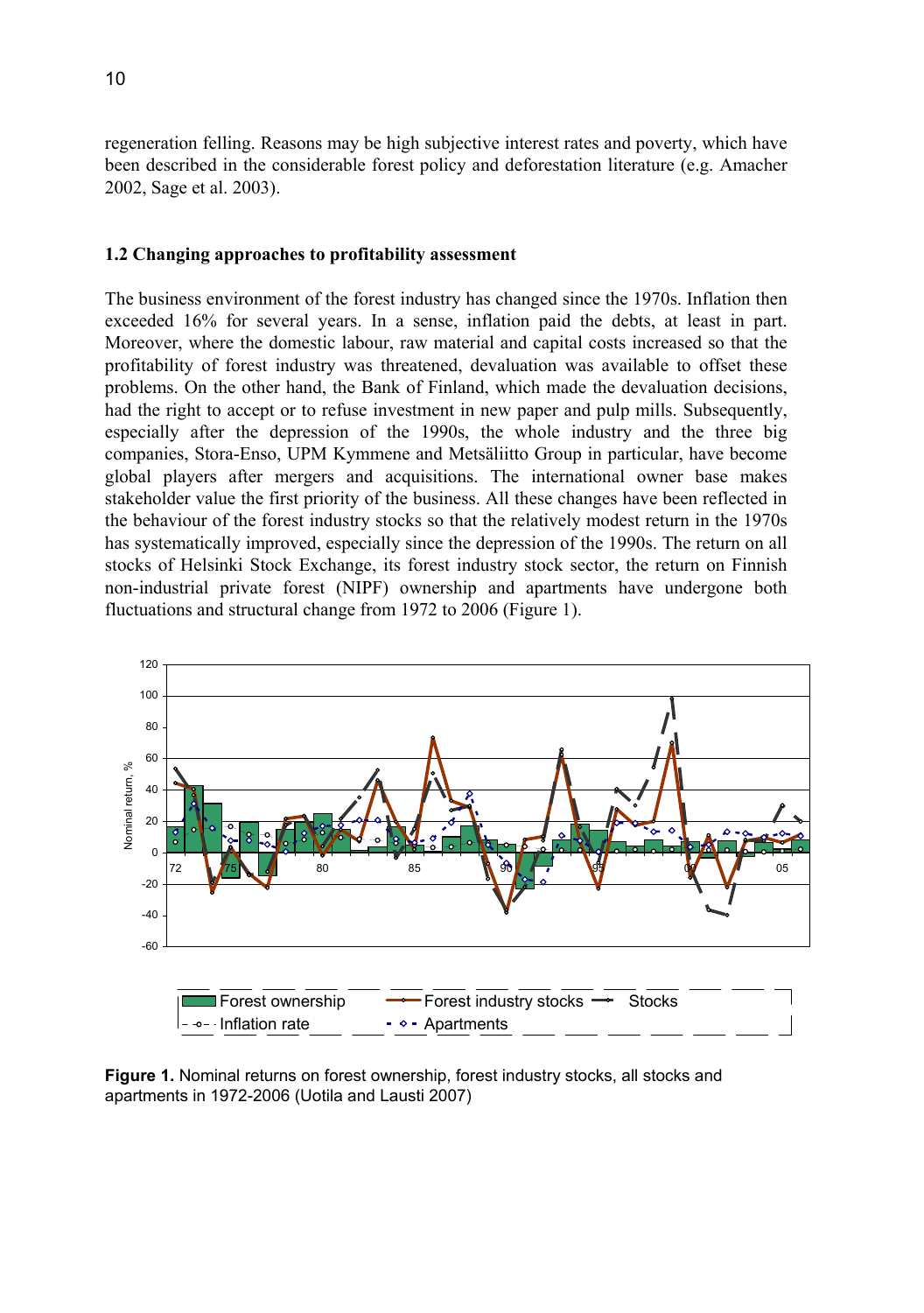Surprisingly, even basic accounting concepts such as the leverage of liabilities were poorly known and even less understood until the last depression. Since the depression, the proportion of equity capital has essentially increased, including the forest industry. On the other hand, the present stakeholder value approach requires that the capital must not be idle. In recent years, predefined internal interest rate targets used in forest industry companies have been applied even to forests themselves.

The Finnish forest industry corporations StoraEnso, UPM-Kymmene and the M-real group are publicly quoted and own large tracts of forest. However, the forests of StoraEnso, roughly some 600,000 hectares, have been sold to its associated company Tornator, 59% of whose shares were sold to institutional investors such as insurance companies and pension funds (Tornator 2003). At the same time, dramatic changes have occurred in the business environment because of globalisation (DANA 2006).

Moreover, the whole corporate accounting philosophy and practice have changed. In fact, companies whose shares can be publicly quoted have had to follow the EU's new International Financial Reporting Standards (IFRS) (IFRS 2002) from January 1, 2005, including the International Accounting Standard (IAS) 41 Agriculture, which came into force at the beginning of 2003 (IAS 2002). The basic requirement of the IFRS is that market-based 'fair values' be used which, according to IAS 41, refers to the price of the commodity in the relevant commodity market: 'If an active market exists for a biological asset or agricultural produce, the quoted price in that market is the appropriate basis for determining the fair value of that asset' (IAS 2002, §17). ´A biological asset should be measured on initial recognition and at each balance sheet date its fair value less estimated point-of-sale costs (IAS 2002, §12). In the case of the forests, the market-determined prices and values may not be available. The fair value calculation is then defined 'as the present value of expected net cash flow from that asset' according to IAS 41 and the International Financial Reporting Interpretations Committee (IFRIC) meeting 30.9-1.10.2003 (IFRIC 2003). The present value of the expected net cash flows are discounted at a 'current marketdetermined pre-tax rate' (IAS 2002, §20; Eckel et al., 2003). For example, the calculation in the Swedish forest industry has been made for the next 70-100 years, and the pre-tax cash flows are discounted at 6.25% interest rate (Burnside 2005, p. 44).

Recall that the Finnish expenditure revenue theory originating from Saario is an inductive theory in the classical approach, in which net profit is based on the realised values. According to the normative-deductive theory of the classical approach, the profit is based on the change in the value of the enterprise between two points of time, which can be interpreted as a comprehensive income (Lukka 1989, see also Riahi-Belkaoui 2000). The IFRS has replaced the traditional Finnish historical cost based expenditure revenue theory accounting, and is based on market-based 'fair value' accounting.

The forest economics tradition relies on the profitability measure of €/hectare year (Sundberg and Silversides 1988) due to its easy interpretation. However, the paradigm of business economics is based on the interest theory of Fisher (1930). Fisher pinpoints human impatience and its consequent time preference and focuses on the marginal rate of return over costs, a practice which laid the foundation for various return on investment (ROI) measures. The benefit of this method is that it provides an understanding of how the return is generated (Figure 2).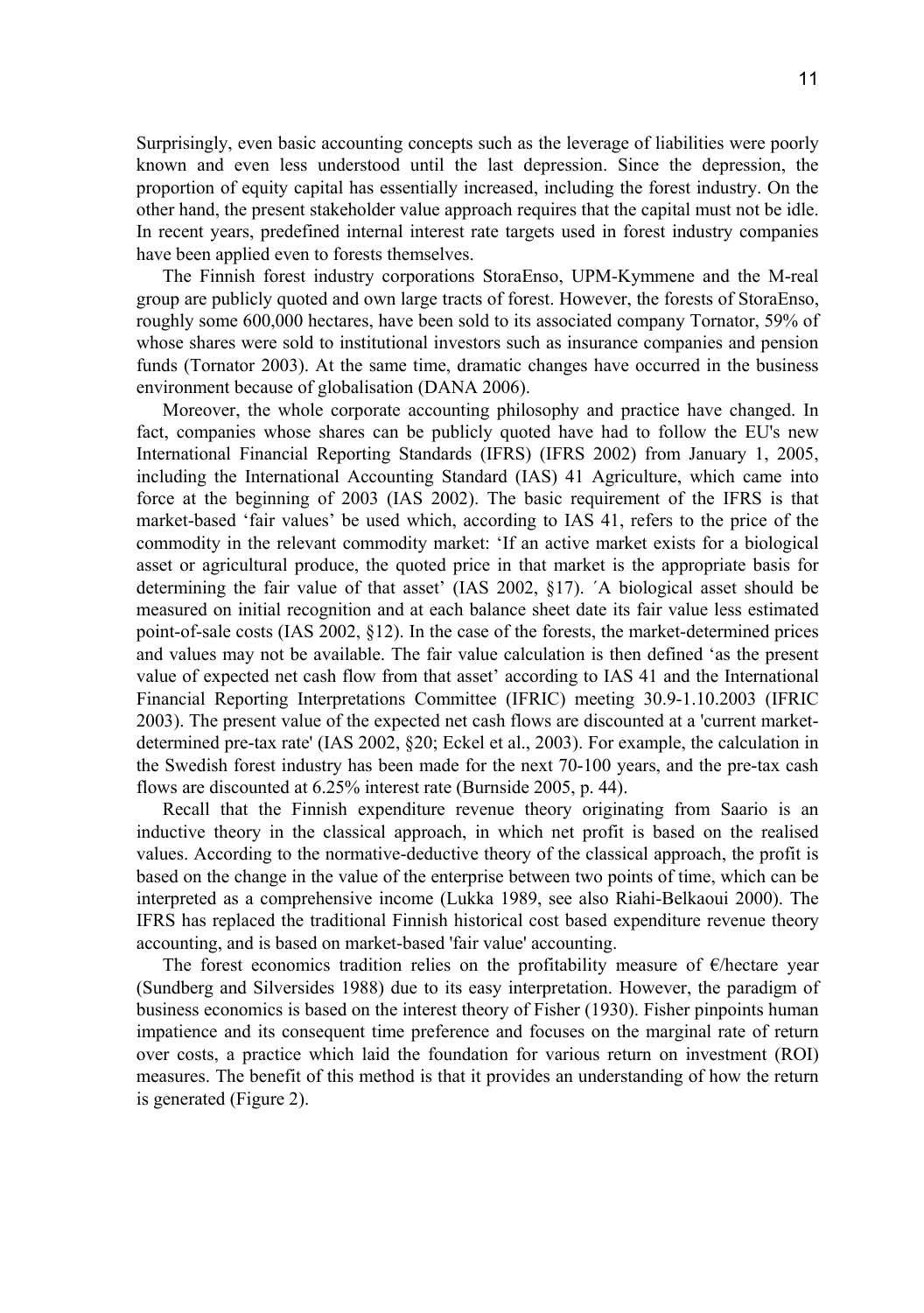

**Figure 2.** The Du Pont return on investment formula (Johnson and Kaplan 1987)

A combination of financial ratios in a series to evaluate the return on assets (ROA) of an investment is of the form:  $ROA = net profit / total assets = sales margin * capital turnover$ and the return on equity (ROE) of the form  $ROE = net$  profit / equity = ROA  $*$  leverage, where leverage  $=$  total assets / equity. ROI figures have been used even applying the  $ex$ *ante* approach in the form of internal interest rate requirement for investments, which may be, say, 15%. Moreover, different ROI figures have been used even in forestry for *ex post*  calculations in order to estimate the ROE and ROA of a forest holding. Empirical evidence suggests a 2-4% ROE for test forest holdings as well as for the relatively large distribution of the ROE among holdings (Figure 3)

Compared with the forest industry, forests may represent lazy property, especially in the new market-based IFRS/IAS 'fair value' accounting as required by EU. The equity capital turnover  $=$  sales / equity -equation gives on the other hand the capital turnover time  $=$ equity / sales -equation. This has been estimated using the accounting and forest management planning data of jointly-owned forests (JOFs) and found to be 26 years (Penttinen 1992). In all, when property values are the key issue, as is the case with IFRS/IAS, this change from the expenditure revenue theory approach obviously brings relative profitability figures such as ROI obvious into use.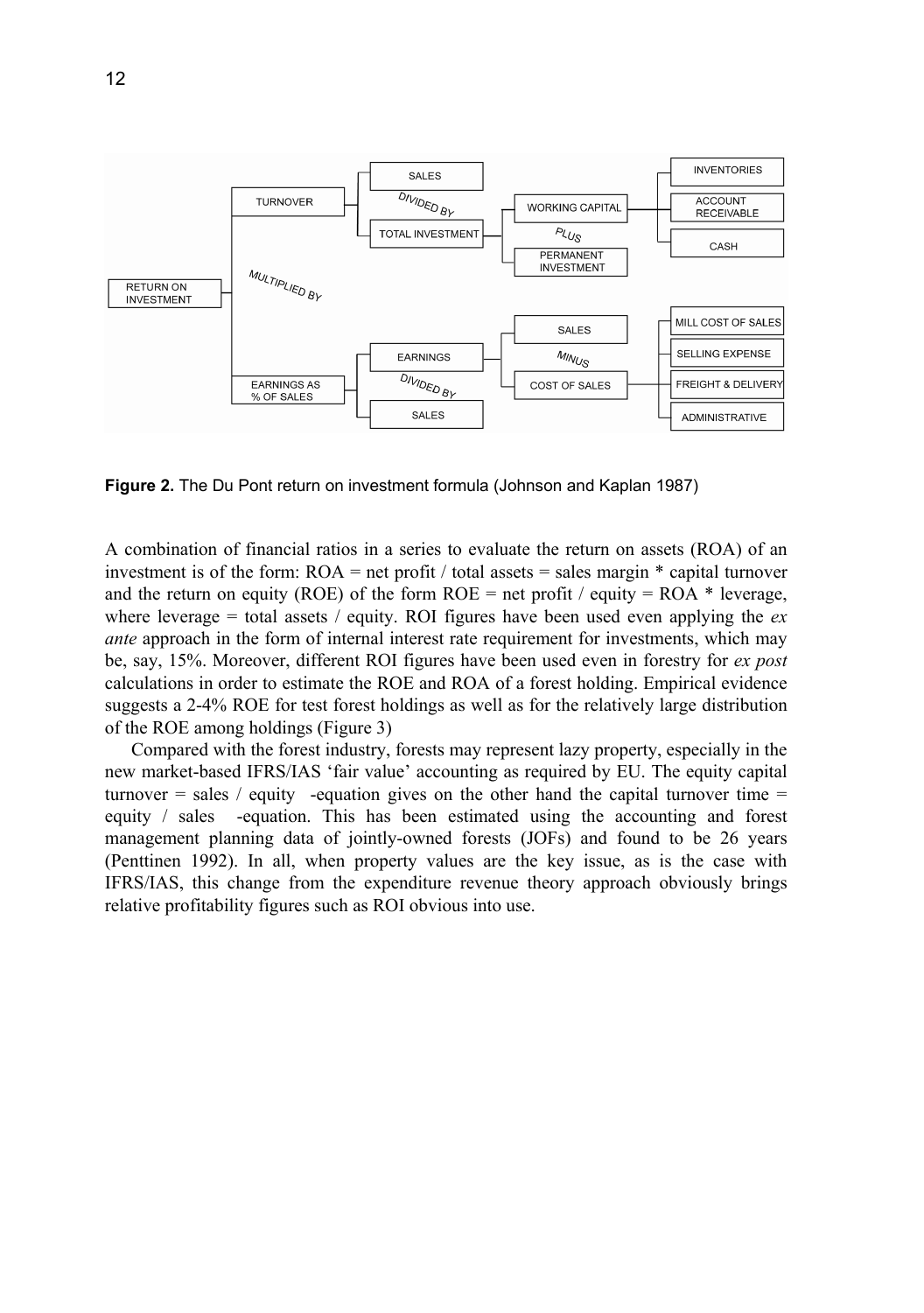#### ROE frequency



**Figure 3.** The return on equity (ROE) of individual forest holdings (Penttinen and Uotila, 1996)

### **1.3 Profit, return and time preference**

The decision-making of NIPF owners benefits from data on (i) profitability (financial accounting), (ii) cost structure (management accounting), including (iii) product costs, and (vi) forest investment/improvement (project accounting) (Hyder et al. 1994). There are two alternative approaches to the calculations: (a) to measure the net margin of the forestry entrepreneur in the spirit of the private enterprise theory, or (b) measure the net margin of the forest property, which can be compared with other forest holdings and investments (Schneider 1970). The former is hereafter referred to as the *net profit of the enterprise* and the latter as the *calculated profit of the property* (Hyder et al. 1999). Both approaches have inspired profit and loss statement as well as balance sheet proposals for NIPF enterprises (Hyder et al. 1994). The strictly regulated accounting is complemented by contingent adjustments focusing on change in forest value and compensation for the owner's own work (Hyder et al. 1999).

Profitability has been shown to be the best overall indicator of performance (Brozik 1984). At the aggregate national level, only gross earnings of non-industrial private forestry (NIPF), which consist of gross stumpage earnings minus total costs and plus state subsidies have been estimated. These were  $\epsilon$ 89.4 / hectare in 2005 in Finland (Statistical Yearbook 2006, p. 366). Among NIPF enterprises only jointly-owned forests (JOFs) have compulsory book-keeping and forest management plans (FMPs). However, the JOFs do not provide any balance sheet at all (Silvadata 2005). Their accounting and FMP data demonstrated that net profit has fluctuated considerably, but was at the level of only  $E20$ /hectare in Lapland (Penttinen and Kinnunen 1992).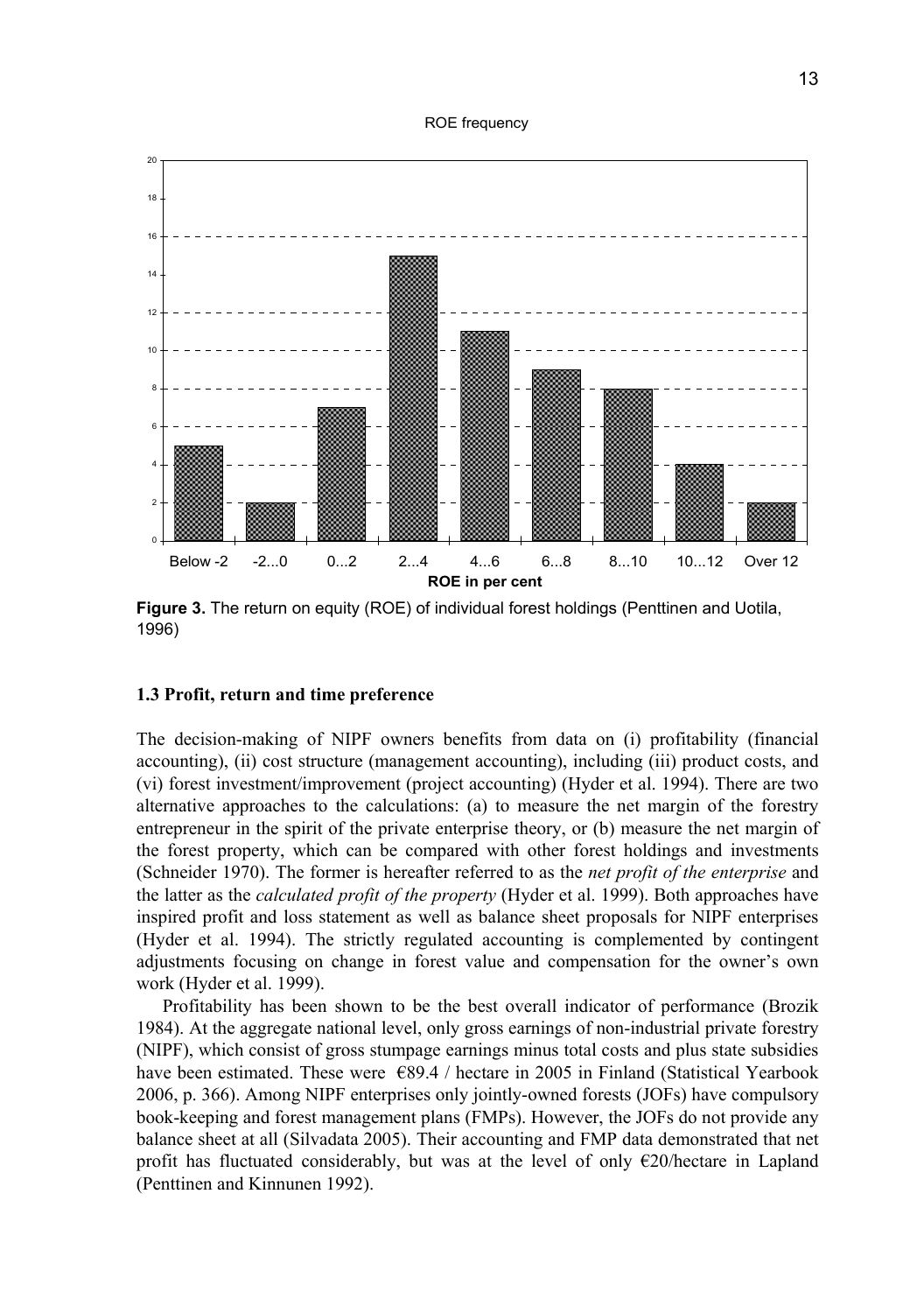Recall that the pitfall of forestry accounting is the value of the growing stock, especially its change, known as a timber balance (Keltikangas 1938). Instead of property valuation, the comparison between the planned and actual fellings of the FMP provides the impact of property value change for the profit and loss statement (see Hakkarainen et al. 1995, cf. Jöbstl 1981).

A proposal for the classification of forestry costs inspired by the Central European cost accounting solutions with groupings into *direct* and *overhead* costs, the first of which contains the groups: *direct logging* and *direct silvicultural* costs (Sekot 1987, 1998; Jöbstl 1990) has been modified for Scandinavian forestry (Hyder et al. 1994). Empirical evidence reveals the role of harvesting (cutting as well as haulage and storage together) performed by the forest owner, as well as the surprising differences in silviculture and overhead costs (Figure 4).

One faces unexpected distinctions in estimating the difference between the average timber price and the total cost per sold  $m<sup>3</sup>$  of timber. These forest holdings suggest that forestry is hardly a business in the North. Moreover, there is also a considerable distinction, even in the South, between large and small. In all, these test forest holdings favour the South and economies of scale (Figure 5).

Note that the calculated profit is used here as a proxy for 'earnings before interest and taxes' (EBIT), which is the most common profit used in ROI calculations (Westerlund 1984). The calculated profit is related to the total property of the forest enterprise, as a proxy for the ROI (Figure 6).



**Figure 4.** The distribution of costs by cost centres depending on the size of forest holding and on its geographical location (Penttinen and Uotila 1996)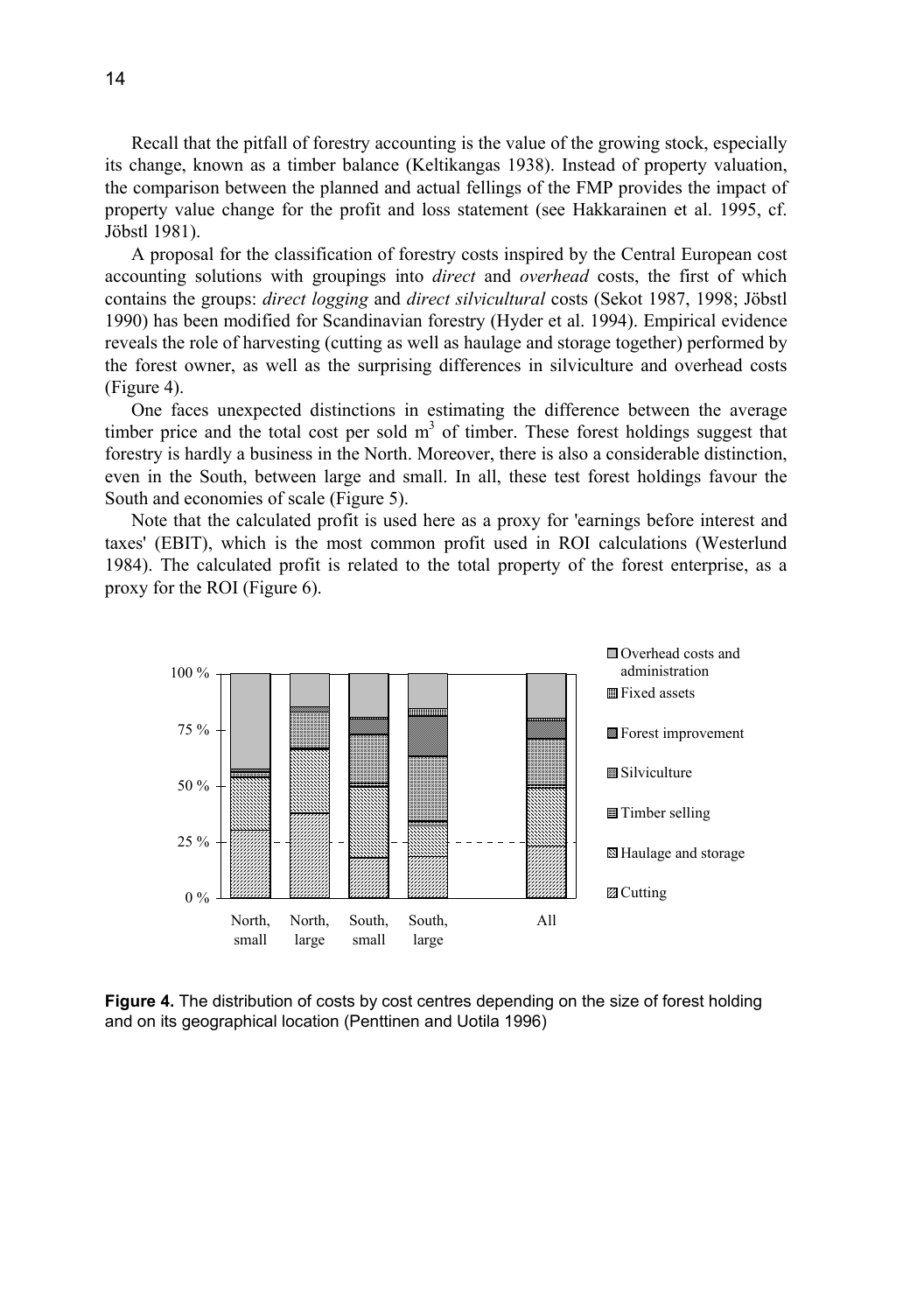

**Figure 5**. Average timber prices and costs and taxes, FIM / timber sold m3,  $1 \in 5.94$  FIM (Penttinen and Uotila 1996)



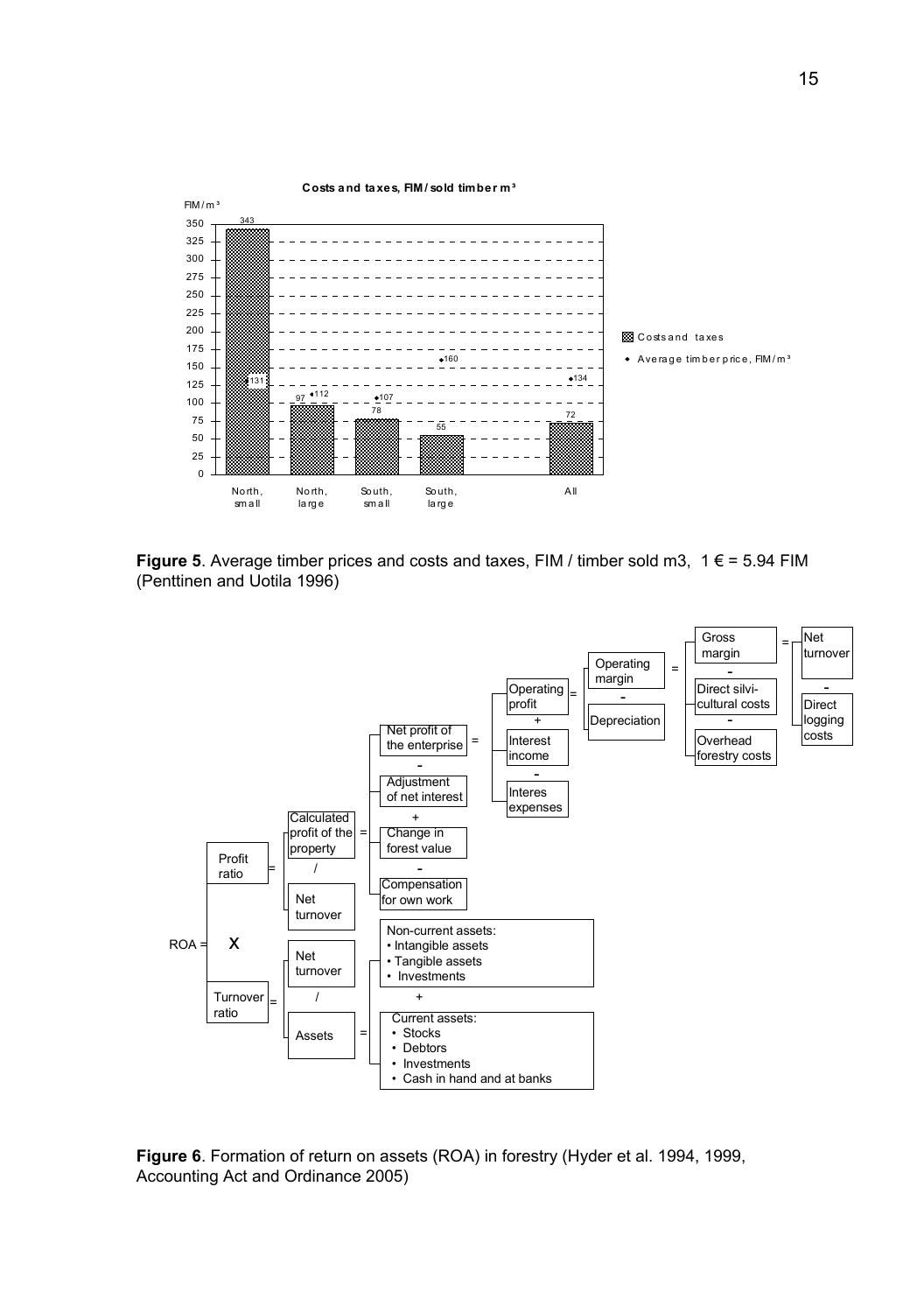

**Figure 7**. Return on equity (ROE) and return on assets (ROA) when applying calculated, realised (R) profit, and realised profit before tax (R/BT) (see Penttinen and Uotila 1996, p. 185)

Overall results present both ROA and ROE, first estimating the calculated profit of the property, then the realised net profit (R) of the enterprise, and finally the realised net profit before tax (BT) (Figure 7).

Moreover, one has to recognise that the difference, especially in stumpage prices, at the beginning and end of the fiscal year and in the timber balance may have a great impact on the annual ROI figures (Penttinen and Uotila 1996). Especially after the recession in the 1990s, one could obtain very different ROEs depending on the inclusion of timber balance volumes and/or timber prices (Figure 8).

Note that the ratio analysis can focus on comparisons within the enterprise but also between enterprises, using direct or indirect comparison, using actual as against plan comparisons, the same or different time period comparisons, etc. (Figure 9).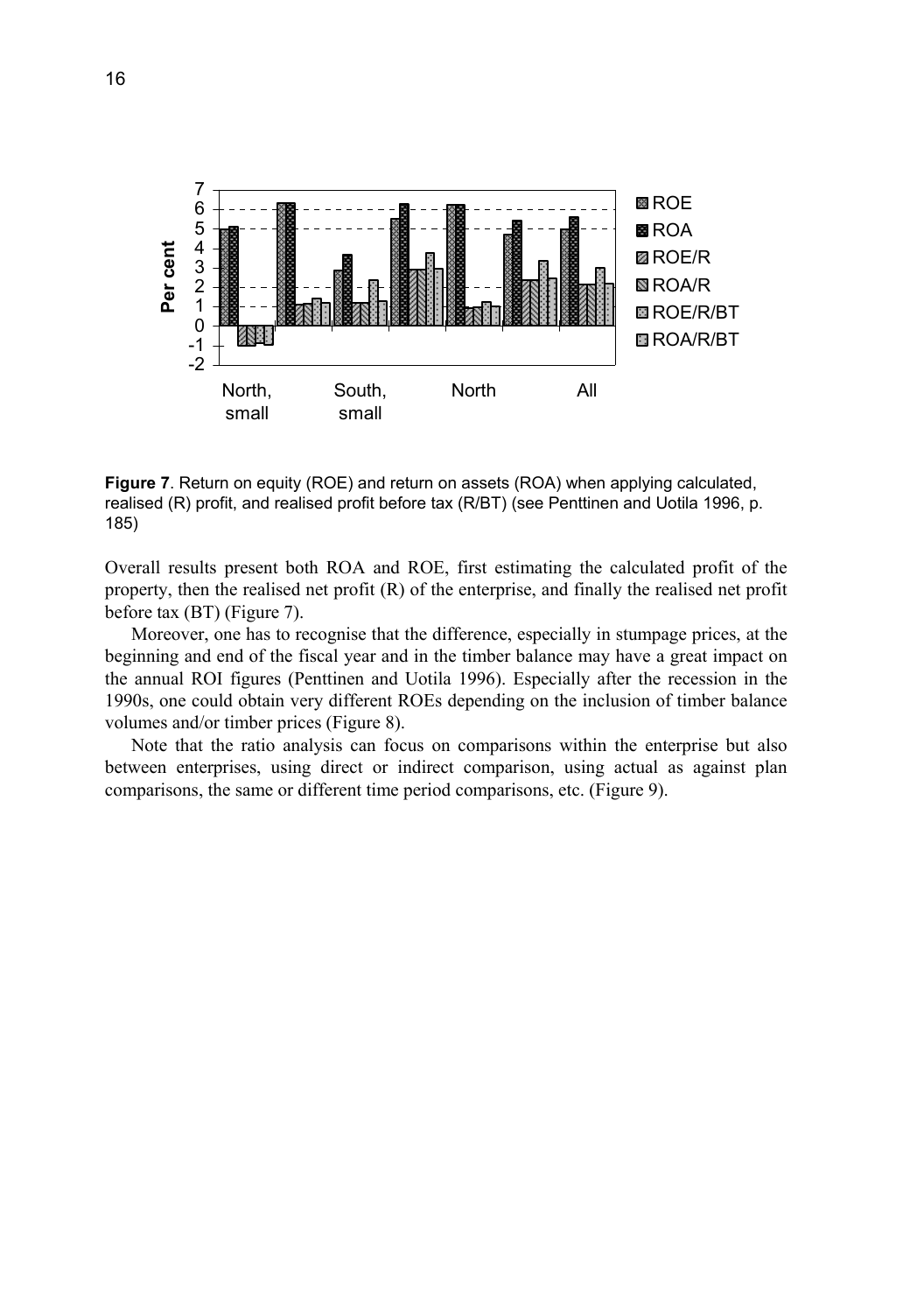

**Figure 8.** The return on equity (ROE) of case forest holdings in Southern Finland in the early 1990s without timber balance, with the timber balance volume changes and with both timber balance volume and price changes (Penttinen and Uotila 1996)



**Figure 9.** The comparison system of ratios (Merkle 1982)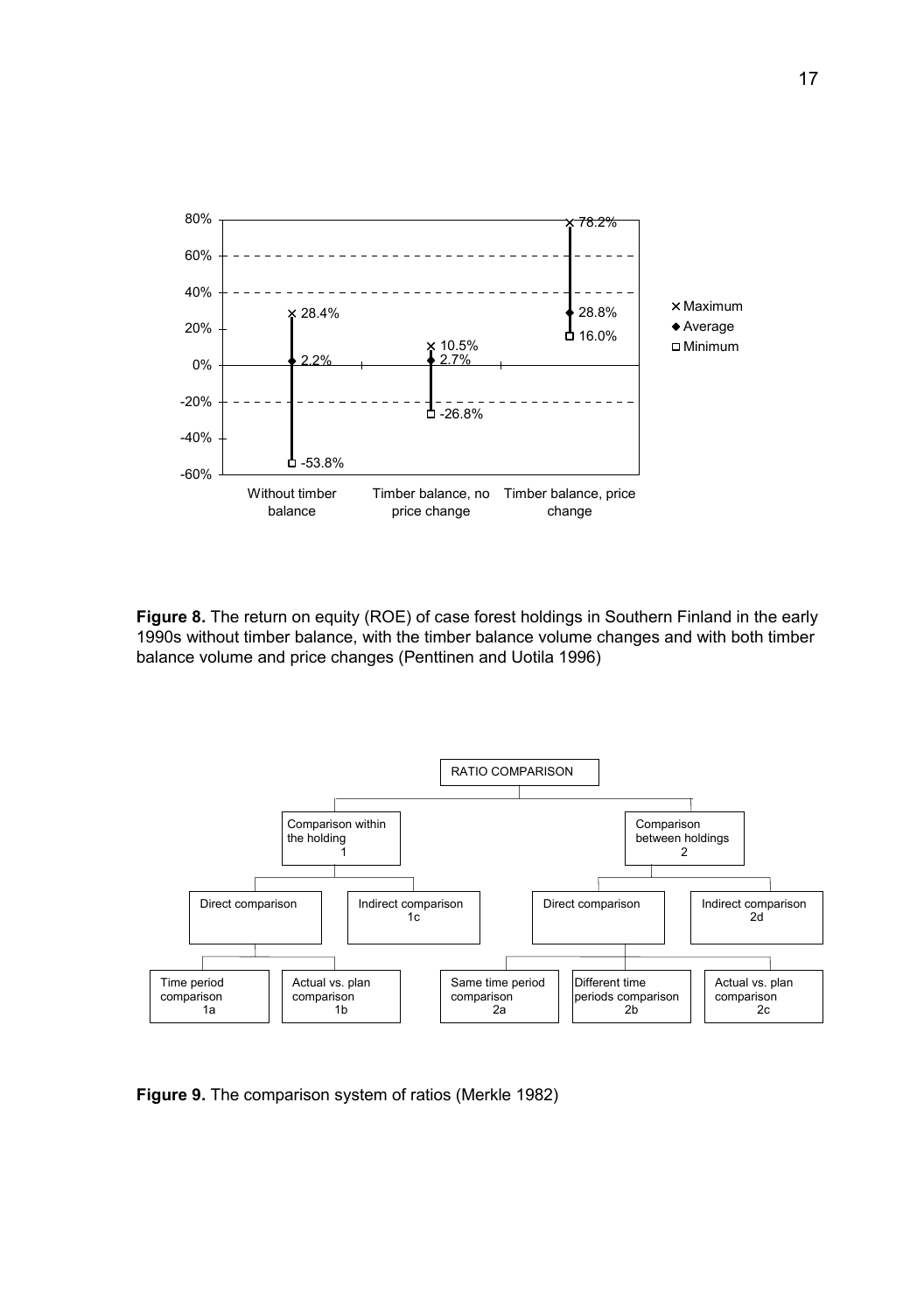As a result of empirical estimations using NIPF holdings, the recommended profitability ratios are: (i) overall result per hectare with and without the forest owner's own work, (ii) operating profit per hectare, and (iii) return on assets (ROA) (Penttinen and Hakkarainen 1998)

In all, the accounting developments of the dissertation rely on three sources: (i) the Finnish accounting tradition, (ii) the forestry accounting tradition, especially in the German-speaking Europe, and (iii) general accounting research. Moreover, the recent IFRS/IAS accounting standards of the EU (IFRS 2002, IAS 2002) and the proposal of the Finnish government for an accounting act (Government proposal 2004) will also be recognised.

### **1.4 Return, risk and portfolio management**

Both the interest theory approach with relative profitability and the accounting approach with absolute profitability operate assuming a risk-less deterministic world, although the time horizon in forestry is decades. However, the work of Markowitz (1952) and that of Sharpe (1964) have laid the foundation for including risk as well as return. Their paradigm, which could be called portfolio management, portfolio theory or modern portfolio theory (MPT), has already been widely applied from stock behaviour analysis to forest industries and forestry.

More generally, the return and risk of forest ownership can be considered as part of the asset portfolio of an investor (Penttinen et al. 1996, Lausti and Penttinen 1998a, 1998b) in the context of portfolio theory. The comparison between asset classes demonstrate considerable distinctions in assessing their returns, risks and risk-adjusted ratios (Table 1)

| Table 1. Average annual returns, standard deviations and Sharpe ratios <sup>2</sup> and the average |
|-----------------------------------------------------------------------------------------------------|
| market value shares of various asset classes in Finland 1972–2003 (Penttinen and Lausti             |
| 2004)                                                                                               |

| TOTAL PERIOD: 1972-2003 (* means the 1972-1994 period) |             |             |               |              |  |
|--------------------------------------------------------|-------------|-------------|---------------|--------------|--|
|                                                        | Return      | <b>Risk</b> | Risk-adjusted | Market       |  |
|                                                        |             | Standard    | Sharpe        | <b>Share</b> |  |
|                                                        | Return $\%$ | deviation % | Ratio         | Percentage%  |  |
|                                                        |             |             |               |              |  |
| Offices                                                | 15.5        | 15.6        | 0.46          | 28.4         |  |
| <b>Stocks</b>                                          | 14.8        | 32.5        | 0.20          | 11.8         |  |
| - Forest industry stocks                               | 13.4        | 27.7        | 0.18          | 2.8          |  |
| Corporate Debentures                                   | $10.9*$     | $3.3*$      | $0.58*$       | 2.1          |  |
| Housing                                                | 10.4        | 11.4        | 0.18          | 37.3         |  |
| Forest Ownership                                       | 8.4         | 13.4        | 0.01          | 15.7         |  |
| Government Bonds                                       | 8.3         | 5.5         | 0.00          | 4.7          |  |
| Inflation rate                                         | 5.8         | 4.7         |               |              |  |
| Market Portfolio                                       | 2.9         | 14.2        | 0.32          | 100          |  |

<sup>2</sup> The historic ex post Sharpe ratio of an asset a is based on the differential return in period t:  $d_t = r_{at} - r_{bt}$ , where  $r_{at}$  is the return of asset a and  $r_{bt}$  that of the benchmark asset such as the risk-free asset. The sum of these differential returns divided by the standard deviation of asset a is the ex post, or historic Sharpe ratio (Sharpe1994).

 $\overline{a}$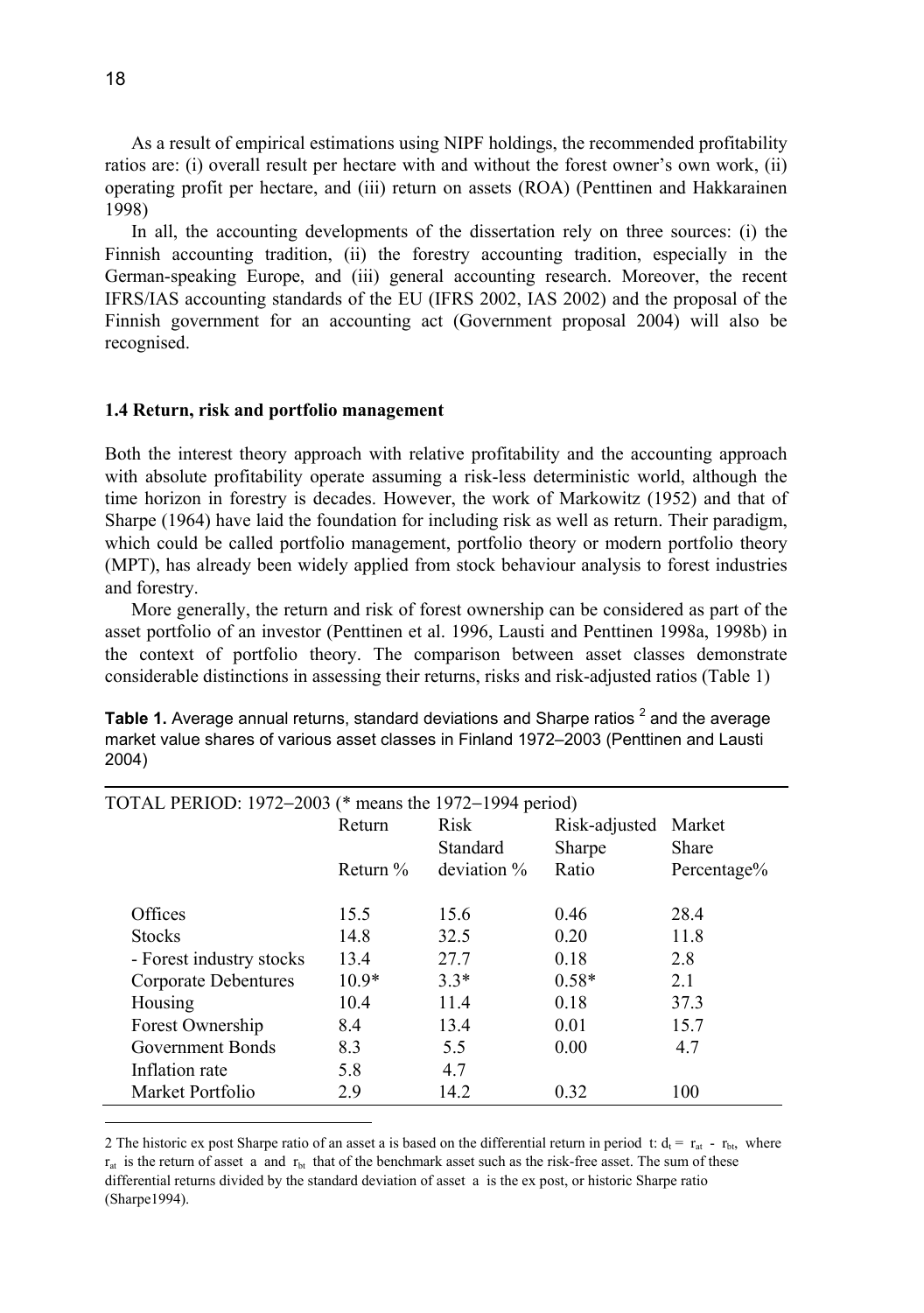The competitiveness of different asset classes depends not only on returns and risks but also on their correlation. The Finnish empirical evidence revealed a very significant correlation only between forestry and private housing (Penttinen et al. 1996). The systematic risk β of forest ownership is relatively high at 0.6 or 60%, and the risk-related (abnormal) return  $\alpha$  of forestry was negative  $-2.4\%$ <sup>3</sup> (Lausti and Penttinen 1998b, Lausti and Penttinen 2007). However, some American studies have shown that forests have low or even negative systematic risk β (Zinkhan 1990), which means that they do not follow market fluctuations.

Risk is always a key element in a market economy. Banks have to report their risks (Basel II 2007). Value at risk (VaR) techniques are used in the internal analyses of insurance companies and banks. Moreover, even wood production is facing two risk sources: The standard deviation of the annual volume growth is roughly 5.5% (Kangas 1998), but the standard deviation of the annual pine log series in 1949-2004 was 25.2%, that of pine pulpwood being 28.0% (Penttinen 2005a, 2006), which gives ex post risks.

### **2 OBJECTIVES OF THE STUDY**

The notion of this dissertation is to tackle and contribute to the understanding of the profitability of forestry. The role of forests and other assets will be approached from the point of view of the owner's portfolio management. The perspective is first of all that of an institutional investor, then of a forest industry company and non-industrial private forest (NIPF) owners.

The purpose of this dissertation is to establish the accounting and financial basis of forestry as well as its production economics for decision-making primarily concerning forest ownership and wood production. General frameworks, procedures, tools and guidelines will be created. Moreover, novel constructions will be developed and introduced into for the METINFO service to provide return on forest ownership measures and their component split into felling, price change, change in the growing stock, and silvicultural costs. A key construction is the estimator for the market value of NIP forests. Forest industries, forests, apartments, stocks, offices, bonds and debentures will be investigated in the portfolio management framework. The impact of market turbulence has been considered as well.

The main aims of this dissertation are to create a new understanding and knowledge of

- the profitability of forestry

l

- developments of novel constructions of market value estimates for NIPF forests and for return on forest ownership and its split into felling, price change, change in the growing stock, and silvicultural costs implemented by the METINFO (2007) service.
- forests, forest industry stocks, all stocks, apartments, offices, bonds and debentures as investment classes in an asset portfolio (cf. Statistics 2007)
- the role of forests in the management portfolio of a forest owner
- forestry accounting and the new IFRS/IAS accounting of the EU applied to forestry implemented by the EconomyDoctor (2007) service.
- profitability improvement by reducing timber harvesting age

<sup>&</sup>lt;sup>3</sup> The systematic risk β stands for the capital asset pricing model (CAPM) regression of the return R<sub>a</sub> of an asset a upon that of the market portfolio  $R_m$ ,  $R_a = \alpha + \beta R_m$ . Asset a has its risk-related return  $\alpha$  adjusted by subtracting expected returns from actual returns in the CAPM regression (Sharpe 1964, 1991, Elton et al. 2003).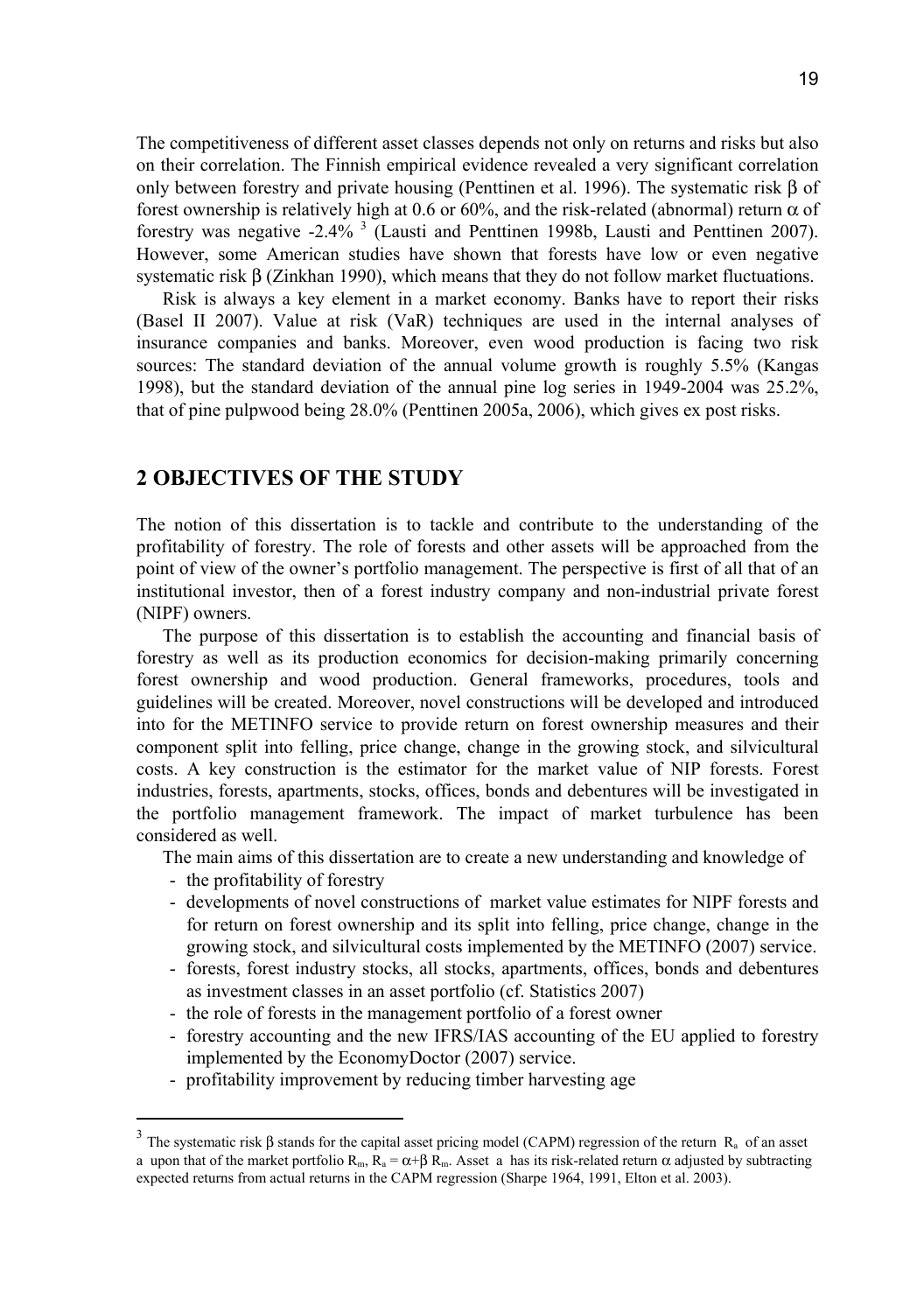- the information support for the forest owner's decision-making

The disciplines and contents of both the National Forest Inventory (NFI) and growth and yield science have provided a foundation for the volume estimation of the growing stock. Moreover, Finnish industrial economics studies such as the constructive (Lukka 2000, 2003, Kasanen et al. 1991, 1993) and nomothetic approaches (Neilimo and Näsi 1980, Olkkonen 1993) provide the methodological framework for research and development.

## **3 PROJECTS AND CONTRIBUTIONS**

### **3.1 Profitability of forestry and returns on forest ownership project developments**

The profitability of a forest holding was studied by Saari (1929, 1935, 1938). The business economics of Finnish forestry including profitability issues were developed by V. Keltikangas (1934, 1938, 1940, 1942, 1945, 1962, 1965, 1969, 1970). The problem settings of forest economics and especially the handling of the time factor in investment calculations concerning timber growing were analysed by M. Keltikangas (1973, 1986). Note that time preference is the key specialty of forestry due to the long production period. Its role in the discounting value in forest holding pricing has been examined by Ahonen (1970). Both the profitability and planning of a forest holding have been studied by Hämäläinen (1973a, 1973b, 1989), and Hämäläinen and Kuula (1992). These theoretical and practical contributions paved the foundation for profitability analysis.

This dissertation consists of individual studies under the same overall topic with historical connections. The IUFRO Small-case forestry meeting (IUFRO 1989) and especially the chairman of the small-scale forestry group, Professor Brandl, proposed starting forestry profitability studies in Finland, which motivated the implementation of FFRI project 3009, The profitability of forestry, 1989-1996. The key problem was the availability of empirical evidence, and the first solution to this dilemma was provided by the book-keeping and forest management plans of jointly-owned forests (JOFs). The profitability of the JOFs was reported (Penttinen and Kinnunen, 1992), and initial attempt to develop the accounting published (Penttinen 1989, 1992). The development of forestry accounting for the needs of the Scandinavian non-industrial private forestry (NIPF) subsequently, took over the central role resulting in Hyder et al. (1994), which reviews the state of the art of forestry accounting and develops both financial and cost accounting applying three different strategies for a forest holding. It also compares the return on assets (ROA) of forest property with other investment alternatives such as government bonds, stocks, fund, and savings accounts. Subsequently, the first attempts were made to develop cost accounting together with the Work Efficiency Institute (Penttinen et al. 1995). Research was also focused on advancing and implementing NIPF profitability studies (Penttinen 1997).

The co-operation with the University of Joensuu inspired attempts to monitor forestry costs and revenues (Kinnunen et al. 1993, Hyttinen 1995, Hyttinen et al. 1994, 1996, 1997). For example, cost accountancy developments (Hyttinen and Kallio 1998), a book establishing farm forestry accounting, the MOSEFA network (Niskanen and Sekot 2001) and an accounting textbook for students (Niskanen et al. 2002) were accomplished among other things. Unfortunately, the notion of implementing a non-industrial private forest (NIPF) holdings book-keeping network as in Central Europe could not be realised with the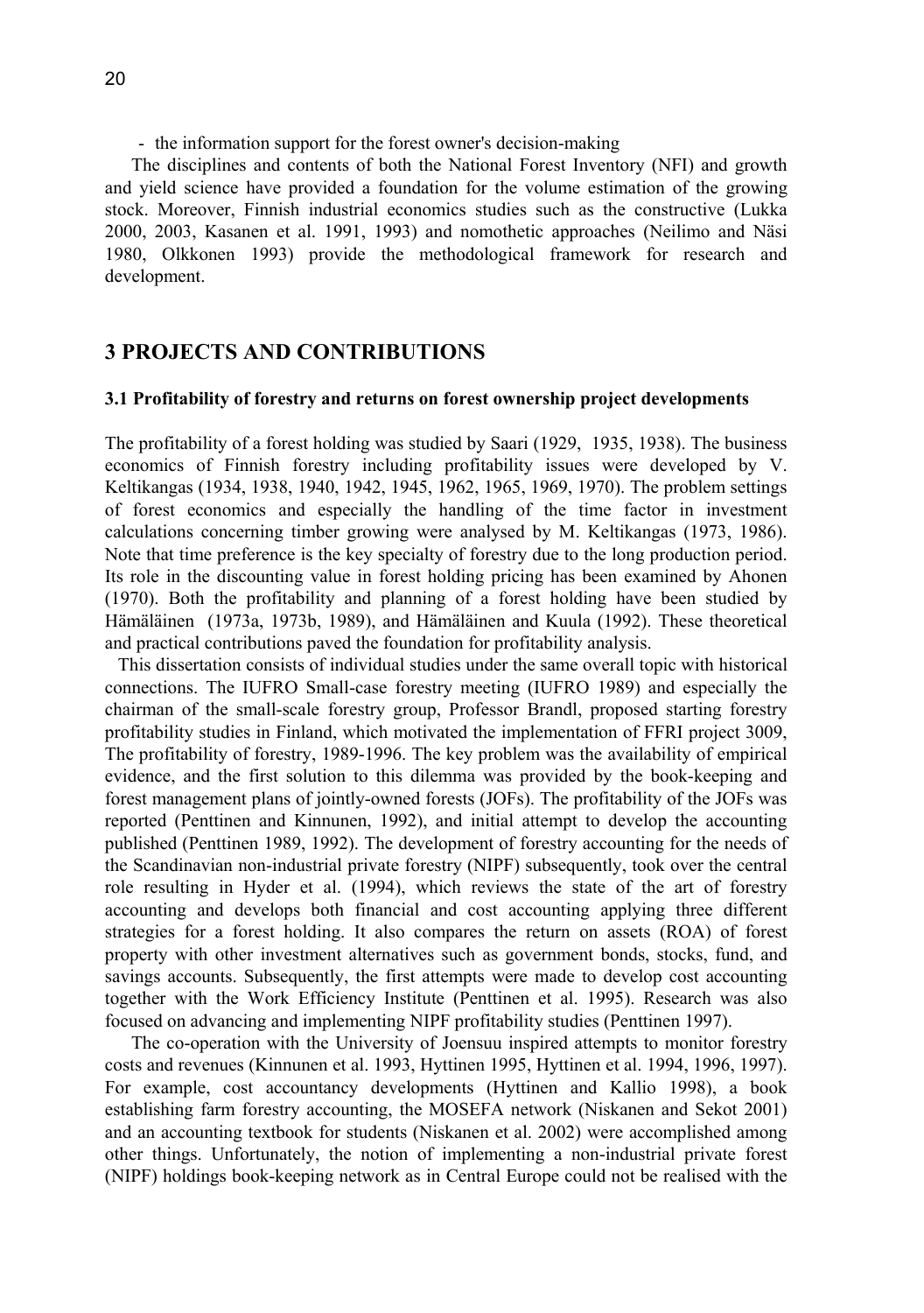available resources. However, similar monitoring networks were implemented at the European level (see Sekot 1990, 1998, 2000, 2001a, 2001b, Penttinen 1991). The **only** remaining systematic outcome was the aggregate profitability of forestry figures by forestry centre produced by the Forest Statistics Information Service (FSIS) of the FFRI and published in the Statistical Yearbook (2006).

However, hints mainly from US studies then suggested using return on NIPF ownership as a proxy of profitability, which could be applied in *The profitability of forestry,* 1989- 1996, project. This return estimation requires many steps, such as splitting non-industrial forest from the others, splitting by tree species and by roundwood assortment. In all, the national forest inventory (NFI) and the statistical stumpage price and cost data enabled this estimation, the first results of which appeared in an IUFRO 1995 congress paper (Penttinen and Lausti 1995) and article I (Penttinen et al. 1996).

The new FFRI project 3189, *The forest owner's business economic decision making* 1997-2001, enabled the continuation of accounting and risk/return studies producing articles II (Lausti and Penttinen 1998a) and III (Hyder et al. 1999). At the same time, the first results of applying and developing ratio analysis were obtained (Penttinen and Hakkarainen 1998, Hakkarainen et al. 1999). Problems of manpower and machine cost accounting were tackled and a cost accounting proposal for forestry practice published (Penttinen et al. 2001).

Return results and comparisons between asset classes have subsequently been developed in the context of FFRI project 3337, *The competitiveness of forestry and woodworking industries* 2002-2006, and resulted acticle IV (Penttinen and Lausti 2004), Penttinen et al. (2004, 2005a, 2005b) together with MTT Agrifood Research Finland and article V (Penttinen 2006) together with the MOTTI (see Hynynen et al. 2005) development group of the FFRI.

Note that economic research of Agrifood Research Finland is in charge of maintaining and producing FADN results (Accountancy 2007) for the Ministry of Agriculture and Forestry and the EU, where it was originally developed to provide information for Common Agricultural Policy (CAP) implementation (Niskanen and Sekot 2001). The forestry accounting data from the FADN book-keeping farms is based on the forest property taxation values. There are some 70,000 farms in Finland owning 4,490,000 hectares of forest altogether, approximately 900 of which provide annually accounting data to the farm accountancy data network (FADN) of the EU (Figure 10). The developed IFRS/IAS solutions (Penttinen et al. 2004 and Latukka et al. 2005) have been implemented by the Economy Doctor service of the MTT Agrifood Research Finland (Economy Doctor 2007).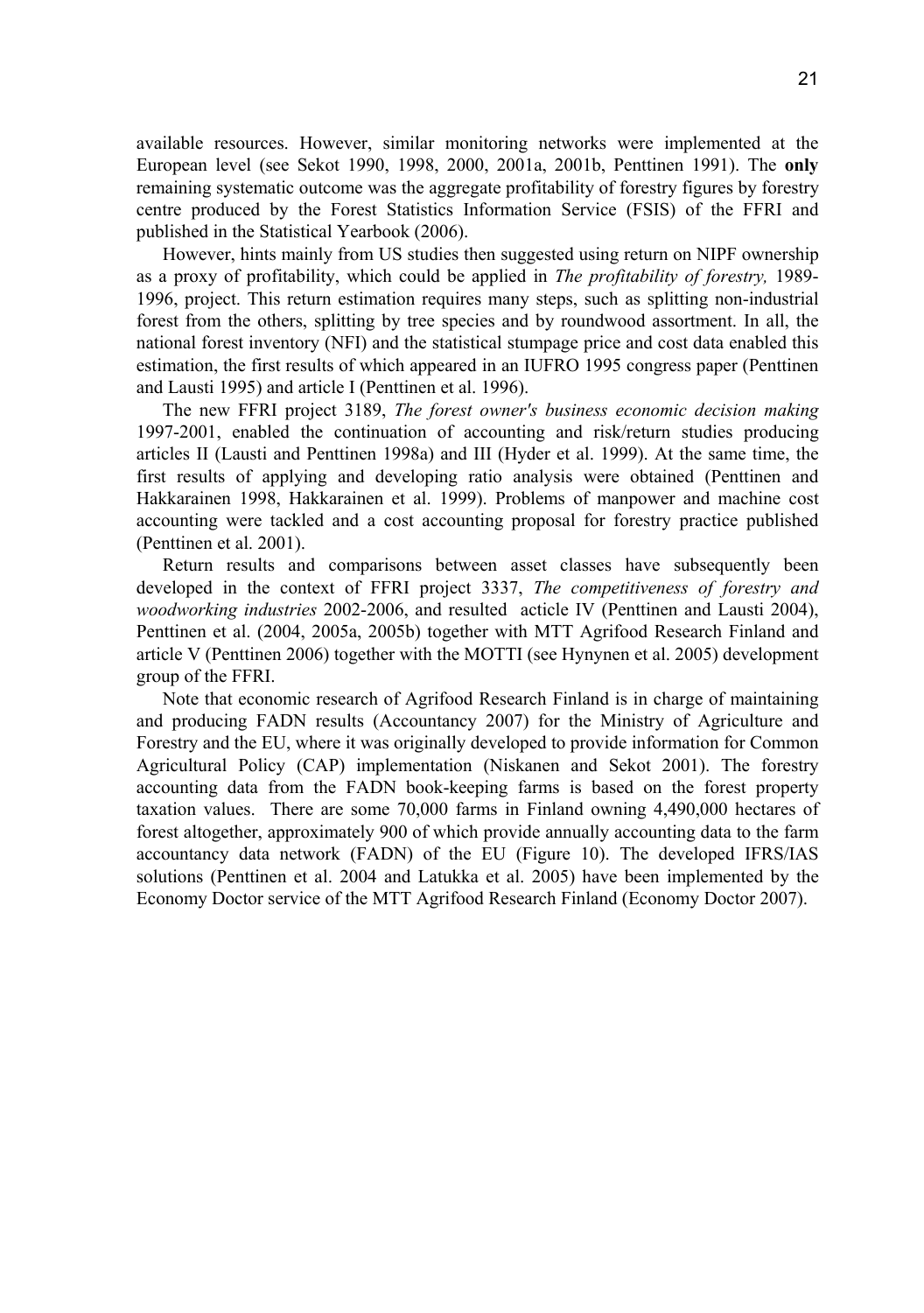

**Figure 10.** The empirical evidence, development of accounting and finance as well as product developments in the context of the profitability reporting of farms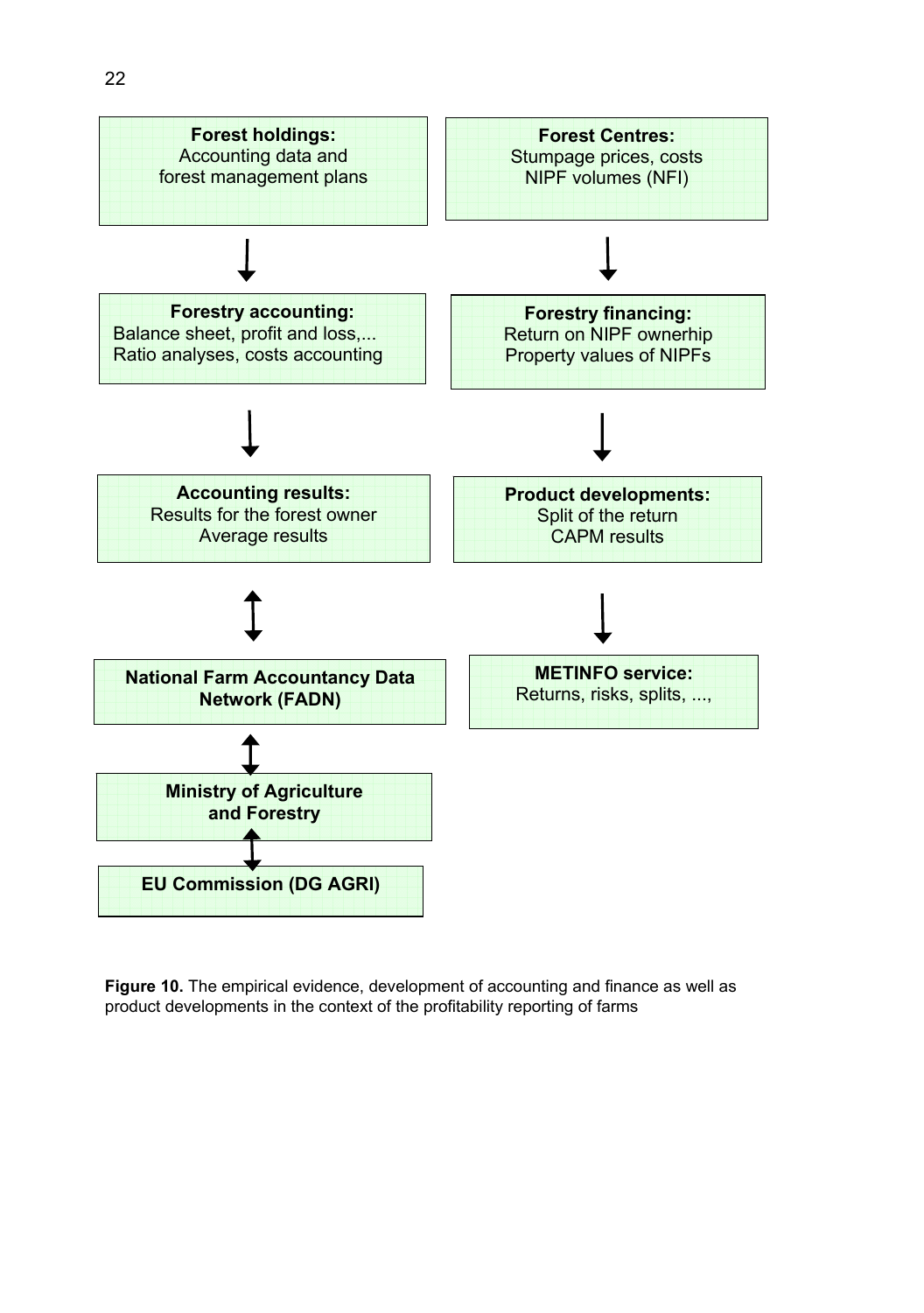The product developments of the projects for the METINFO service (METINFO 2007) and the return-risk studies are based on the Forest Statistics Information Service (FSIS) and the National Forest Inventory (NFI) of the FFRI. The NFI has been in existence for nearly 90 years already (the most recent being NFI 10: see NFI 2007). Nowadays it is using the most modern satellite-image based techniques (Multi-source NFI 2007).

Recall that the measurement and field work of the NFIs will be done only every tenth year. The annual figures above have been estimated using all available FSIS information, such as annual felling volume and calculated growth provided by growth modelling. Recently, annual NFI sample measurements have been started and the annual update is now in production.

#### **3.2 Structure of the study**

This dissertation consists of two main parts: this summary report and the enclosed five articles. The summary part offers an overview, and five research articles are discussed in the second part. The articles in part two have been published in international peer reviewed journals. They tackle the profitability of forestry problem at three disciplines and levels: Articles I, II and IV discuss the return on the forest ownership at post at the forest board and country levels. Article III develops forestry accounting ex post at the forest holding level. Article V and Penttinen (2005a, 2005b, 2005c) study optimal timber harvesting ex ante as opportunity to improve the profitability at the forest stand level.

The lack of detailed enterprise-level empirical data recognised by the profitability of forestry network inspired the need to determine the return on forest ownership. US findings were applied, developed and published in article I, which provides not only the returns on NIPF ownership in Finland starting in 1972 but also a comparison with other asset classes. This study demonstrates a significant correlation between return on NIPF ownership and housing (62%) and offices (63%), and with the market portfolio (81%) in particular. This contradicts much US research, which documents a negative correlation with the market portfolio (Zinkhan et al., 1992). The paper uses all relevant data of the Forest Statistics Information Service (FSIS) such as stumpage prices, silvicultural costs, subsidies, as well as that of the national forest inventory (NFI).

Furthermore, based on article I, article II develops a more systematic solution to the return by forestry board district (FBD), as well as the innovative split of return on forest ownership into stumpage price change, fellings and change in the growing stock at the FBD level. This article has been refereed and its results applied in Sweden (Lönnstedt and Svensson 2000). All the components were depicted at the national and FBD levels, and the forestry return was compared with apartments in a FBD. The findings laid the foundation for article IV, and were introduced into the METINFO service.

Financial and cost accounting based on Hyder et al. (1994) and Penttinen et al. (1995) was simultaneously developed for Scandinavian forestry, resulting in article III. Principles for profit and loss accounts and balance sheets were proposed, and the strictly regulated accounting was complemented with contingent adjustment, especially to cope with the change in forest value and compensation for the owner's own work. An economic analysis of a medium-sized forest holding demonstrated both the importance of this type of adjustment and the impact of various owner strategies, as well as comparing the ROI of forest property with other investment opportunities.

Article IV finalised the return on forest ownership studies in articles I and II and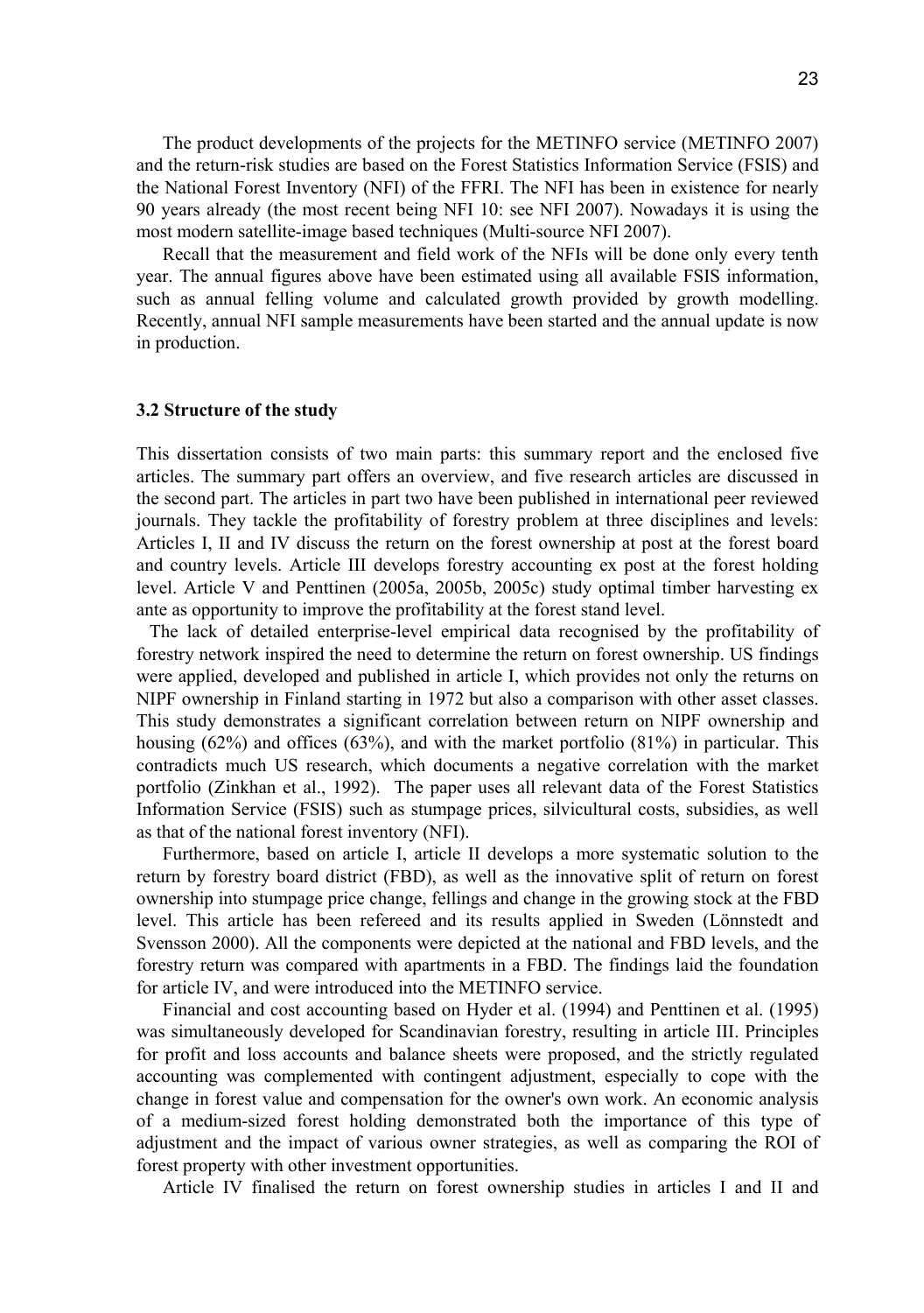established the final aggregated national level solutions for the return on NIPF ownership, including a constructed split into price change, fellings, and change in growing stock and costs at the national level. This research demonstrates the relatively low risk/return competitiveness of forestry as measured by the Sharpe ratio and that the price change component of 4.5% was 1.2% less than the inflation of 5.8% in 1972-2003. Moreover, while the correlation of return on NIPF ownership is significant only with private housing, NIPFs were accepted in the optimal so-called tangency portfolio for risk-free interest rate of  $r_f < 2.9\%$  rather than apartments because of covariance.

All these new solutions and findings on return on forest ownership and its split have been implemented into the METINFO Internet service of the FFRI (METINFO 2007).

Article V completes the previous *ex post* analyses by providing *ex ante* considerations. The owner might be interested not only in observed profitability and return results but also in improving the capital turnover and return on forest ownership *ex ante*. The optimal rotation results then offer easy-to-use recommendations such as those of the Forestry Development Centre Tapio (2001, 2006).

The articles of this dissertation:

- I Penttinen, M., Lausti, A., Kasanen, E. & Puttonen, V. (1996) Risks and returns in forest investments in Finland. The Finnish Journal of Business Economics 45(1): 111- 124.
- II Lausti, A. & Penttinen, M. (1998) The analysis of return and its components of nonindustrial private forest ownership by forestry board districts in Finland. Silva Fennica 32(1): 75-94.
- III Hyder, A., Lönnstedt, L. & Penttinen, M. (1999) Accounting as a management tool for nonindustrial private forestry. Scandinavian Journal of Management 15(2): 173-191.
- IV Penttinen, M. & Lausti, A. (2004) The competitiveness and return components of NIPF ownership in Finland. The Finnish Journal of Business Economics 53(2): 135, 143-156.
- V Penttinen, M. (2006) Impact of stochastic price and growth processes on optimal rotation age. European Journal of Forest Research 125(4): 335-343.

In all, these publications are the fundamentals of developments in accounting, finance and production economics for the Finnish forest sector. All the findings and solutions tend to be practical constructions with the economic theory as the cornerstone: (i) Traditional forest economics relies on absolute profitability such as  $\epsilon$ /hectare annually, deterministic world and net present value (NPV) in the spirit of Samuelson (1976). (ii) Enterprises tend to favour return on investment (ROI) such as %/year and its background in interest theory Fisher (1930). However, (iii) modern portfolio theory (MPT), which originates from Markowitz (1952), speaks the language of contemporary management. The research priorities reflect the changes in desired results. Nowadays, risk and its measurement has become a key issue in portfolio management, even in forestry (cf. Heikkinen 2003, Reeves and Haight 2000).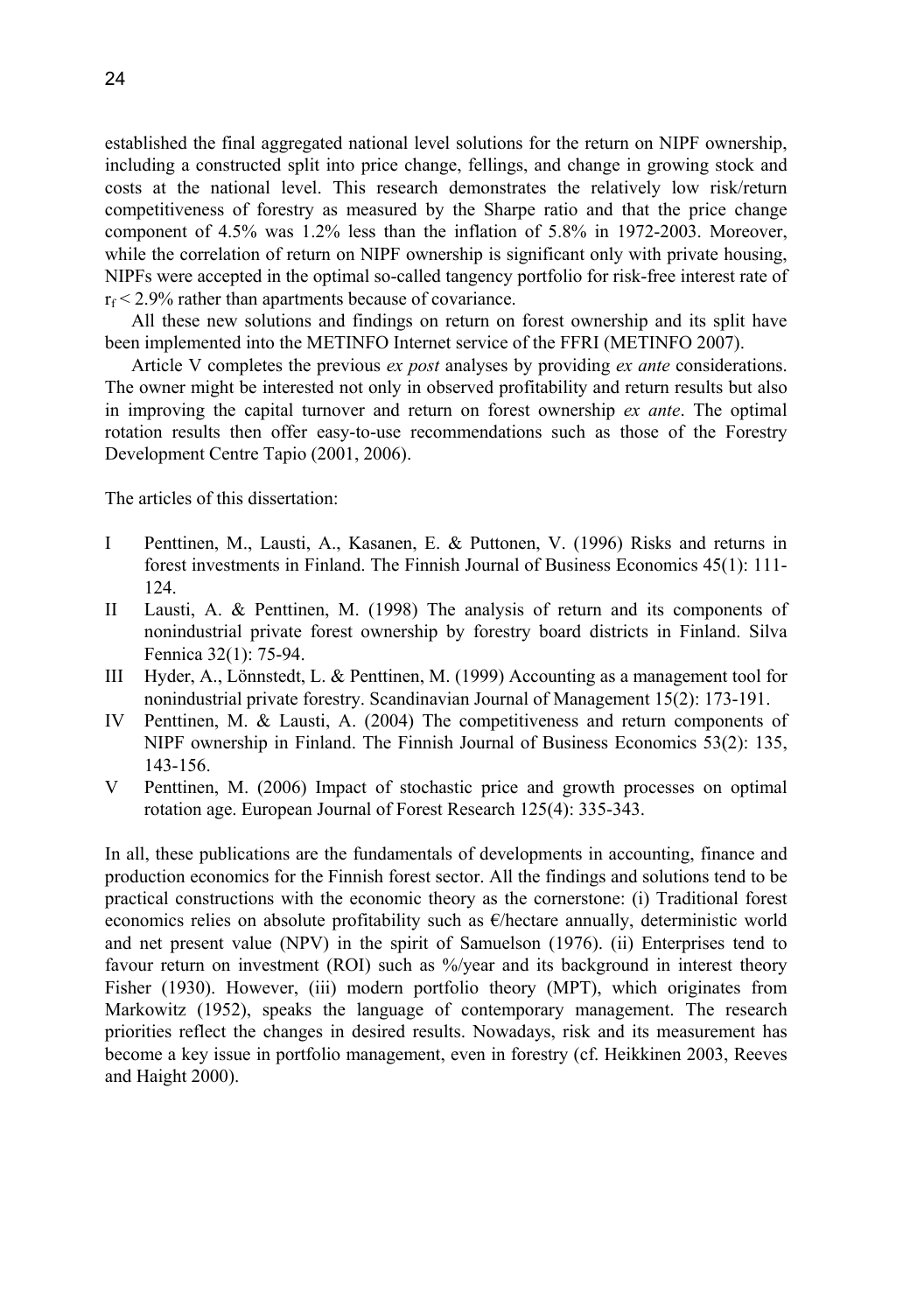### **4 RESEARCH METHODOLOGIES**

The purpose of this chapter is to review the recent theoretical and methodological orientations in business- and industrial economics and accounting, as well as to present the research methodologies used in this study.

Burrel and Morgan (1979, p. 1) postulate that 'all theories of organisation are based upon a philosophy of science and a theory of society'. They analyse both the two major dimensions - science and society - and summarise the relation between them in four paradigms: radical humanist, radical structuralist, interpretative, and functionalist (Figure 11). Although each of these paradigms shares a common set of features with its neighbours on the horizontal and vertical axes in terms of one of the two dimensions, each is differentiated on the other dimension. In all, they should be viewed as contiguous but separate (Burrel and Morgan 1979, p. 23).



**Figure 11.** Accounting research and sociological paradigms (Kasanen et al. 1991, Burrel and Morgan 1979, p. 22)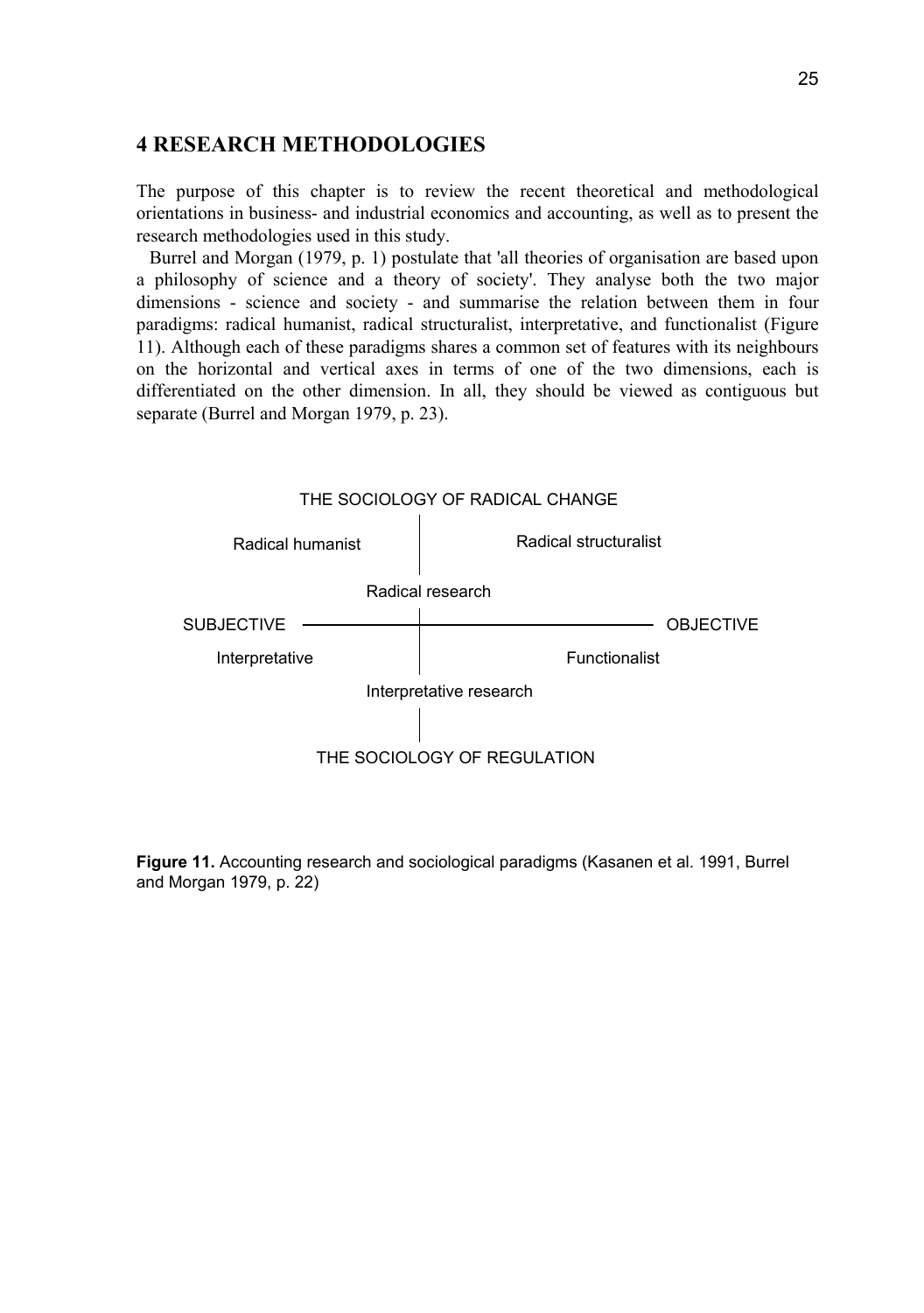The initiative of Burrel and Morgan (1979) has inspired the commonly used classification of Finnish business and industrial research of Neilimo and Näsi (1980), who modify these paradigms and identify four basic methodological approaches: conceptual, decision-oriented, nomothetic and action-oriented research. Since this dissertation applies features from several of the four above approaches, it is appropriate to survey work of Neilimo and Näsi (1980) briefly:

A. **The conceptual approach.** The notion of the approach is to describe, create and improve existing concepts and conceptual systems, or to construct completely new concepts. This approach prefers to describe the reality than to understand it. The results typically state and recommend, and are validated by reasoning and argument.

B. **The decision-oriented approach**. This approach aims at constructing models for decision-making and problem-solving. The resulting models may be simulations or mathematical formulae. The method is based on the principles of logic and mathematics. Although theoretical, empirical material can be used in this approach for testing and validation of the solutions created. This approach is favoured in operational research and management science.

C. **The nomothetic approach**. This is based on the positivistic and natural-scientific tradition<sup>4</sup>, the use of empirical material which is often large and statistical analyses being distinctive features. This approach aims at establishing new causal laws and explanations mainly through statistically tested results typically operating with hypotheses which test the objectiveness and observability of reality, and are independent of the observer.

D. **The action-oriented approach**. Reality is conceived as objective and independent of the observer in the positivistic view. However, the action-oriented approach aims to create better, often subjective understanding of the reality that is, in practice, always tied to the observer. Typically only a few objects are studied in detail, and the empirical material of the case studies normally has a rather limited but important role. This approach has philosophically been linked to hermeneutics with its central concepts such as understanding, intentionality, teleological explanation and the historical background of phenomena (Lukka 1991).

**The constructive approach**. In addition to the four approaches, Kasanen et al. (1991, 1993), have added the constructive approach to the classification above. Recall that "innovative spirit" can be recaptured to develop new concepts for designing relevant management accounting systems (Johnson and Kaplan 1987, p. 17-18). Innovation is also a key issue in the constructive approach, which combines theoretical background knowledge with relevant practical problems and produces practical functioning solutions, even with a theoretical contribution (Figure 12).

 $\overline{a}$ 

<sup>4</sup> This approach has its roots in logical empiricism, which can be considered as the main line of Finnish science since the 1930s, when professor Eino Kaila published his Der logistische Neupositivismus (Niiniluoto et al. 1992).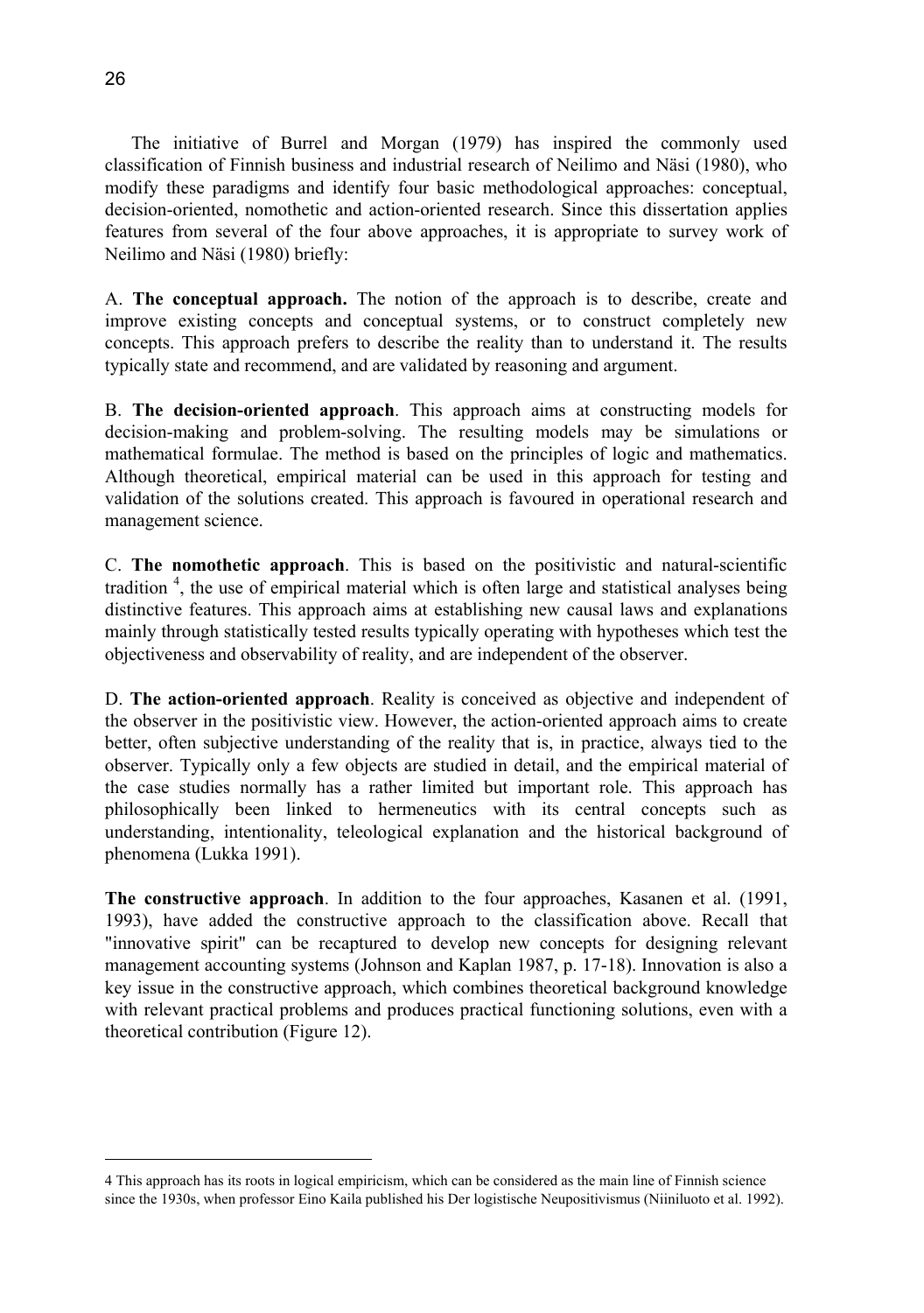

**Figure 12.** Elements of constructive research (Kasanen et al. 1993)

An example of using the constructive approach can be found in the doctoral thesis of Kasanen (1986). His strategic capital budgeting support system was later implemented at Farmos, a pharmaceutical company, as part of their strategic planning.

The "lost relevance" of academic research has inspired a lot of discussion (e.g., Johnson and Kaplan 1987, Lukka and Shields 1999), and has motivated the constructive approach research. Lukka and Tuomela (1998) report practical experiences in applying the constructive approach in enterprises and discuss the pitfalls of this approach. Lukka and Shields (1999) report 'intense interest in practice-oriented management accounting research'. Lukka (2000) argues that the need for constructive field research is linked to the issue of relevance. Lukka (2000) also outlines the core features of the constructive research approach and pinpoints management issues, including the potential benefits and risks of this approach. Kekäle (2001) applies this approach in his doctoral thesis that combines total quality management (TQM) and organisational culture.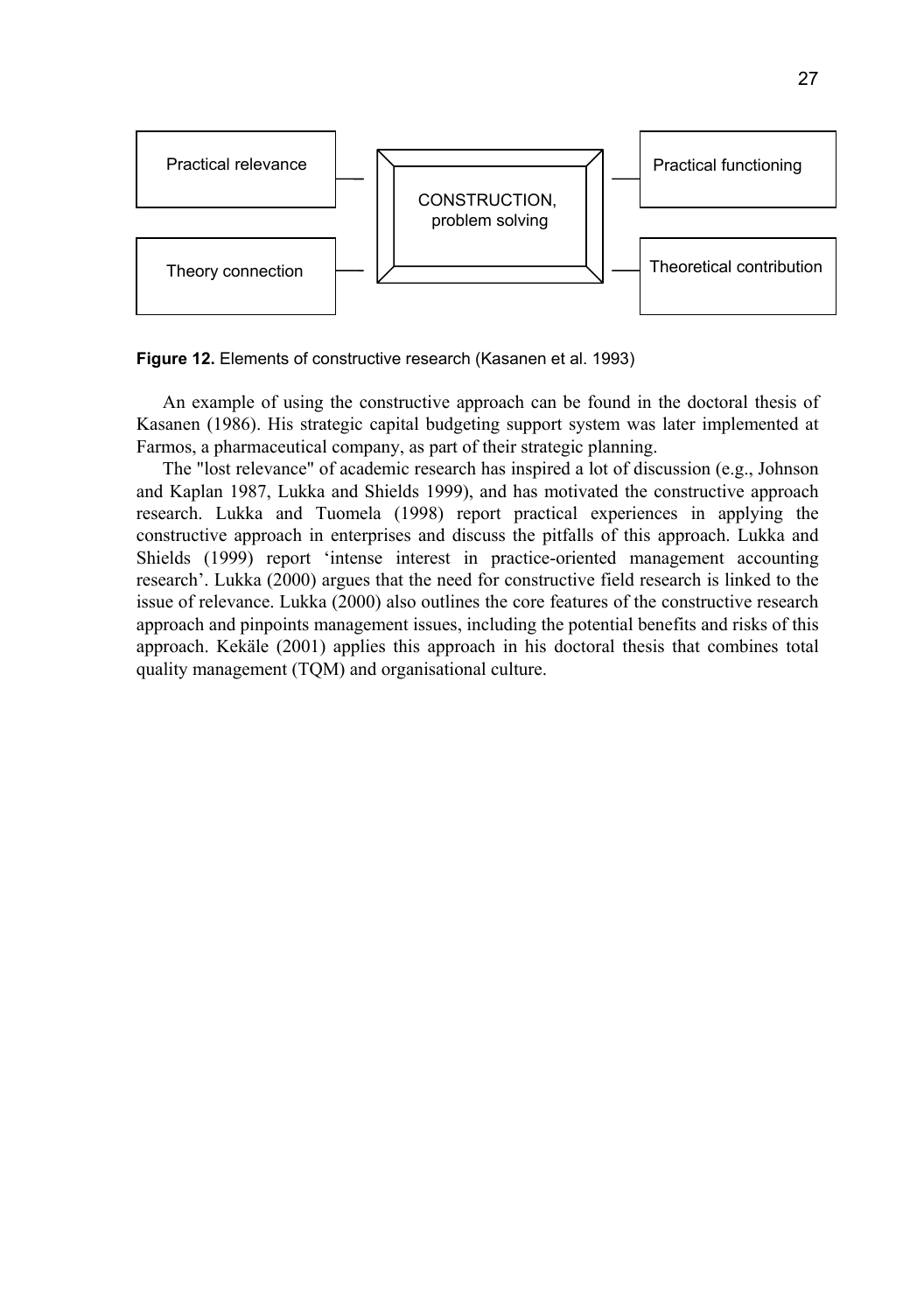|             | Theoretical                   | Empirical                         |
|-------------|-------------------------------|-----------------------------------|
| Descriptive | Conceptual<br>approach        | Nomothetic<br>approach<br>Action- |
| Normative   |                               | oriented<br>approach              |
|             | Decision-oriented<br>approach | Constructive<br>approach          |

**Figure 13.** The location of the constructive approach in established business and industrial economics research (Kasanen et al. 1991, 1993)

The major criteria for a working solution and practical feasibility in applied sciences are the solution be relevant, simple and easy to use (Niiniluoto 1985, Kasanen et al. 1993). The constructive approach tends to be primarily positivistic and follows the procedure of developing constructions and testing them in practice (Olkkonen 1993). The constructive approach relies on the pragmatic notion of truth: what works is true. True ideas are those we can assimilate, validate, corroborate and verify (James 1955, p. 133, Lukka 2000, 2003). The requirement is that the new construction be implemented, which can be regarded as rather demanding (Lukka 2000).

Recall that the constructive approach can also be described by presenting it as a process. Kasanen et al. (1991) (1993) and Lukka (2000, 2003) have suggested the following stages:

1. Find a practically relevant problem, which also has potential theoretical significance.

2. Examine the potential for long-term research co-operation with the target organisation(s).

3. Obtain deep understanding of the topic both practically and theoretically.

4. Innovate a solution idea and develop a problem-solving construction which also has potential theoretical significance.

- 5. Implement the solution and see how it works.
- 6. Consider the scope of applicability of the solution.

7. Identify and analyse the theoretical contribution.

In all, the constructive approach emphasises creativity, innovation, and heuristics. The creativity and innovation are sources of the construction of a solution method while heuristics is the stepwise development of the solution and the testing of each step (Olkkonen 1993, p. 76). The potential benefits of conducting constructive research on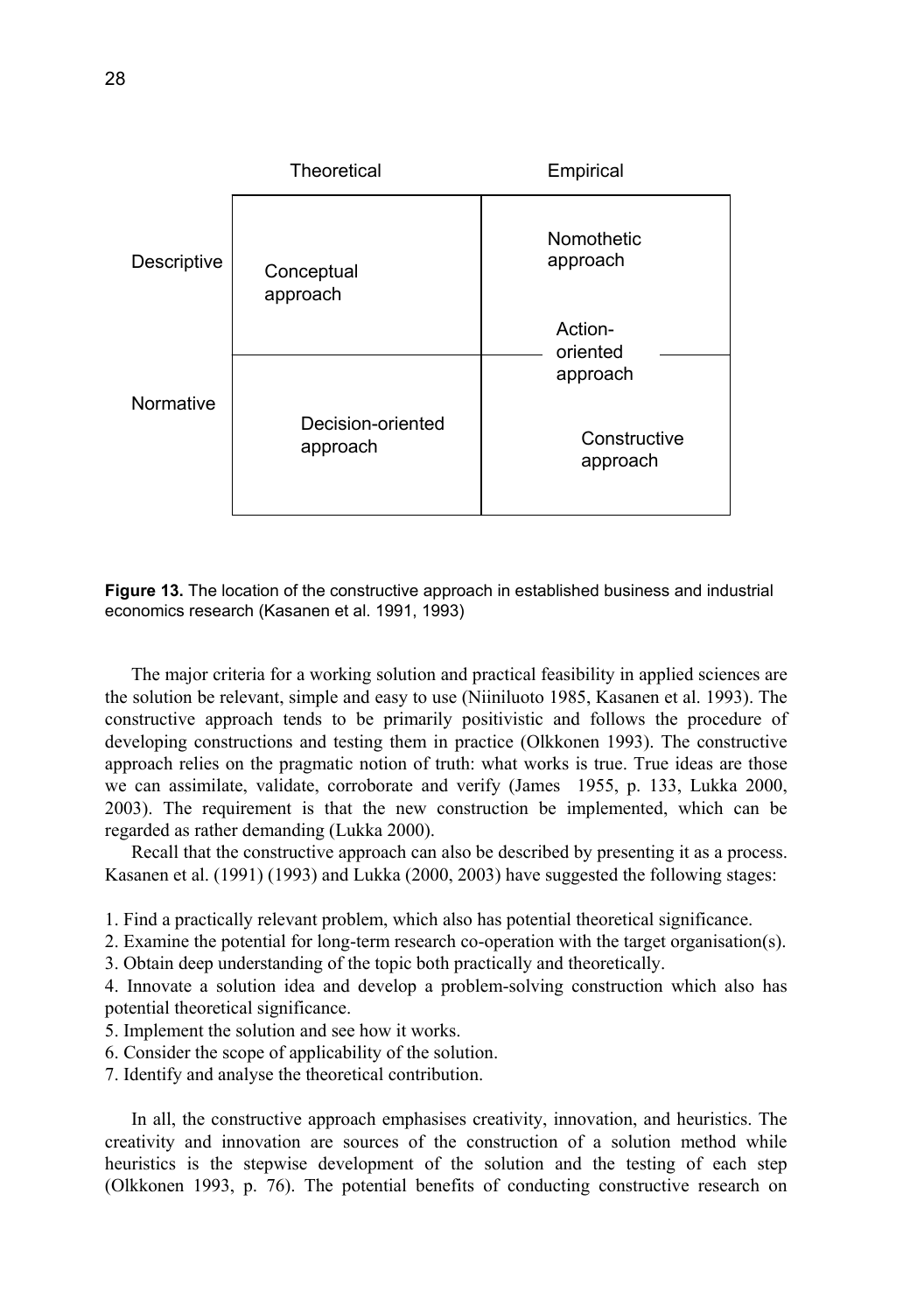enterprises relate to the intention to put relevant managerial problems under critical scrutiny and have them processed in order to resolve them. However, there is also some risk that the research subject is too sensitive to be published and that the commitment of the target organisation cannot be maintained (Lukka 2003).

Kasanen (1986) and Kasanen et al. (1993) propose following market tests based on the concept of innovation diffusion:

- weak market test: has a business responsible manager been willing to apply the construction in his or her actual decision-making?
- semi-strong market test: has the construction been widely adopted by companies?
- strong market test: have the business units applying the construction systematically produced better financial results than those which are not using it?

Even the weak market test is relatively strict. It is probable that a tentative construction is rarely able to pass it (Kasanen et al. 1993, p. 253).

Summarising, the international discussion concerning research methodologies in business and industrial economics has been related to the following themes (Kasanen et al. 1991, 1993):

1. quantitative vs. qualitative research

- 2. positivistic vs. interpretative and critical research
- 3. extensive vs. small (case) data research.

This dissertation relies on quantitative and positivistic methodologies, but applies both extensive statistical data and case data research. Recall that the conceptual analysis can be seen as a natural element in studying current theories and concepts of accounting and forest economics. Here, precise accounting concepts and those of the national forest inventory (NFI) and portfolio management, for example, are needed. The decision-oriented approach is in line with the objectives of timber harvesting studies focusing on the optimal age for final felling in particular, with optimal portfolio and management accounting studies. The nomothetic approach has been applied in using statistical analyses and testing the competitiveness of forest ownership using risk-return and the capital asset pricing model (CAPM) at the national level. Finally, the constructive approach has been used in developing return on forest ownership measures and its splits at various levels and in applying IFRS/IAS accounting to the profitability book-keeping of the MTT Agrifood Research Finland. The constructions of this dissertation have been adopted into the METINFO (2007) of the FFRI and the EconomyDoctor (2007) of the MTT Agrifood Research Finland. The results of article V are ready for application in practice (FFRI 2006).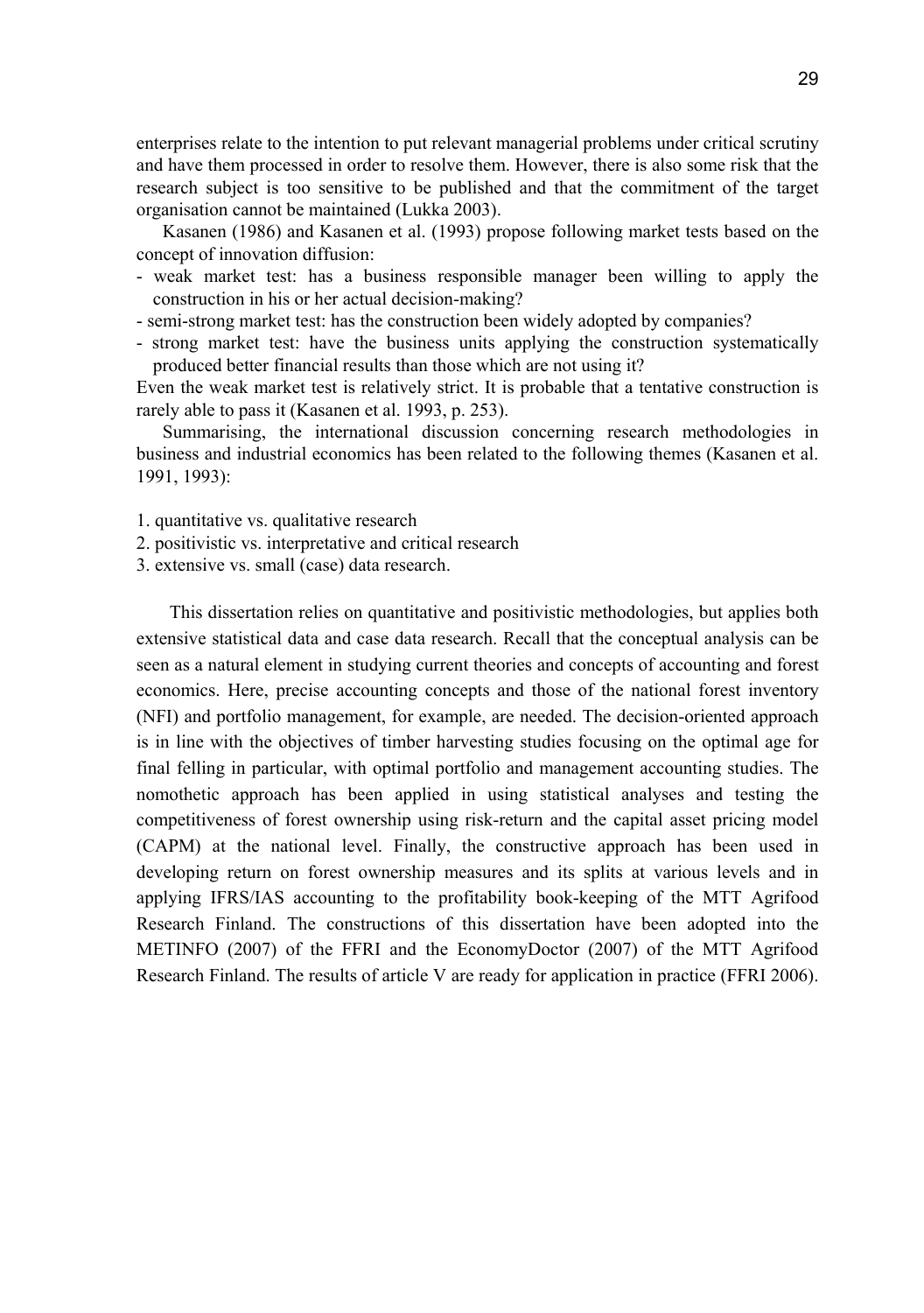## **5 SUMMARY OF THE ARTICLES**

This chapter deals with the content and some major contributions of the articles. The value of the whole study, as well as the limitations and future research will be discussed in chapter 7 below.

### *Article I.* Risks and returns in forest ownership in Finland.

This article examines the return and risk of forest ownership in the spirit of modern portfolio theory (MPT), comparing forestry and other investments such as stocks, public bonds, private real estate, commercial real estate, and corporate debentures. The forestry return is based on stumpage prices, commercial felling volumes, silvicultural costs, and the growing stock volumes of the National Forest Inventories (NFIs). The novel solution constructions for estimation of return on non-industrial private forest (NIPF) ownership relies on NFI and means division of NIPFs from all forests, division both by tree species and by roundwood assortment. Moreover, annual volumes are needed and estimated using measurements performed only every tenth year of the NFI, annual felling volumes and calculated growth estimates. The data-base offered for return studies by the NFI could be described by the recent development of the total volume of growing stock by roundwood assortment (Figure 14).



**Figure 14.** The growing stock development of non-industrial private forestry in Finland by roundwood assortment in 1982-2006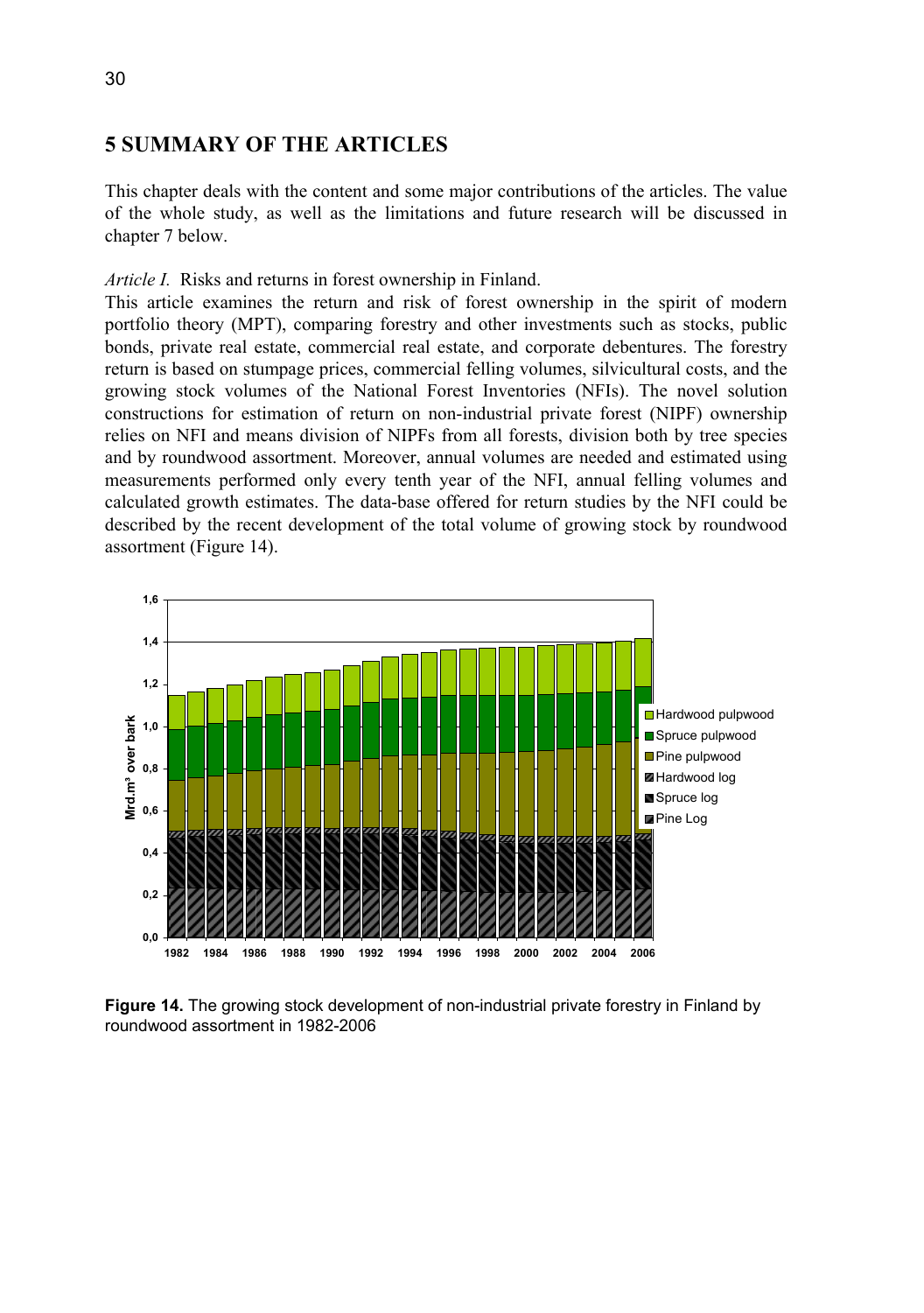The analysis also includes inflation. Surprisingly, the results show that forestry has been both a high risk (15.5%) and low return (10.8%) investment in Finland over the period 1972-1994 with average inflation of 7.5%. The estimation methods have been developed applying the international, mainly U. S methodological tradition. In 1973, the non-industrial private forests (NIPF) market value was as much as 33% of the market portfolio but, only 9.9% in 1994, private real estate being the largest individual asset class. The correlation of forest ownership was significant with both private (0.62) and commercial (0.62) real estates. The risk-related Sharpe performance measure was surprisingly negative for forests in 1984-1994, which might have been influenced by the recession at the beginning of the 1990s.

The contribution and innovations of article I typically represent the constructive approach. However, the statistical analyses of return series clearly represent the nomothetic (positivistic) approach. Both lines have been developed further in subsequent articles II and IV. Lausti and Penttinen (1998b) have been provided Capital asset pricing model (CAPM) results.

*Article II.* The analysis of return and its components of nonindustrial private forest ownership by forestry board district in Finland.

This article constructs the estimation of return on non-industrial private forest (NIPF) ownership at the Forestry Board District (FBD) level. This estimation is based on the complete count of the commercial felling volumes, stumpage prices, silvicultural costs and state subsidies as well as the growing stock as defined in the National Forest Inventory (NFI). The NIPF ownership returns and risk in Finland are both estimated and disaggregated to local Forest Board District (FBD) level. Additionally, the FDB level returns are divided into price change, felling and change in the growing stock components, which are compared with the inflation rate. The forest ownership returns are compared with that of housing in the case of the largest one, the North Savo FBD. Moreover, the influence of taxation is discussed as well.

Results show that price component has been larger in northern FBDs, as much as 0.9% above the inflation in Lapland FBD, than in southern FBDs, 1.5% less than the inflation rate in Helsinki FBD. The net increase, however, has been larger in southern FBDs than in northern, 0.6% above the average in the south Karelia FBD compared with 1.8% less than the average in the North-eastern FBD. The real returns on NIPF ownership and on private housing are of the same size, roughly 3%, their correlation being 0.6. The taxation drops the real return to the level of 2.5%. In all, the differences between FBDs were greater than expected, even in forest-owner behaviour such as fellings, which is why the average volume change component was typically 1.1%-2.1% in southern FDBs but only -0.7% and +0.3% in north-eastern and Lapland FBDs.

Finally, the estimation methodology developed also serves as a spin-off product development for METINFO, the Internet service of the Forest Statistics Information Service (FSIS) of the Finnish Forest Research Institute (FFRI).

Article II is a construction which lays the foundation for the results at the national level in article IV.

*Article III.* Accounting as a management tool for nonindustrial private forestry.

Forest owners have to decide whether to invest more in their property, or to disinvest. They have to find ways in to increase revenue and cut costs. The notion of this article is to develop forestry accounting theory and to evaluate various profit concepts, analyse the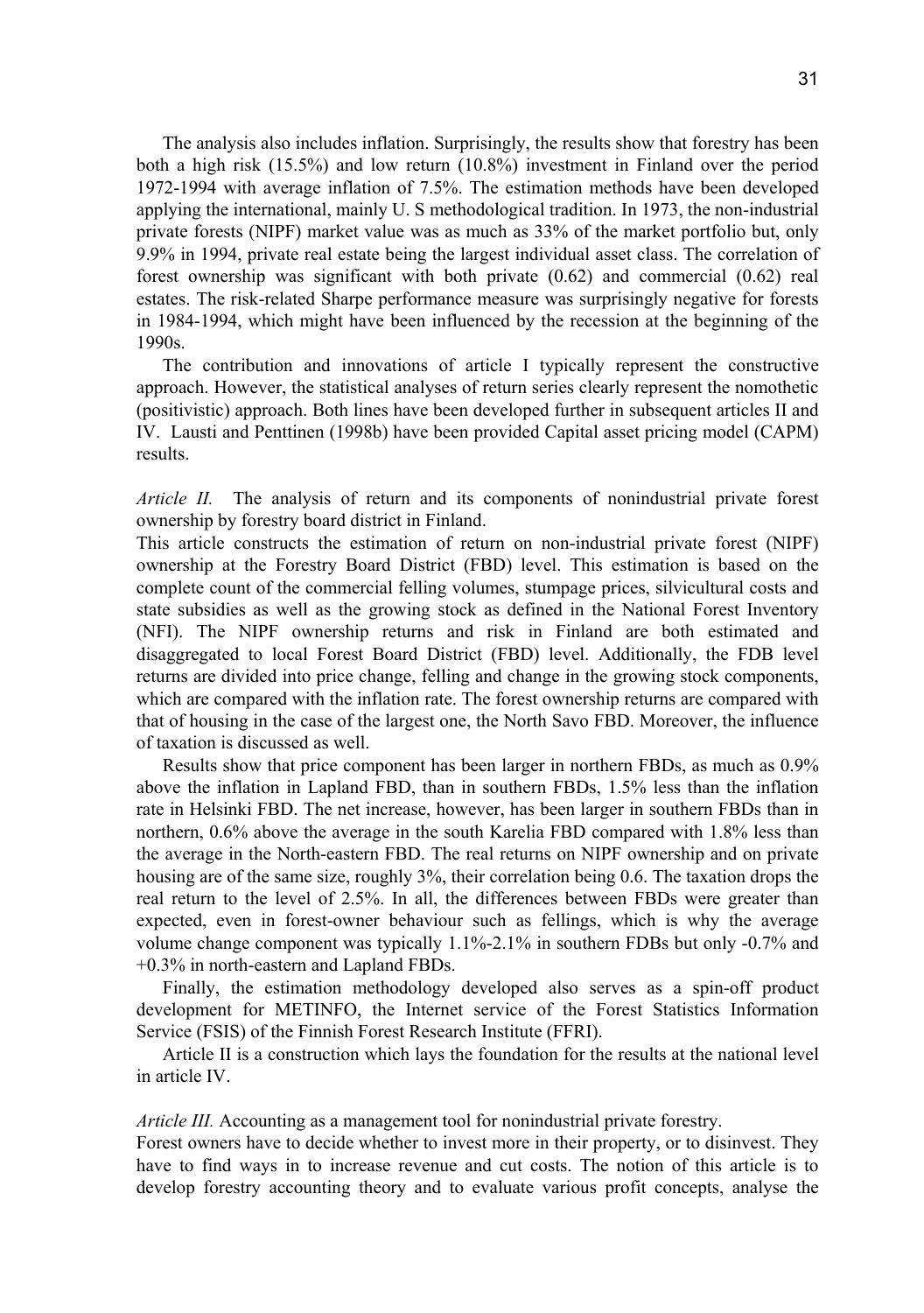powerful fluctuations that are typical of forestry beyond the reach of regular accounting, and eliminate the impact of inflation and evaluate future opportunities. The article proposes principles for profit and loss accounts and balance sheets for non-industrial private forest (NIPF) owners by applying business accounting practices to traditional forest accounting. Moreover, it argues that it is important for the forest owner to complement the strictly regulated accounting with contingent adjustments. The harmonisation of forestry accounting with the EU directives and the EU's Farm Accountancy Data Network (FADN) are also recognised and applied. The article offers a covering review of forestry accounting literature and practice. An economic analysis of a medium-sized forest holding illustrates the importance of this type of adjustment, and depicts extensive, balance and intensive owner strategies.

Article III is primarily an accounting construction, although the concepts and the conceptual approach are fundamental to it. The results have been used and developed further together with the MTT Agrifood Research (Penttinen et al. 2004, 2005a, 2005b) employing an IAS/IFRS construction of forestry accounting and an estimated construction of the value of forest holdings. These applied results have been applied to profitability farms, in which the MARTTI profitability bookkeeping system of MTT Agrifood Research Finland and the MELA forest management planning system of the FFRI discuss via Internet applying the XML protocol (Latukka et al. 2005).

*Article IV.* The competitiveness and return components of NIPF ownership in Finland.

The return on non-industrial private forest (NIPF) ownership has been constructed at the national level. Moreover, an innovation has been provided by dividing the return into (i) felling, (ii) price change, (iii) change in growing stock and (iv) silvicultural cost components. The sensitivity of the return on forest ownership has also been analysed as decreasing or increasing the non-monetary items of the felling value using the sensitivity parameters.

These constructions allow comparison between stumpage price change and inflation as well as between forests and other assets. The return on private housing, offices, bonds, debentures and stock as well as its subset, forest industry stocks, have been estimated as well. The competitiveness of forest and forest industry stocks has been assessed in the framework of the Finnish portfolio using the risk-adjusted Sharpe ratio, correlation, etc.

Forest industry stocks produced a real return of 7.6% in the 1972-2003 period, housing 4.6% and forest ownership only 2.6%. However, forest holding market price studies suggest that the felling values of forest property which are used should be reduced by 10- 20% in order to obtain the market value. The 2.6% return should be replaced by 3.0%- 3.4%. The nominal return on forest ownership of 8.4% in 1972-2003 consisted of a stumpage price change rate of 4.6%, commercial fellings 3.1%, costs -0.35% and volume change component 1.0%. One may note that stumpage price change did not exceed the inflation level of 5.8%. The correlation with forest ownership was statistically significant only with private housing (0.55), which raises the question of whether forest owners use timber sales income to buy apartments for themselves and their children. In all, competitiveness benchmarking places forests slightly behind housing. The findings of this publication have been incorporated into the METINFO Internet service (METINFO 2007) of the Finnish Forest Research Institute. The same spin-off product can be shown in form of a picture (Figure 15)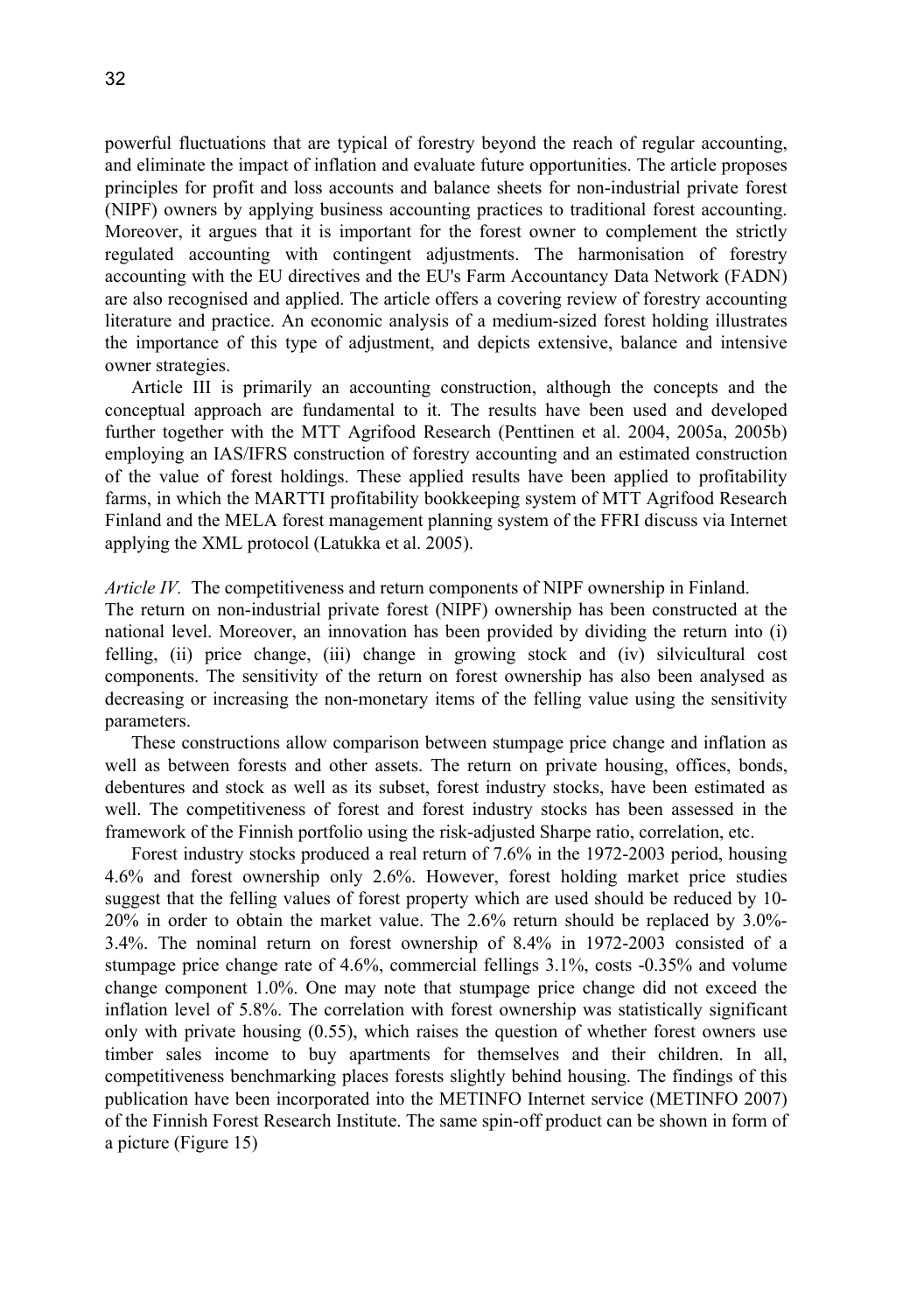

**Figure 15**. Nominal return on forest ownership and its components 1983-2006 (Uotila and Lausti 2007)



**Figure 16.** Real return on forest ownership without stumpage price changes and its split into timber sales, costs, value of the volume change in the growing stock, and subsidies 1972- 2006 (Uotila and Lausti 2007)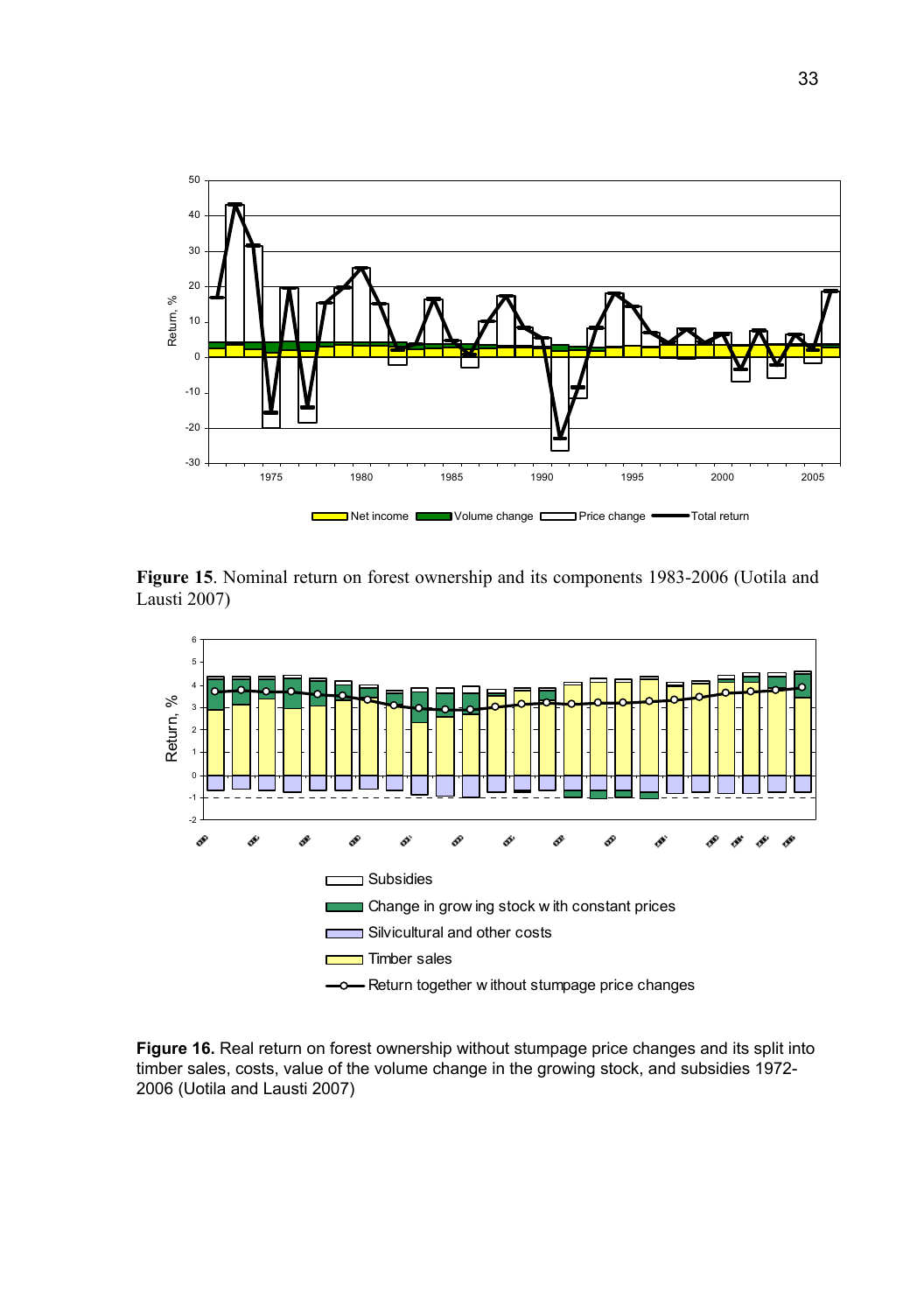Article IV finalises the return on forestry and its split construction, but also contains some nomothetic statistical analyses. The results suggest further studies concentrating on the sensitivity and accuracy of the estimates, especially that of NIP forests market value estimates. As an illustration, Figure 16 depicts the return on NIPF ownership and its split 1983-2006 without stumpage price changes.

### *Article V.* Impact of stochastic price and growth processes on optimal rotation age.

Some forest industry enterprises see their own forests as "idle capital", which stems from slow turnover in ROI ratios (see Figure 2) such as ROA (Figure 6). This article questions whether the Forestry Development Centre Tapio (2001) timber harvesting age recommendation applied in Finland is too conservative. The recommended lowest timber harvesting age of the case stand is 80 years, but the optimal rotation age is roughly 70-75, depending on the interest rate. The crux of this article is, however, the impact of stochastic prises and growth on the optimal rotation age, both volatilities which lengthen the optimal rotation age. However, the impact of growth volatility is modest.

The Finnish empirical evidence including stumpage prices, silvicultural costs, etc., since 1949 covers all non-industrial private forestry (NIPF). Optimal harvesting age solutions and numerical results recognising price drift, price and growth volatility, volume growth, value growth and stand establishment costs, as well as thinning benefits, are provided for Scots pine by proxying the stumpage price and volume growth processes by geometric Brownian motions. Moreover, comparative static and sensitivity solutions, including numerical results, show the impact of the discount rate, price drift, and price and growth volatilities on optimal harvesting age.

Price volatility prolonged harvesting age by some 5-9 years, and growth volatility by about 1- 2, but negative price drift for discount rates from 5% to 2% fell by roughly 6-10 years. Ignoring the future thinning benefits prolonged the harvesting age only by  $1 - 2$ years, but ignoring future stand establishment costs reduced it by  $2 - 4$  years. Including the price drift and volatility broke the 70 year age limit in the Forest Act for discount rates exceeding 3.5%. The recommended harvesting age of 80 years could be established only by ignoring the price drift.

Here, stumpage price and volume growth volatilities has been recognised in addition to other economic parameters and timber growth models. The result suggests that a *Vaccinium type* (VT) pine stand (height at the age of hundred years 24 metres,  $H_{100} = 24$ ) should be harvested at an age of years, when the observed negative price trend is recognised as well. The negative price and cost trend also shorten the optimal rotation age also with deterministic models (Penttinen 2000). At the same time one can see what the loss is should the stand be harvested at the recommended age of 80 years, which is the recommendation of the Forestry Development Centre Tapio (2001). This has been relaxed to 70 years in the new recommendations (Tapio 2006) (Figure 17).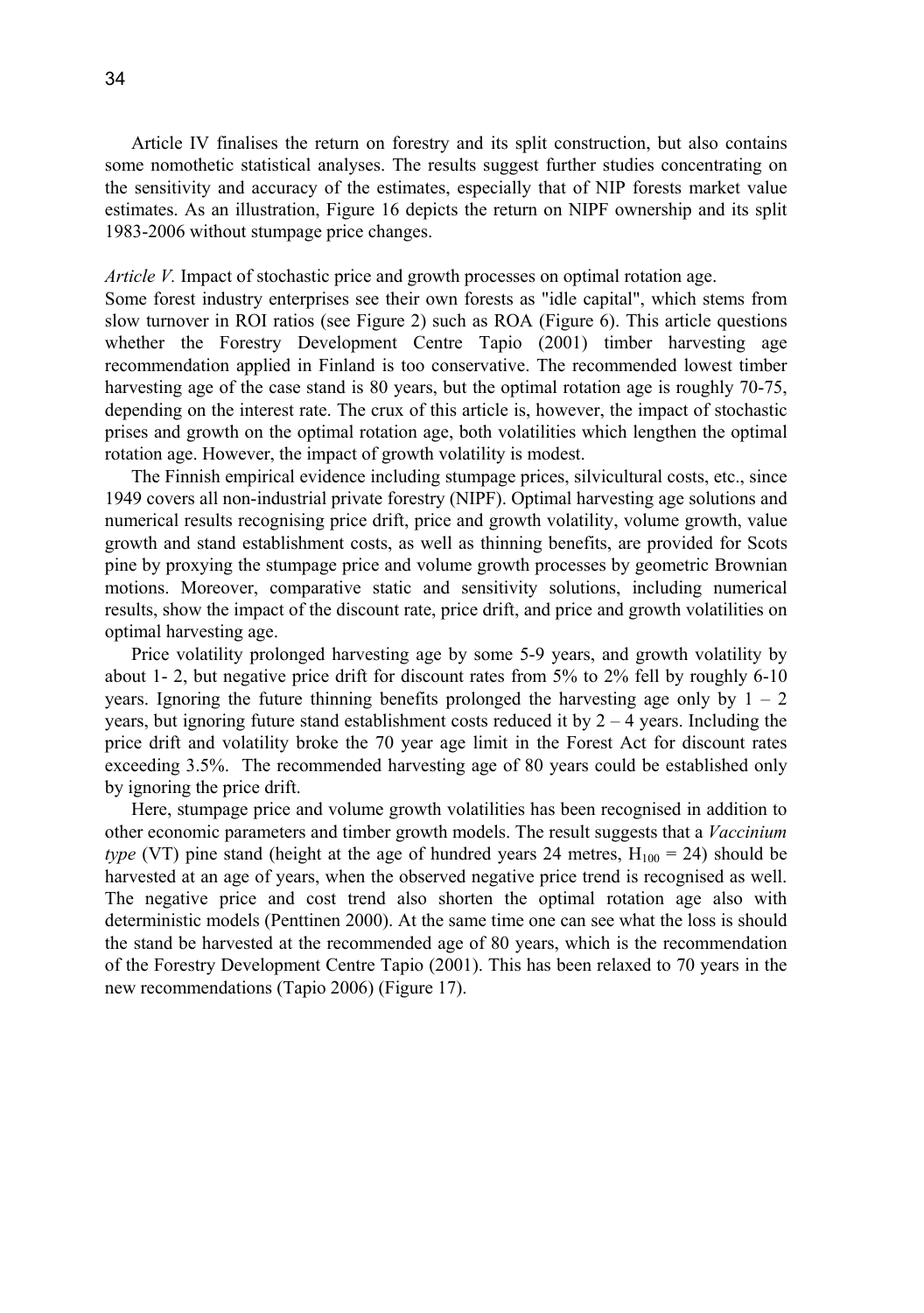Article V is a typical operational research contribution thus representing the decisionoriented approach. The study produces solutions and programs that can be incorporated into MOTTI Hynynen et al. 2005) and MELA (Redsven et al. 2005) forest management planning software products widely used in Finland.



**Figure 17.** The value of a forest stand as a function of final felling age discounted to the age of 70 years (Penttinen 2006)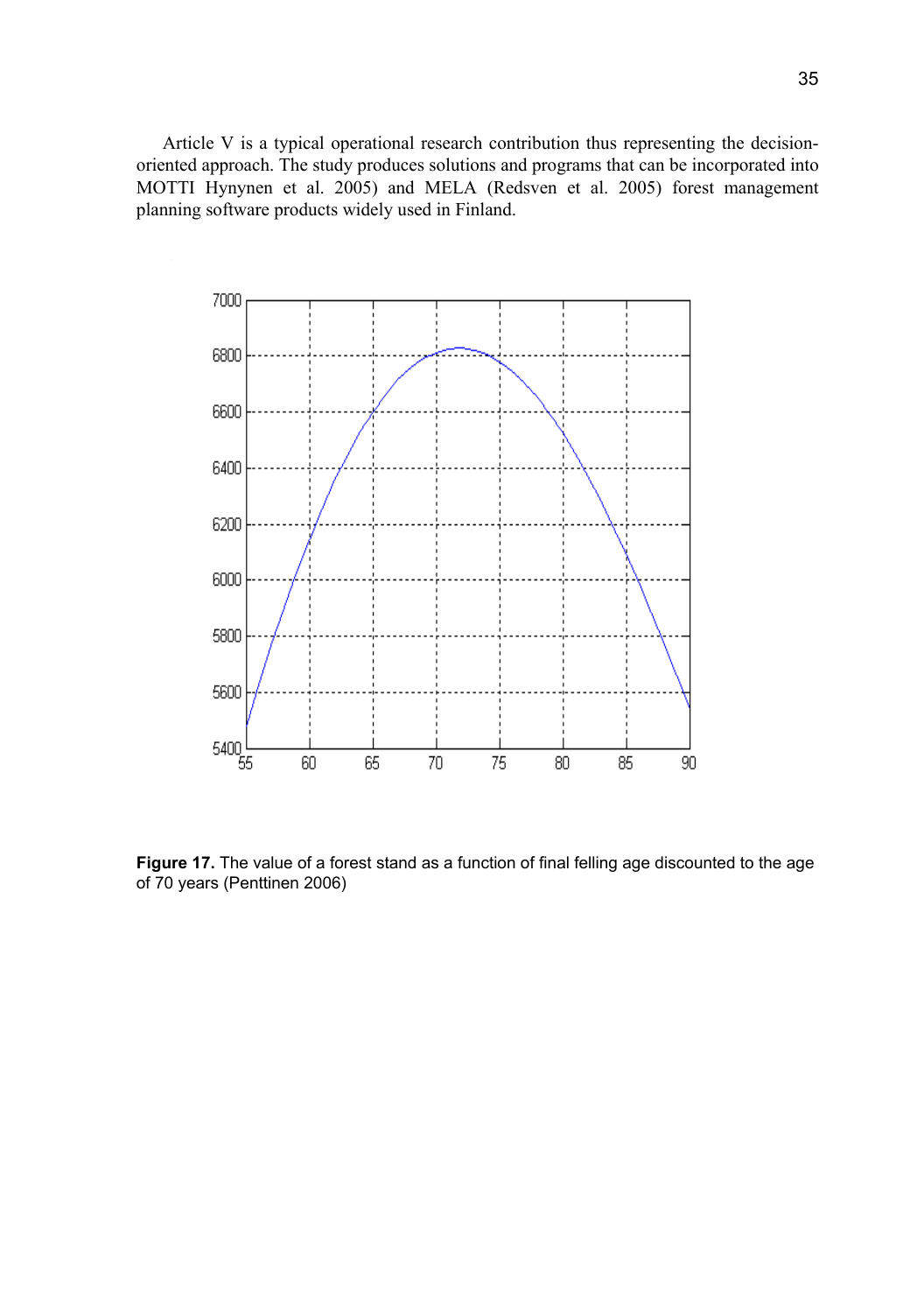# **6 DISCUSSION AND CONCLUSION**

This chapter assesses the general value of this dissertation and its contribution to present knowledge, and discusses its limitations and some ideas for further research.

### **6.1 The contribution of this research**

This dissertation provides new insight into present knowledge of the management of forest assets. Both politicians and scientists have had and still espouse dramatically conflicting theories, paradigms and views concerning this issue.

The present studies start with the preliminary research analysing the profitability of forestry in the forest economics tradition. Forestry accounting is then needed to develop and test book-keeping and cost accounting frameworks. Moreover, estimates for return on forest ownership as a proxy for forestry profitability are constructed using notions of finance. These return on investment (ROI) figures require an estimate of the non-industrial private forests at the forest centre (FC) and national levels. Finally, splits have been constructed for fellings, price change, change in the growing stock value and costs components both at the FC and national levels.

The studies provide

- estimates of the profitability of forestry using the difference between the planned cut of the forest management plan and the actual cut for the estimate of the change in value of the property,
- forestry accounting results for book-keeping, ratio analyses, and cost accounting
- an estimate of return on forest ownership at the FC and national levels
- a comparison between asset classes such as forests, stocks, its subclass forest industry stocks, as well as apartments, offices, bonds and debentures
- a split of return on forest ownership at the FC and national levels into felling, price change, value of growing stock change, and cost components
- the optimal rotation age
- sensitivity and error considerations to evaluate the impact of parameter and input changes on the results.

The research covers crucial areas of business economics of forestry, forestry accounting and forestry related finance. The key finding is the observation that the risk estimate, longterm return series and modern portfolio theory (MPT) approaches are needed in order to evaluate the competitiveness of forests as against other investments as demonstrated by Hyytiäinen and Penttinen (2007) (Figure 18).

Neither profit nor return on investment (ROI) estimates are sufficient for decisionmaking. The applicability of the capital asset pricing model (CAPM) was also tested in Lausti and Penttinen (1998b, 2007).

The constructions developed to estimate the return on forest ownership and to split into price change, felling, change of the value of the growing stock and costs have been implemented in the METINFO Internet service.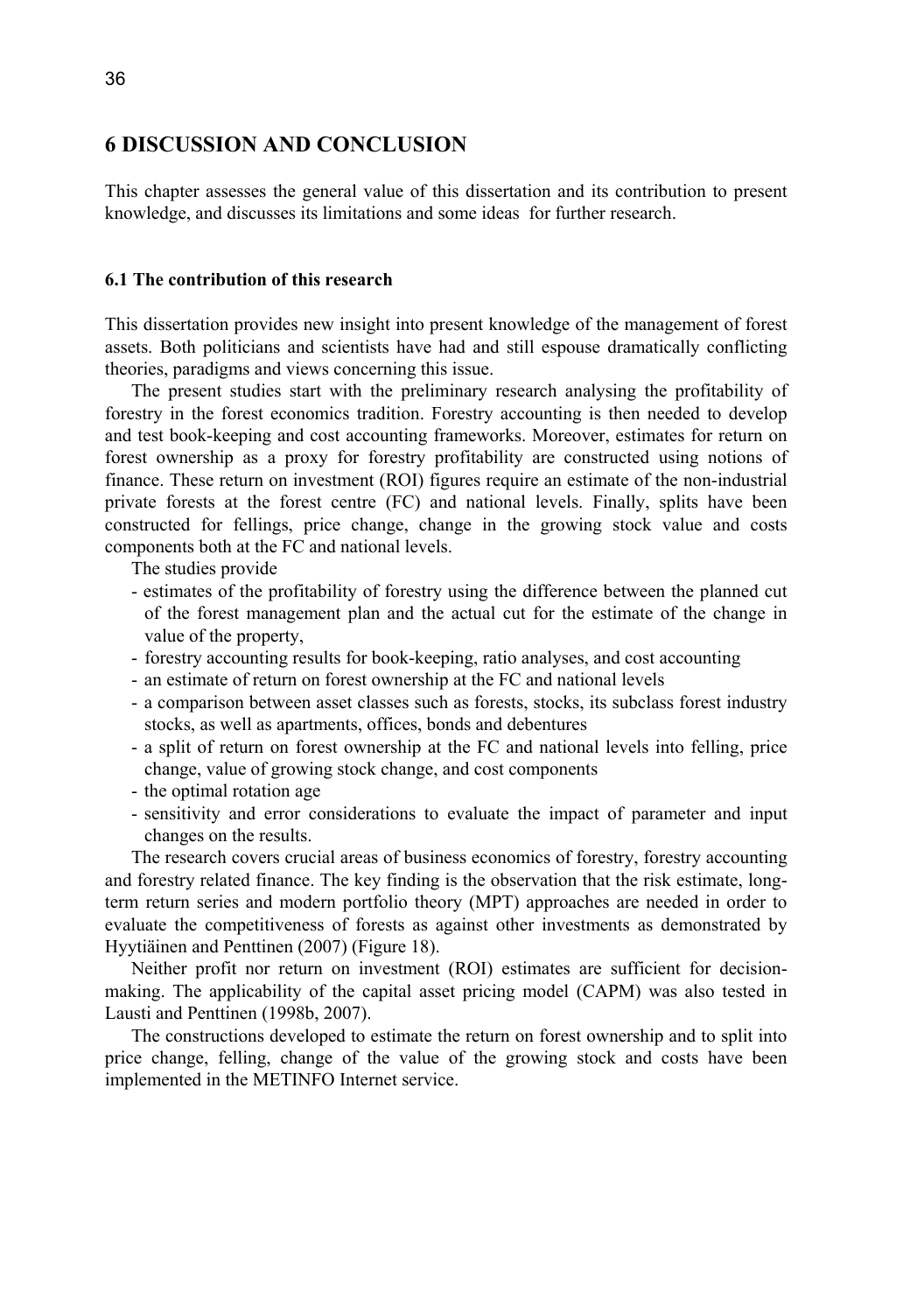

**Figure 18**. Efficient frontier and combination of returns and risks for alternative asset classes (Hyytiäinen and Penttinen 2007)

#### **6.2 Limitations of the study and possible improvements**

The assessment by the taxes on real property values when proxying the return on forest ownership (Larsen & Riis 1997, Lundgren 2005) hardly reflects the market economy. On the one hand, the fluctuations in the developed return on forest ownership proxy may in fact lead to excessive risk estimates compared to the forest-holding markets. On the other hand, most forest owners usually never buy or sell holdings. This means that using forest-holding market prices for return estimates leads to bias, especially because most holdings offered have a modest or very modest allowable cut. The limitations of these different market processes invite analysis of both markets and their relations together.

There are limitations both in the empirical evidence and methods. Long return series are needed for comparisons. The 1972-2005 time-series are affected by the almost complete turn-around in the economic environment. In the 1970s, the Finnish economy was closed, inflation was high, and devaluation was used as a standard solution to profitability and productivity problems. Nevertheless, forest industries entered in competitive international markets. Nowadays, the Finnish economy is open, inflation is low, and no devaluation option exists, but the floating euro exchange rates in US dollars, Swedish crowns and other currencies impact on business opportunities.

Since the capital asset pricing model (CAPM) employs primarily nominal returns (Elton et al. 2003), figures from the 1970s to recent years can be incorporated into a model. Moreover, diagrams of real returns rather than nominal returns illustrate a different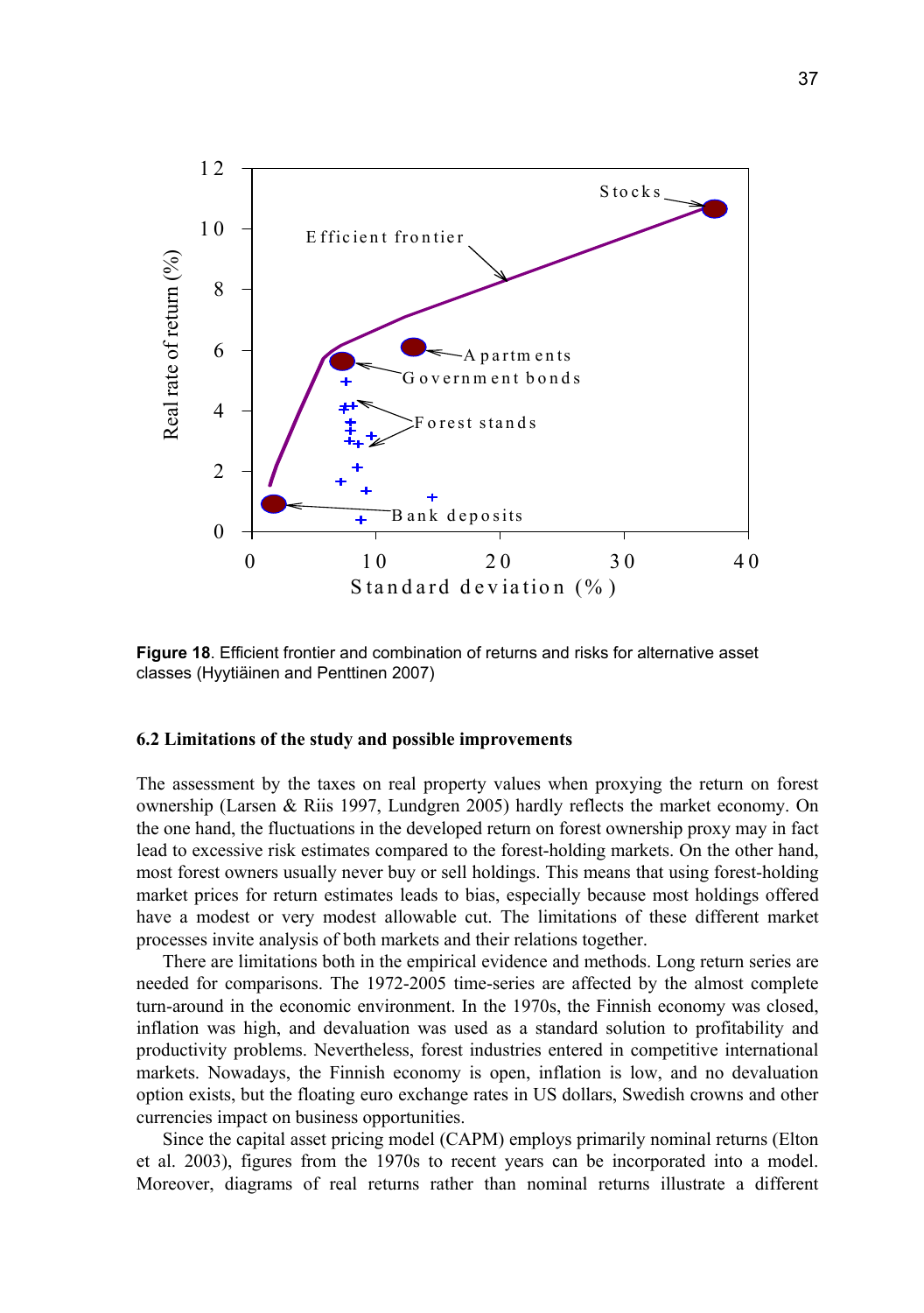economic era.

Advancement in methodology also suffers from the limitations of the empirical evidence. For example, advanced conditional CAPM models with heteroscedastic variances would benefit from semi-annual and quarterly return series. The non-conditional CAPM focuses on correlation in addition to returns and risks, but ignores both skewness and kurtosis. Moreover, there is no forestry profitability bookkeeping as is the case in central Europe, which limits the application of modern accounting methods. Sensitivity and error analyses can be developed further in future studies. An important advance might be the inclusion of foreign assets such as the return series of the customers of the Finnish forest industry as in a CAPM study. Leading indicators could also have been sought from central European and other markets. Moreover, an analysis connecting the returns to national economy using arbitrage pricing theory (APT) would be needed.

#### **6.3 Suggestions for further research**

This dissertation has laid the foundation for forestry profitability and forest ownership returns, which are nowadays included in the METINFO Internet service of the Finnish Forest Research Institute. There are obvious needs to improve the empirical base; e.g., by implementing annual national forest inventory (NFI) measurements, semi-annual return estimates, and by implementing a covering forestry profitability monitoring, perhaps as part of agricultural profitability book-keeping network of MTT Agrifood Research Finland. Moreover, product development of the MOTTI forest stand level planning software (Hynynen et al. 2005) would benefit from applying a real option approach (Dixit and Pindyck 1994, Yin 2001, Jacobsen and Thorsen 2003, Malchow-Møller et al. 2004) and solving optimal rotation problems using mean-reverting processes (Insley and Rollins 2005).

One important area to work through is the optimisation studies such as the optimal portfolio of an institutional investor and of individual forest owners with and without short sale of those assets called negative holdings (Sharpe 1991). The observed investment behaviour of institutional investors and forest owners could be included as background information. Moreover, various funds could be included in the assets as well. The optimal portfolio could be searched for different types of owners and owner groups with special limitations.

The availability of forest management plans enables the connection between forest stands and asset classes in the modern portfolio theory (MPT) framework. It would then be possible to build aids and tools in which all stands have been linked with asset classes using the expected return and risks of all stands and assets as well as covariance between stands and assets. This connection allows a new approach to implementing optimal rotation, also called timber-harvesting solutions. Then an interesting research question concerning the optimal harvesting policy is the influence of the initial wealth of forest owners, which tends to impact heavily on the felling behaviour. (Hyytiäinen and Penttinen 2007)

In analysing the competitiveness of forests and the forest industry, both advanced CAPM, arbitrage pricing theory (APT), co-integration and system dynamics models in the European and world context would produce additional and more detailed results. Finally, Bayesian and fuzzy portfolio selection methods would produce some additional insights to the forest owner's investment and financing strategies.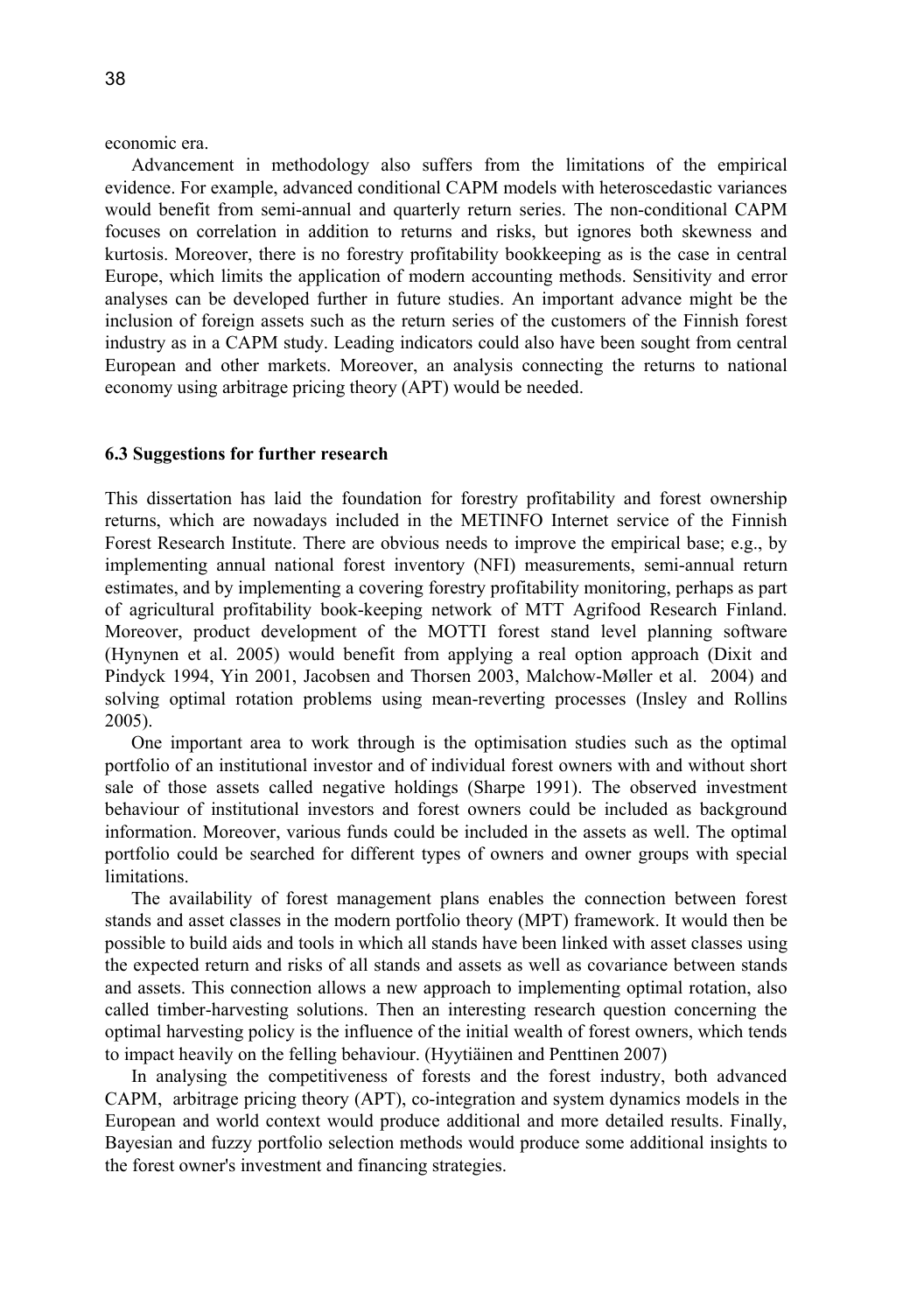### **REFERENCES**

Accountancy. 2007. Accountancy of farm enterprises. Helsinki: Economics research, Agrifood research Finland . Available from:

http://www.mtt.fi/english/research/economic/account.html/.

- Accounting Act and Ordinance 2005. Accounting Act and Ordinance. KHT-yhdistys [Finnish Institute of Authorised Public Accountant], Fredrikinkatu 61 A, 00100 Helsinki. 176 pp. ISBN 952-5392-51-1.
- Ahonen, L. 1970. Diskonttausarvo metsän hinnoitusinformaationa. Acta Forestalia Fennica 105. 81 pp. [In Finnish]
- Amacher, G. S. 2002. Forest policies and many governments. Forest Science 48(1): 146- 158.
- Basel II. 2007. An Explanatory Note on the Basel II IRB Risk Weight Functions. Available from: http://www.bis.org/bcbs/irbriskweight.htm/
- Bentley, W. & Fight, R. 1966. A zero interest rate comparison of forest rent and soil rent. Forest Science 12:460.
- Bratton, S. 1999. Luc Ferry's critique of deep ecology, Nazi nature protection laws, and environmental anti-semitism. Ethics and the Environment 4(1):3-22.
- Brozik, D. 1984. Profit productivity. an operational productivity measure for financial institutions. University of South Carolina, Dissertation thesis, University Microfilms International.
- Bruggemeier, F.-J., Cioc, M. & Zeller, T. 2005. How Green Were the Nazis? Athens: Ohio University Press, 283 pp.
- Burnside, A. 2005. IAS 41 and the forest industry. Gothenburg: Gothenburg University, School of Economics and Commercial Law, Bachelor's thesis, 56 pp.
- Burrel, G. & Morgan, G. 1979. Sociological Paradigms and Organisational Analysis. Aldershot, England: Ashgate Publishing. 432 pp. ISBN 1 85742 1114 0.
- DANA, 2006. North American International Timberland Ownership and Investment Review. 2006 Edition. Rotorua, New Zealand: DANA Limited, 126 pp.
- Duerr, W. & Duerr, J. 1975. The role of faith in forest resource management. In: Rumsay, F. & Duerr, W. A. Social Sciences in Forestry: A book of Readings. W. B. Saunders Co. Philadephia, p. 30-41.
- Dixit, A. K. & Pindyck, R. S. 1994. Investment under uncertainty. Princeton, New Jersey, USA: Princeton University Press, 468 pp.
- Eckel, L, Fortin, S. & Fisher, K. 2003. The choice of discount rate for external reporting purposes: considerations for standard setting. Accounting Forum 27(1): 28-59.
- EconomyDoctor 2007. MTT Agrifood Research Finland Economydoctor FADN Standard Results. Available from:

https://portal.mtt.fi/portal/page/portal/economydoctor/eufadn

- Eronen, J., Kajanus, M., Penttinen, M. & Siekkinen, V. 1996. Regeneration investment strategies from the forest owner's point of view. In: Schmid, S. (compiler) & Brandl, H. (ed.). Small-Scale Forestry - present problems and prospects for the future. Tagung der IUFRO-Gruppe P3.04-00 "Small-Scale Forestry" im Rahmen der IUFRO-World-Conference, Tampere 07.08.-11.08.1995. Tagungsvorträge/Proceedings. *Forstliche Versuchs- und Forschungsanstalt Baden-Württemberg*, Heft 195: 29-45.
- Elton, E.J., Gruber, M.J., Brown, S.J. & Goetzmann, W.N. 2003. Modern portfolio theory and investment analysis, Sizth edition. Hoboken, N.J.: John Wiley & Sons. 705 pp.

Ervasti, S., Heikinheimo, L., Kuusela, K. & Mäkinen V. O. 1970. Suomen metsä- ja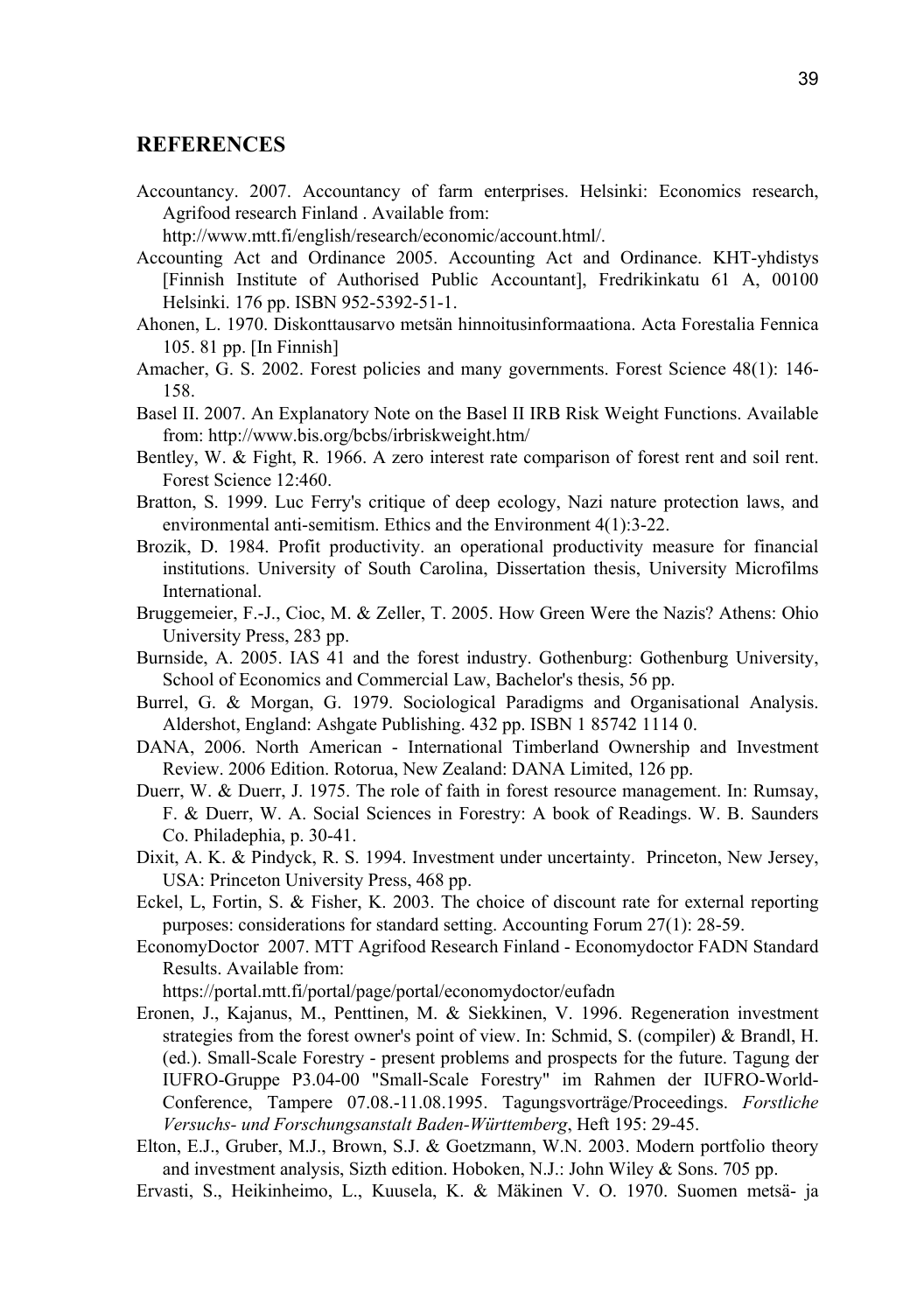puutalouden tuotantomahdollisuudet vuosina 1970-2015 [The production potential of the forestry and the timber industry of Finland in 1970-2015]. Suomen Metsänhoitajaliitto [The Society of Finnish Professional Foresters]. 96 pp. [In Finnish]

- Faustmann, M. 1849. Calculations of the value which forest land and immature stands possess for forestry. Reprinted in 1995 in Journal of Forest Economics 1(1): 7-44.
- FFRI 2006. Impact of stumpage price and volume growth variations on timber harvesting age ready for applying in practice. Finnish Forest Research Institute. Press release 28.11.2006. Available from:

http://www.metla.fi/tiedotteet/2006/2006-11-28-motti-en.htm

- Fisher, I. 1930. The theory of interest as determined by impatience to spend income and opportunity to invest it. New York: The Macmillan Co. 566 pp.
- Gamborg, C. & Larsen, B. 2003. 'Back to nature' a sustainable future for forestry. Forest Ecology and Management 179(1-3): 559-571.
- Geiger, E. 1950. The Coming Age of Wood. London: Secker and Warburg, 279 pp.
- Government proposal. 2004. Hallituksen esitys Eduskunnalle laiksi kirjanpitolain muuttamisesta sekä eräiksi siihen liittyviksi laeiksi [Government proposal to the parliament for an act of changing the book-keeping law and some related laws], 110 pp. [In Finnish]. Available from: http://www.finlex.fi/fi/esitykset/he/2004/20040126/.
- Hakkarainen J., P. Hyttinen & K. Tiilikainen, K. 1995. Puuston tasearvon käsittely metsälön tilinpäätöksessä – menetelmien vertailu [The value of the assets of the growing stock for final accounts – a comparison between methods]. Metsätieteen aikakauskirja – Folia Forestalia 1995:3, 179–197. [in Finnish]
- , Penttinen, M: & Kajanus, M. 1999. Ratio analysis for non-industrial private forestry. In: Niskanen, A. & Hyttinen, P. (eds.) Prospects of International Statistics on Farm Forestry. European Forest Institute. EFI Proceedings 31: 13-32.
- Hannelius, S. 1998. Metsätilojen markkinat kiinteistökaupan vapautuessa. Metsäsijoittajan muotokuva [The forest holdings market after the liberation of real estate commerce. The image of the forest investor]. Finnish Forest Research Institute, Research Papers 673. 57 pp. [in Finnish]
- Heikkinen, V. P. 2003. Timber harvesting as a part of the portfolio management: A multiperiod stochastic optimisation approach. Management Science 49 (1): 131-142.
- Helander, A. B. 1949. Suomen metsätalouden historia [The history of the Finnish forestry]. Helsinki: WSOY, Helsinki, 536 pp. [in Finnish]
- Hirschleifer, J. 1970. Investment, interest and capital. Englewood cliffs, NJ. Prentice Hall, 620 pp.
- Hyder, A.S., Lönnstedt, L. & Penttinen, M. 1994. Outline of accounting for non-industrial private woodlots. Silva Fennica 28(2): 115-137.
- , Lönnstedt, L. & Penttinen, M. 1997. Financial statement for non-industrial private forest owners. In: Eid, T., Hoen, H.F. & Solberg, B. (eds.). Report published in honour of professors John Eid - Sveinung Nersten - Asbjorn Svendsrud. Meddelelser fra Skogforsk 48: 161-174.
- , Lönnstedt, L. & Penttinen, M. 1999. Accounting as a management tool for nonindustrial private forestry. Scandinavian Journal of Management 15(2): 173-191.
- Hynynen J., Antikoski A., Siitonen J., Sievänen R., Liski J. 2005. Applying the MOTTI simulator to analyse the effects of alternative management schedules on timber and nontimber production. Forest Ecology and Management 207(1-2): 5-18.
- Hyttinen, P. (ed.) 1995. Yksityismetsätalouden kannattavuusseuranta laskentatoimen empiirinen kokeilu [Profitability monitoring of non-industrial private forestry – an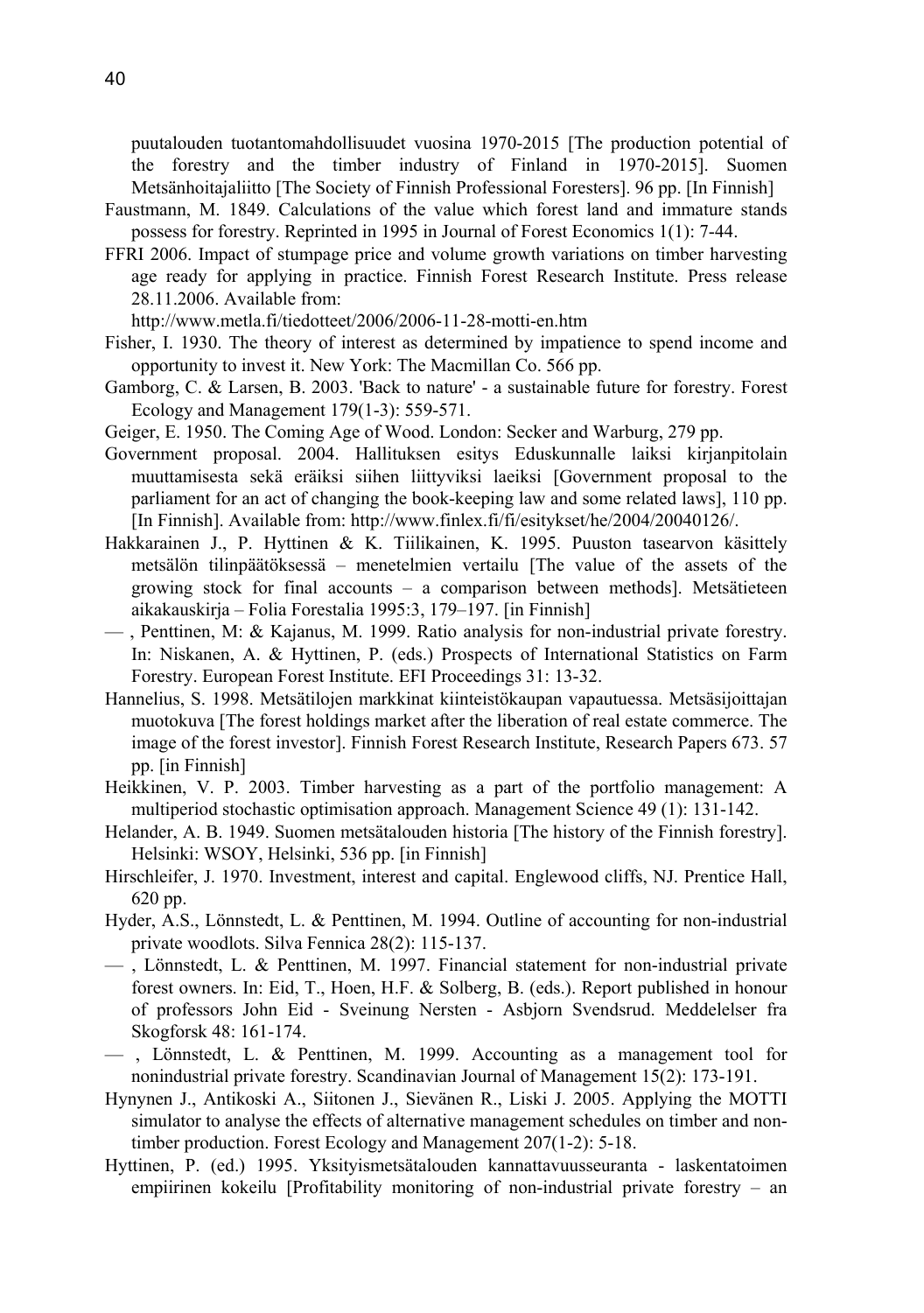empirical experiment]. University of Joensuu, Faculty of Forestry, Research Notes 35, 132 pp. [In Finnish].

- Hyttinen, P. & Kallio, T. 1998. Cost accountancy in European farm forest enterprises. European Forest Institute. EFI Proceedings No. 20, 142 pp. ISBN 952-9844-48-4.
- , Hakkarainen, J., Kinnunen, M. & Penttinen, M. 1994. Developing an accounting data network for non-industrial private forestry in Finland. In: Helles, F. & Linddal, M. (eds.). Proceedings of the Biennial Meeting of the Scandinavian Society of Forest Economics, Gilleleje, Denmark, November 1993. Scandinavian Forest Economics 35: p. 165-174.
- , Kallio, T., Oloschläger, T., Sekot, W. & Winterbourne, J. 1997. Monitoring forestry costs and revenues in selected European countries. European Forest Institute, Research report 7, 83 pp. ISBN 952-9844-34-4.
- , Hakkarainen, J., Kallio, T., Penttinen, M., Uotila, E. & Valkonen, J. 1996. Yksityismetsätalouden kannattavuusseuranta lähtee käyntiin [The inception of profitability control in non-industrial private forestry]. Folia Forestalia - Forestry Periodical (Folia Forestalia - Metsätieteen aikakauskirja) 1996(2): p. 163-167 [in Finnish]
- Hyytiäinen. K. & Penttinen, M. 2007. Applying portfolio optimisation to the harvesting decisions of nonindustrial private forest owners. Forest Policy and Economics, 10 pp. Available from:

http://www.sciencedirect.com/science/journal/13899341

- —, & Tahvonen, O. 2003. Maximum sustained yield, forest rent or Faustmann: Does it really matter. Scandinavian Journal of Forest Research 18(5): 457-469.
- Hämäläinen, J. 1971. Pankkitalletukset ja valtion obligaatiot metsänomistajan sijoitusvaihtoehtoina. Summary: Bank deposits and government bonds as investment alternatives for a forest owner. The Finnish Journal of Business Economics 20(4): 412- 428.
- 1973a. Profitability Comparisons in Timber Growing: Underlying Models and Empirical Applications. Communicationes Instituti Forestalis Fenniae 77(4). 178 pp.
- 1973b. Contribution Profit Analysis for a Fully Regulated Forest and its Empirical Application. Communicationes Instituti Forestalis Fenniae 80(1). 47 pp.
- 1989. Ajatuksia metsän arvon määrittämisestä. Summary: Thoughts about forest valuation. Silva Fennica 23(2):189- 202.
- $\sim$ , & Kuula, M. 1992. An integrated planning model for a farm with an adjoining woodlot. Acta Forestalia Fennica 234. 34 pp.
- IAS. 2002. International Accounting Standard 41 Agriculture. European Union, Brussels, 24 pp.
- IFRIC. 2003. IAS 41 Agriculture: Recognition and Measurement of Biological Assets. International Financial Reporting Interpretation Committee (IFRIC) of International Accounting Standard Board (IASB), Meeting September 30-October 1, 2003. Available from: http://www.iasb.org/.
- IFRS (2002) International Financial Reporting System. International Accounting Standards Board. Available from: http://www.iasb.org/.
- Insley, M. & Rollins, K. 2005. On solving the multirotational timber harvesting problem with stochastic prices: A linear complementary formulation. American Journal of Agricultural Economics 87(3): 735-755.
- IUFRO. 1989. Profitability of Private Forestry. Workshop meeting. Helsinki 2-4.8.1989. Vienna: International Union of Forestry Research Organizations (IUFRO) Project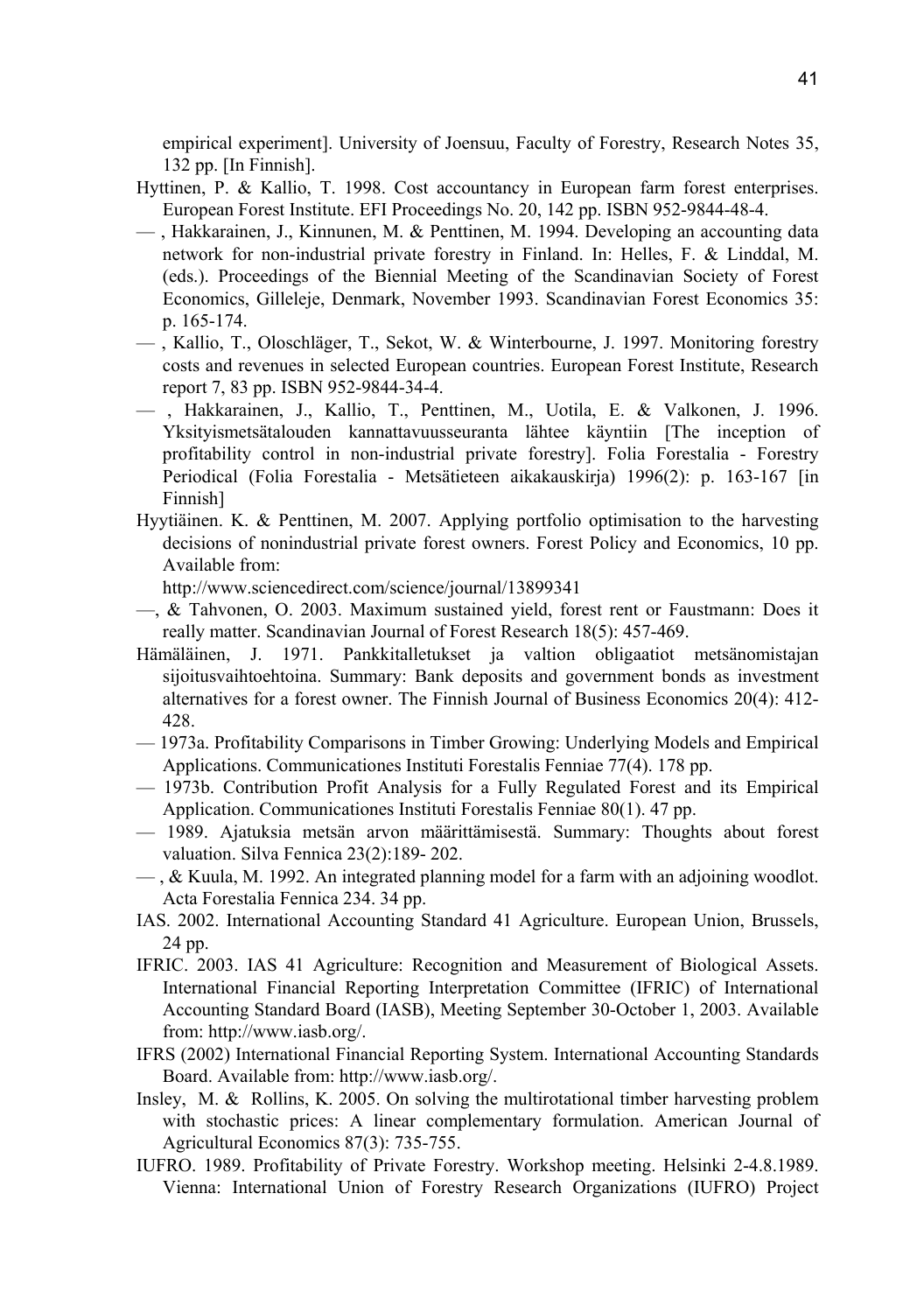Group Small-scale forestry P 3.04-00.

- Jacobsen. J. B. & Thorsen, B. J. 2003. A Danish example of optimal thinning strategies in mixed-species forest under changing growth conditions caused by climate change. Forest Elology and Management 180(1-3): 375-388.
- James, W. 1955. Pragmatism and four essays form the meaning of truth. New York: Meridian Books, 269 pp.
- Johnson, H. T. & Kaplan, R. S. 1987. Relevance Lost. The Rise and Fall of Management Accounting. Boston, Massachusetts: Harvard Business School Press, 269 pp., ISBN 0- 87584-138-4.
- Jöbstl, H. A. 1981. Zum Problem der Vermögensveränderungen in der forstlichen Erfolgsrechnung. Allgemeine Forstzeitung 92(12): 411 - 412. [In German]
- 1990. Einführung in das Rechnungswesen für Forst- und Holzwirtschaft Band 1, FOWI Berichte Heft 4, 7. erw. Auflage. Österreichischer Agrarverlag. 188 pp. [in German]
- Kangas A. S. 1998. Uncertainty in growth and yield projections due to annual variation of diameter growth. Forest Ecology and Management 108(3): 223-230.
- Kasanen, E. 1986. Capital budgeting and the control of business unit growth. Publications of the Turku School of Economics Series A⎯*4*, 322 pp. ISBN 951-738-252-9.
- —, Lukka, K. & Siitonen, A. 1991. Konstruktiivinen tutkimusote liiketaloustieteessa. Summary: The constructive approach in business studies. The Finnish Journal of Business Economics 40(3): 301-329.
- —, Lukka, K. & Siitonen, A. 1993. The constructive approach in management accounting research. Journal of Management Accounting Research 5(1): 243-264.
- Keipi, K. 1977. Metsätalouden kehittämisohjelmat ja metsämiesfilosofia [The development programs of forestry and the forest man philosophy]. In: Järveläinen, V.-P., Heikinheimo, M., Seppälä, R. & M. Tervo (ed.) Ihminen ja metsä [Man and forest]. Helsinki: Osuuspankkien keskusliitto [Central Union of the Cooperative Banks], 27-32. [In Finnish]
- Kekäle, T. 2001. Construction and triangulation: weaponry for attempts to create and test theory. Management Decision 39(7): 556-563.
- Keltikangas, M. 1973. Aikatekijän käsittely puunkasvatukseen liittyvissä investointilaskelmissa. Summary: Handling of time factor in investment calculations concerning timber growing. University of Helsinki, Department of Business Economics of Forestry, Publications 10, 35 pp.
- , Laine, J., Puttonen, P. & Seppälä, K. 1986. Vuosina 1930-1978 metsäojitetut suot: ojitusalueiden inventoinnin tuloksia. Summary: Peatlands drained for forestry during 1930-1978: Results from field surveys of drained areas. Acta Forestalia Fennica 193, 94 pp.
- Keltikangas, V. 1934. Kustannuksista metsätalouden tuloksenlaskennassa. Acta Forestalia Fennica 40(15):1 -18. [In Finnish]
- 1938. Puutase metsätalouden tuloksenlaskennassa. Tulosbilanssioppiin (dynaamiseen bilanssiteoriaan) perustuva tutkimus. Acta Forestalia Fennica 45(1):1- 224. [In Finnish]
- 1940. Maan arvo metsätalouden tuloksenlaskennassa. Acta Forestalia Fennica 47(4):1 112. [In Finnish]
- 1942. Tuloksenlaskennan ja kannattavuuslaskennan tehtävästä sekä koronkorkojen liikelaskennallisesta asemasta. Metsätaloudellinen Aikakauslehti 59(3):59 - 62. [In Finnish]
- 1945. Metsäbilanssioppi. luentomoniste. University of Helsinki. 79 s. [In Finnish]
- 1962. Normaalimetsän kannattavuussadannes ja finanssinen kiertoaika.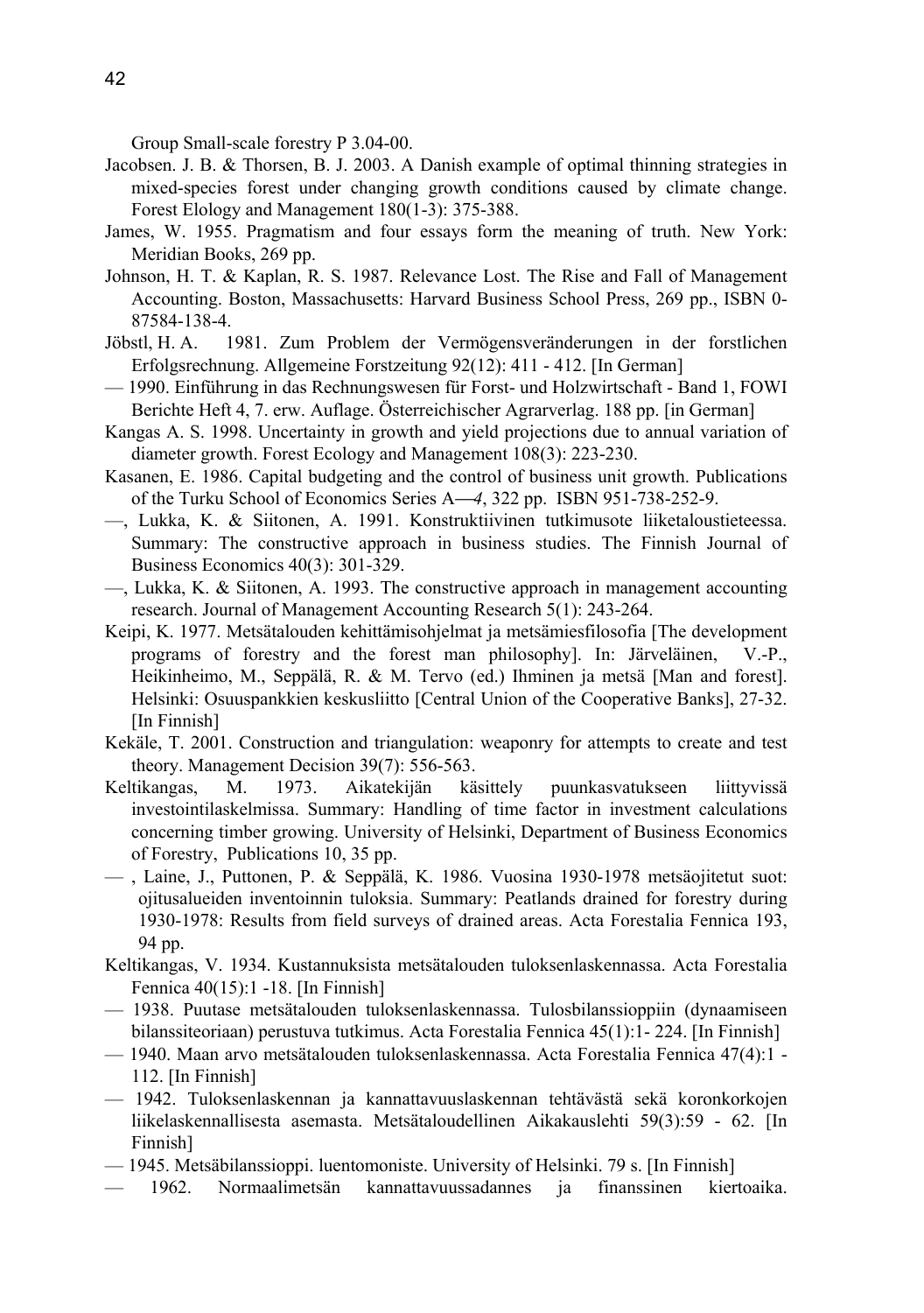Communicationes Instituti Forestalis Fenniae 55(24). 16 s. [In Finnish]

- 1965. Metsänkorko ja metsämaankorko rahoituskysymysten näkökulmasta. Metsätaloudellinen Aikakauslehti 82(11):465-471. 482 - 483. [In Finnish]
- 1969. Annual net income of woodlot. In: Svendsrud. A. (ed.) 1969. Readings in Forest Economics. Universitetsforlaget. Oslo. 306 s. ss. 123 - 142.
- 1970. Metsälön vuositulos. University of Helsinki, Department of Business Economics of Forestry. [In Finnish]
- Kinnunen, M., Hakkarainen, J., Hyttinen, P. Penttinen, M. & Valkonen, J. 1993. Yksityismetsätalouden kannattavuusseuranta kirjanpito ja tunnuslukuanalyysi. University of Joensuu, Faculty of Forestry, Research Notes 3, 31 pp. + app. [In Finnish].
- Kuisma, M. 1993. Metsäteollisuuden maa. Suomi, metsät ja kansainvälinen järjestelmä 1620-1920 [The land of forest industry. Finland, forests and the international system 1620-1920]. Suomen Historiallinen Seura [Finnish Historical Society], Helsinki, 633 pp. ISBN 951-8915-88-1. [In Finnish]
- Larsen, J. F. & Riis, J. 1997. Testing a present value model of forest land. Scandinavian Journal of Forest Research 12(3): 280-287.
- Latukka, A., Rantala, O. Penttinen, M. & Anola-Pukkila, A. 2005. NettiMELA:n hyödyntäminen MTT Taloustutkimuksen kannattavuuskirjanpitojärjestelmässä [The utilisation of Net MELA in the profitability book-keeping system of agricultural economics]. In: Nuutinen, T. & Kettunen, L. (eds.). MELA2005 ja nettisovellukset [MELA2005 and net applications]. Finnish Forest Research Institute, working papers 15, p. 55-65. [In Finnish]. Available from:

http://www.metla.fi/julkaisut/workingpapers/2005/mwp015.htm/

- Lausti, A. & Penttinen, M. 1997. Metsä sijoituksena Etelä-Suomessa [Forest as an investment in southern Finland]. In: Mielikäinen, K. & Riikilä, M. (eds.): Kannattava puuntuotanto [Profitable timber production]. Helsinki: Metsälehti Kustannus [Forestry fortnightly publishing], p. 18-21. [In Finnish]
- $-\infty$  Penttinen, M. 1998a. The analysis of return and its components of nonindustrial private forest ownership by forestry board districts in Finland. Silva Fennica 32(1): 75- 94.
- $-\&$  Penttinen, M. 1998b. Forest ownership and forest industry investments analysed in a risk return and capital asset pricing model framework*.* Helsinki School of Economics and Business Administration, Working Papers W-201. 39 pp.
- $-\&$  Penttinen, M. 2007. The competitiveness of forest ownership with different market portfolio proxies (submitted), 48 pp.
- Lex Pulkkinen. 1922. Laki valtion metsämaiden asuttamisesta ja niillä olevain vuokraalueiden lunastamisesta. Säädöskokoelma [Consolidated legislation] 129/1922 [In Finnish]
- Lex Kallio. 1922. Laki maan hankkimisesta asutustarkoituksiin. Säädöskokoelma [Consolidated legislation] 278/1922 [In Finnish]
- Lukka, K. 1989. Laskentatoimen käsitteiden ontologia esimerkkinä voiton käsitteen analysointi. Summary: An ontological analysis of accounting concepts. Example: In what sense does accounting profit exist? The Finnish Journal of Business Economics 38(2):94 - 116.
- 1991. Laskentatoimen tutkimuksen epistemologiset perusteet. Summary: Epistemological foundations of accounting research. The Finnish Journal of Business Economics 2/1991: 160-186.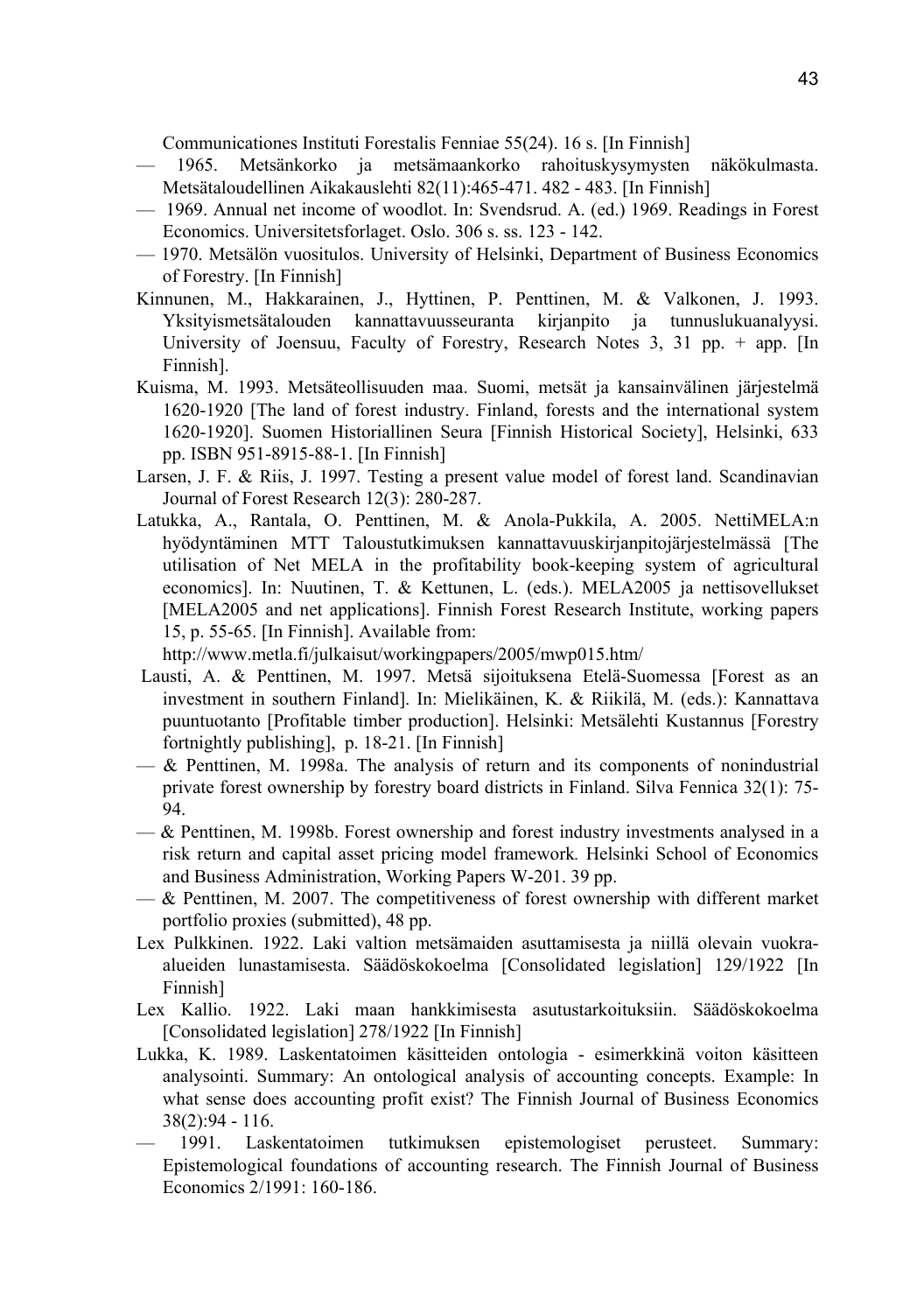- $-$  2000. The key issues of applying the constructive approach to field research. In: Reponen, T. (ed.) Management Expertise for the New Millennium. In Commemoration of the 50th Anniversary of the Turku School of Economics and Business Administration. Publications of the Turku School of Economics and Business Administration A-1, p. 113-128.
- 2003. The constructive research approach. In: Ojala, L. & Hilmola, O.-P. (eds.) Case study research in logistics. Publications of the Turku school of Economics and Business Administration. Series B 1:2003, p. 83-101.
- $-\&$  Shields, M. 1999. Innovations in management accounting focus. Management Accounting (London), 77(3): 33-34.
- $-$ , & Tuomela, T.-S. 1998. Testattuja ratkaisuja liikkeenjohdollisiin ongelmiin: konstruktiivinen tutkimusote [Tested solutions to business management problems: the constructive research approach]. Yritystalous [Enterprise economy] 56(4): 23-29. [In Finnish]
- Lundgren, T. 2005. Assessing the investment performance of Swedish timberland: A Capital Asset Pricing Model approach. Land Economics 81(3): 353-362.
- Löfgren, K.-G. 1990. The use and non-use of economics and mathematics in forest economics. The Swedish experience 1876-1976. Scandinavian Journal of Forest Research 5(4): 551-561.
- Lönnstedt, L. & Svensson, J. 2000. Return and risk in timberland and other investment alternatives for NIPF owners. Scandinavian Journal of Forest Research 15(6): 661-669.
- Malchow-Møller, N., Strange, N. & Thorsen, B. J. 2004. Real-options aspects of adjacency constraints. Forest Policy and Economic 6(3-4): 261-270.
- Markowitz, H. 1952. Portfolio Selection. Journal of Finance 7: 77−91.
- Markus, R. 1967. Ostwald's relative forest rent theory. BLV Bayerischer Landwirtschaftsverlag GmbH, München.
- Merkle, E. 1982. Betriebswirtschaftliche Formeln und Kennzahlen und deren betriebwirtschaftliche Relevanz. Wirtschaftswissenschaftliches Studium 11:7, 325–330.
- METINFO 2007. Metinfo — forest information services, research-based, forest-related information services and expert systems. Helsinki: Finnish Forest Research Institute. Available from: http://www.metla.fi/metinfo/index-en.htm/.
- Mikhailov, L. E. 1974. Neuvostoliiton metsäntutkimuksen organisaatio ja kehityssuunnat [The organisation of forest research in the Soviet Union and its development trends]. Silva Fennica 8(1): 96-103. [In Finnish]
- Multi-source NFI. 2007. Multi-source National Forest Inventory of Finland. *Finnish Forest Research Institute*. Available from: http://www.metla.fi/ohjelma/vmi/info-en.htm/.
- Möhring, B. 2001. The German struggle between the ´Bodenreinertragslehre´ (land rent theory) and ´Waldreinertragslehre´(theory of highest revenue) belongs to the past - but what is left? Forest Policy and Economics 2(2): 195-201.
- Neilimo, K. & Näsi, J. 1980. Nomoteettinen tutkimusote ja suomalainen yrityksen taloustiede [The Nomothetic Approach and Business Studies in Finland]. University of Tampere, Publications of the Department of Business Administration and Private Law A2; Research reports 12, 82 pp. [in Finnish]
- Newman, D. H. 1988. The optimal forest rotation: A discussion and annotated bibliography. USDA Forest Service. South-eastern Experiment Station. General Technical Report SE-48. 47 pp.
- NFI. 2007. National Forest Inventory 10. Metla Project 3401. Finnish Forest Research Institute**.** Available from: http://www.metla.fi/tutkimus/index-en.htm/.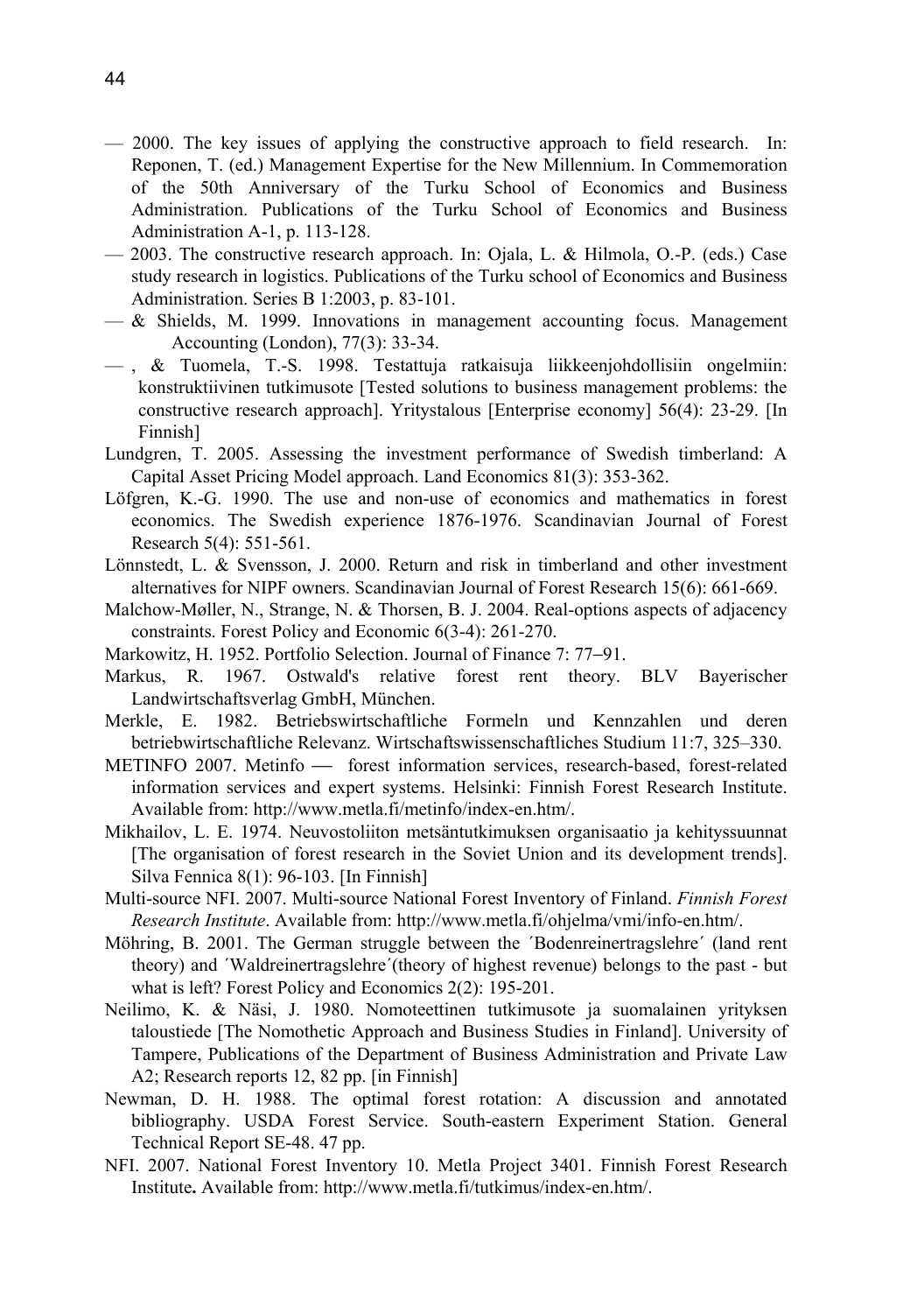- Niiniluoto, I. 1985. Edistys soveltavissa tieteissä [Progress in applied sciences]. In: Kaukonen, E., Manninen, J. & Verronen, V. (eds.) Tieteen historia ja tieteen edistyminen [The history of the science and the progress of the science]. Publications of the Finnish Academy 2/1985. p. 169-192. ISBN 951-715-172-1. [In Finnish]
- —, Sintonen, M., & von Wright, G. H. 1992. Eino Kaila and logical empiricism. Acta Philosophica Fennica, Vo. 52, 159 pp.
- Niskanen, A. & Sekot, W. (eds.) 2001. Guidelines for Establishing Farm Forestry Accountancy Networks: MOSEFA. European Forest Institute Research Report 12. Leiden, Netherlands: Brill. 126 pp. ISBN 90 04 12289 3.
- —, Hakkarainen, J. Leppänen, J., Veijalainen, S. Pynnönen, E., Hyttinen, P. & Kallio, T. 2002. Laskentatoimen perusteet metsätaloudessa [Basics of forestry accounting]. University of Joensuu, Faculty of Forestry, Silva Carelia 38, 180 pp. [In Finnish]
- Olkkonen, T. 1993. Johdatus teollisuustalouden tutkimustyöhön [Introduction to the research work of industrial economics]. Helsinki University of Technology. Industrial Economics and Industrial Psychology. Report No 152, 143 pp. ISBN 951-22-1744-0. [In Finnish]
- Penttinen, M.J. 1989. Accounting and business planning in a forest enterprise. In: Lohmander, P. (Ed.) Proceedings of the biennial meeting of the Scandinavian society of forest economics, Visby, Sweden. Scandinavian Forest Economics 31, p. 1-35.
- 1991. Metsäkirjanpidon ja -kustannuslaskennan toteuttaminen 20 vuotta metsätalouden kannattavuuden kenttätutkimusta Itävallassa. Summary: Implementing forestry bookkeeping and cost accounting - 20 years of field research on the profitability of forestry in Austria. Silva Fennica 25(2):113-115.
- 1992. Tulos- ja kustannuslaskentamallien soveltuvuus yhteismetsätalouteen. Summary: The applicability of profit and cost accounting models to jointly-owned forest. Finnish Forest Research Institute, Folia Forestalia 799. 60 pp.
- 1997. Yksityismetsätalouden kannattavuustutkimuksen haasteet ja mahdollisuudet [The challenges and opportunities of non-industrial forestry profitability studies]. In: Uotila, E. (ed.). Yksityismetsätalouden kannattavuustutkimus -tarpeita ja tuloksia eri organisaatoiden näkökulmista [Profitability research into the non-industrial private forestry — needs and results from the point of view of various organisations], Finnish Forest Research Institute, Research Papers 611, p. 9-18. [In Finnish]
- 2000. Timber harvesting with variable prices, costs and interest rates. Finnish Forest Research Institute, Helsinki, Research Papers 785, 38 pp*.*
- 2004. Metsäteollisuus muuttuvassa maailmassa [Forest industry in a changing world]. The Finnish Journal of Business Economics 53(2): 232-235. [In Finnish]
- 2005a. Metsänuudistamiskypsyys on monen tekijän summa [Forest regeneration maturity is a sum of many factors]. Metsätieteen aikakauskirja [The Forest Science Periodical] 2/2005): 183-185. [In Finnish]
- 2005b. Sensitivity of optimal harvesting with stochastic stumpage prices and timber growth. Conference paper. XXII IUFRO World Congress — Forests in the Balance: Linking Tradition and Technology, 8-13 August 2005, Brisbane, Australia. 12.08.2005
- 2005c. Zur Hiebsreife bei unsicheren Holzpreisen und Zuwächsen. Paper at a scientific seminar. Waldbau-Seminar. Freising, Germany: Wissenschaftszentrum Weihenstephan für Ernährung, Landnutzung und Umwelt, 03.02.2005 [In German].
- 2006. Impact of stochastic price and growth processes on optimal rotation age. European Journal of Forest Research 125(4): 335-343.
- , & Hakkarainen, J. 1998. Ratio analysis recommendations for non-industrial private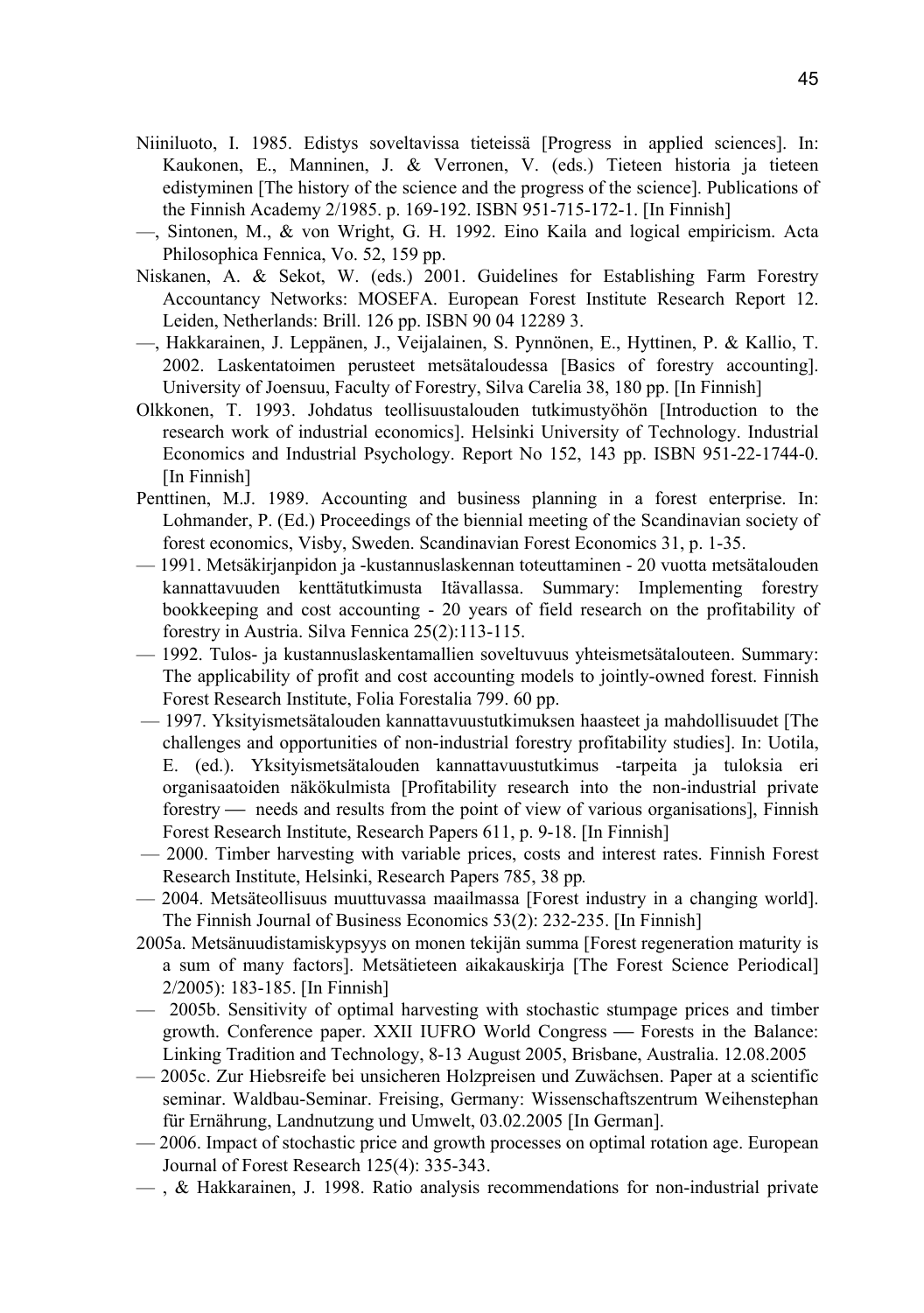forest owners. University of Vaasa, Research Papers 221. 65 pp.

- , & Kinnunen, M. 1992. Profitability of forestry in jointly-owned forests of north-eastern Finland and Lapland. Summary: Metsätalouden kannattavuus Koillis-Suomen ja Lapin yhteismetsissä. Silva Fennica 26(4): 211-217.
- $\sim$ , & Lausti, A. 1995. Forest as an investment in portfolio management: the Finnish case analyzed by the capital asset pricing method. In: Korpilahti, E., Salonen, T. & Oja, S. (eds.). Caring for the Forest: Research in a Changing World. Abstracts of invited papers. Tampere, Finland: IUFRO XX World Congress, 6-12 August 1995, p. 316-317.
- , & Lausti, A. 1996. Metsäomaisuuden ja metsäteollisuusosakkeiden tuottovertailu antaa yllättäviäkin tuloksia [Comparison between forest property and forest industry shares gives surprising results]. Folia Forestalia - Metsätieteen aikakauskirja [Folia Forestalia - The Forest Science Periodical] 1996(4): 409-412. [In Finnish]
- , & Lausti, A. 1999. Return, risk and competitiveness of non-industrial private forest (NIPF) ownership. Scandinavian Forest Economics 37(19):1-34.
- , & Lausti, A. 2002. Metsä sijoituskohteena 1972-2001 [Forest as an investment 1972- 2001]. FFRI, Metsätilastotiedote [Forest Statistical Bulletin] 651. 7 pp. [In Finnish]
- , & Lausti, A. 2004. The competitiveness and return components of NIPF owner-ship in Finland. The Finnish Journal of Business Economics 53(2): 135, 143-156.
- , & Rimmler, T. 2005. Institutional concepts in Finnish non-industrial private forestry the key to its history of success. In: Mizaras, S. (ed.). Small-scale Forestry in a Changing Environment. Lithuanian Forest Research Institute, Kaunas. pp. 110-119.
- , & Uotila, E. 1996. Implementing management accounting for non-industrial private forest enterprises. In: Schmid, S. (compiler) & Brandl, H. (ed.). Small-Scale Forestry present problems and prospects for the future. Tagung der IUFRO-Gruppe P3.04-00 "Small-Scale Forestry" im Rahmen der IUFRO-World-Conference, Tampere 07.08.- 11.08.1995. Tagungsvorträge/Proceedings. Mitteilungen der Forstlichen Versuchs- und Forschungsanstalt Baden-Württemberg, Heft 195: 180-201.
- , Aarnio, J. & Uotila, E. 2001. Kustannuslaskenta yksityismetsätaloudessa perusteet ja suositus. Abstract: Cost accounting in non-industrial private forestry (NIPF) – basics and recommendations. Finnish Forest Research Institute, Research Papers 798, 64 pp.
- , Lausti, A. & Mikkola, J. 2005c. The forest owner's investment strategies. Conference paper. XXII IUFRO World Congress — Forests in the Balance: Linking Tradition and Technology, 8-13 August 2005, Brisbane, Australia. 09.08.2005
- , Aarnio, J., Uotila, E. & Valkonen, J. 1995. Kustannuslaskenta yksityismetsätaloudessa [Cost accounting in non-industrial private forestry]. Helsinki: Työtehoseuran monisteita [Work Efficiency Institute, Publications] 2/1995(36). 55 pp. [In Finnish]
- , Latukka, A., Meriläinen, H. & Salminen, O. 2004. IAS fair value and forest evaluation in farm forestry. Scandinavian Forest Economics 40: 67-80.
- , Latukka, A., Meriläinen, H. & Uotila, E. 2005a. IAS (International Accounting Standard) fair value and forest evaluation in farm forestry. Conference paper. XXII IUFRO World Congress - Forests in the Balance: Linking Tradition and Technology, 8- 13 August 2005, Brisbane, Australia.
- , Latukka, A., Meriläinen, H. & Uotila, E. 2005b. IAS (International Accounting Standard) fair value and forest evaluation in farm forestry. Poster at conference. XXII IUFRO World Congress — Forests in the Balance: Linking Tradition and Technology, 8-13 August 2005, Brisbane, Australia. 08-12.08.2005
- , Lausti, A., Kasanen, E. & Puttonen, V. 1996. Risks and returns in forest investments in Finland. The Finnish Journal of Business Economics 45(1): 111-124.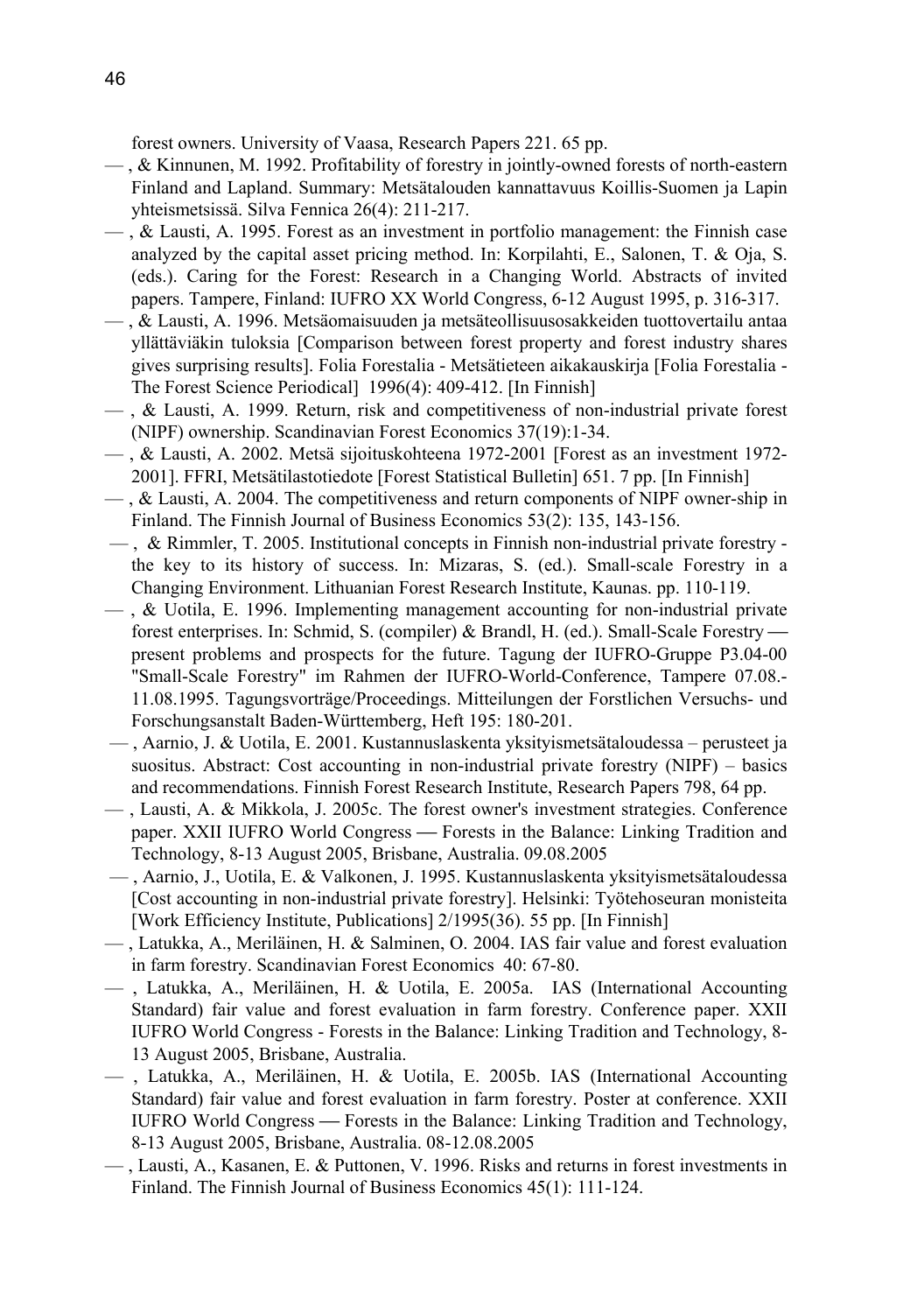- PROFOR. 2003. Institutional changes in forest management in countries with a transition economy: Problems and solutions. Workshop proceedings. Program on Forests (PROFOR), Washington: The World Bank, 130 pp.
- Redsven V, Anola-Pukkila A, Haara A, Hirvelä H, Härkönen K, Kettunen L, Kiiskinen A, Kärkkäinen L, Lempinen R, Muinonen E, Nuutinen T, Salminen O, Siitonen M. 2005. MELA 2005 Reference manual, 621 pp. Available from: http//www.metla.fi/metinfo/mela/tuotteet/mela2005.pdf/
- Reeves, L. H. & Haight, R. G. 2000. Timber harvesting scheduling with price uncertainty using Markowitz portfolio optimization. Annals of Operations Research 95: 229-250.
- Riahi-Belkaoui, A. 2000. Accounting theory. Fourth rd., London: Thomson Learning, 516 pp. ISBN 1-86152-520-6.
- Rubner, H. 1985. Deutsche Forstgeschichte 1933-1945. Forstwirtschaft, Jadg und Umwelt im NS-Staat, St-Katharinen: Scripta Mercaturea Verlag, 264 pp. ISBN 3-922661-24-6. [In German]
- Russian Forestry Law. 2006. Лесной кодекс Российской Федерации от 4 декабря 2006 г. N 200-ФЗ [In Russian]. Available from: http://www.rg.ru/2006/12/08/lesnoy-kodeksdok.html/.
- Saari, E. 1929. Etelä-Suomen yksityistilojen metsätalouden tuotto. Acta Forestalia Fennica 34(31):1 - 82. [In Finnish]
- 1935. Metsätalouden tuloksenlaskennan peruspiirteitä. Suomen metsänhoitoyhdistyksen vuosikirja. 38 s. [In Finnish]
- 1938. Hoitoalueiden ja piirikuntien vuotuisen taloustuloksen laskeminen. Silva Fennica 46:12 - 24. [In Finnish].
- Sage, R. W. Jr., Patten B. C. & Salmo, P. A. 2003. Institutionalized Model-Making and ecosystem-based management of exploited resource populations: a comparison with instrument flight. Ecological Modellin*g* 170(2-3): 107-128.
- Samuelson P. 1976. Economics of forestry in evolving society. *Economic Inquiry* 14:466- 492.
- Schneider, D. 1970. Investition und Finanzierung. Köln: Westdeutscher Verlag. 566 pp. [In German]
- Sekot, W. 1987. Untersuchungen über die Fremdleistungskosten im Österreichischen Groβprivatwald. Teil 1: Kostentheoretische Betrachtung. Centralblatt für das gesamet Forstwesen 104(1): 1-25. [In German]
- 1990. Forstliche Testbetriebnetze. Wien: Institut für forstliche Betriebswirtschaft und Forstwirtschaftspolitik. Universität für Bodenkultur. Band 9. 109 pp. [In German]
- 1998. Country report on farm forestry as part of the national FADN system Austria. In: Hyttinen, P.; Kallio, T. (Hrsg.): Sampling Schemes for Monitoring the Socioeconomics of Farm Forestry. EFI Proceedings Nr. 28. Joensuu. S. 113-118.
- 2000. Forstliche Testbetriebsnetze aus wissenschaftlicher Sicht. In: Allgemeine Forstund Jagdzeitung 171 (9/10): 170-177. [In German]
- 2001a. Analysis of profitability of small-scale farm forestry (SSFF) by means of a forest accountancy data network – Austrian experiences and results. In: Niskanen, A.& Väyrynen, J. (eds.): Economic Sustainability of Small-Scale Forestry. Joensuu: European Forest Institute (EFI) Proceedings No. 36. ISBN 952-9844-82-4, p. 215-226.
- 2001b. Betriebsergebnisse 2000: Erfolg durch Kostenmanagement. In: Österreichische Forstzeitung 112 (2001), 12, 5-7. [In German]
- Sharpe, W. F. 1964. Capital asset prices: A theory of market equilibrium under conditions of risk. Journal of Finance 14(3):425-442.